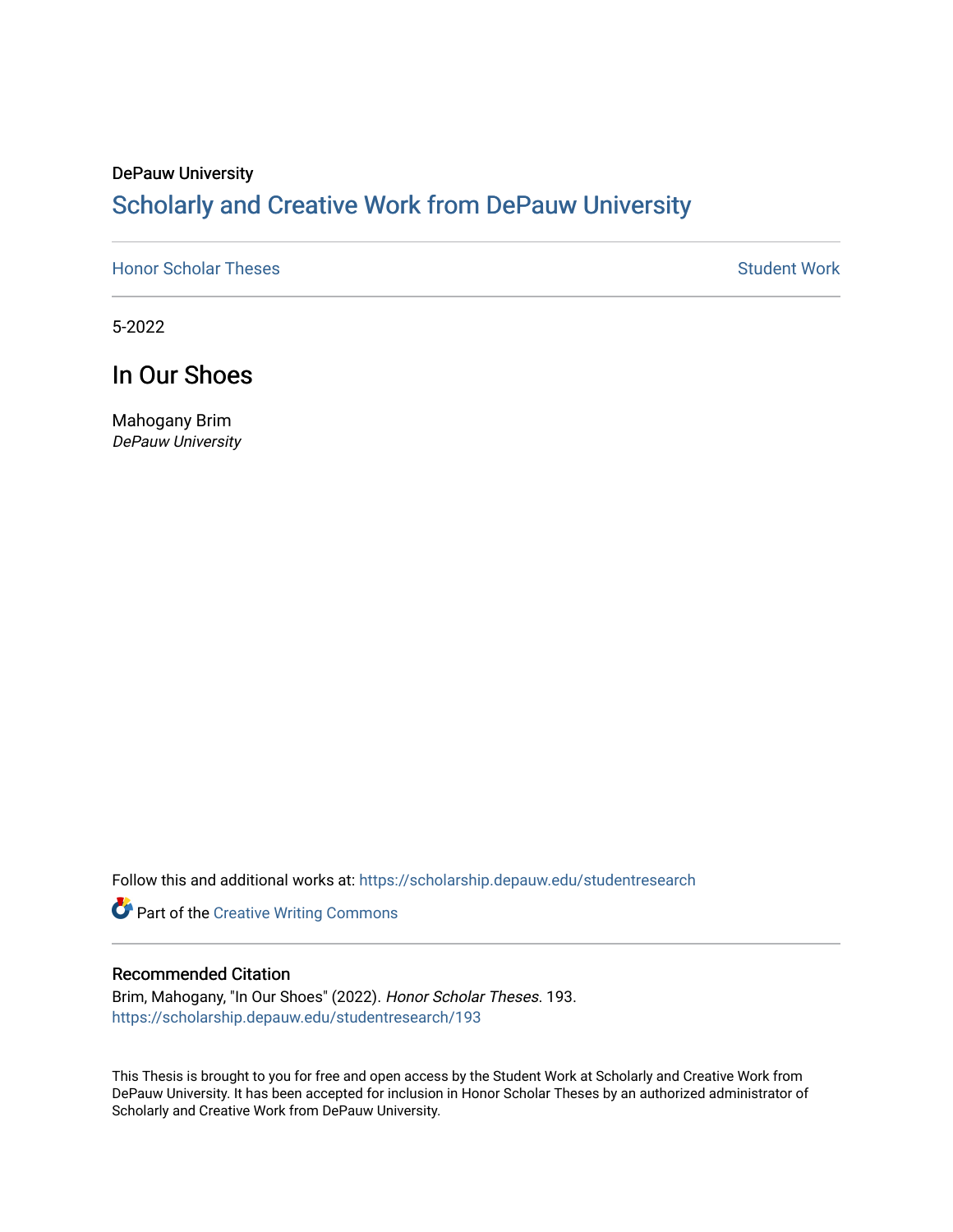# In Our Shoes

Mahogany Brim

Committee: Professor Joe Heithaus (Advisor) Professor Leslie James (Reader)

> DePauw University Honor Scholar Program Class of 2022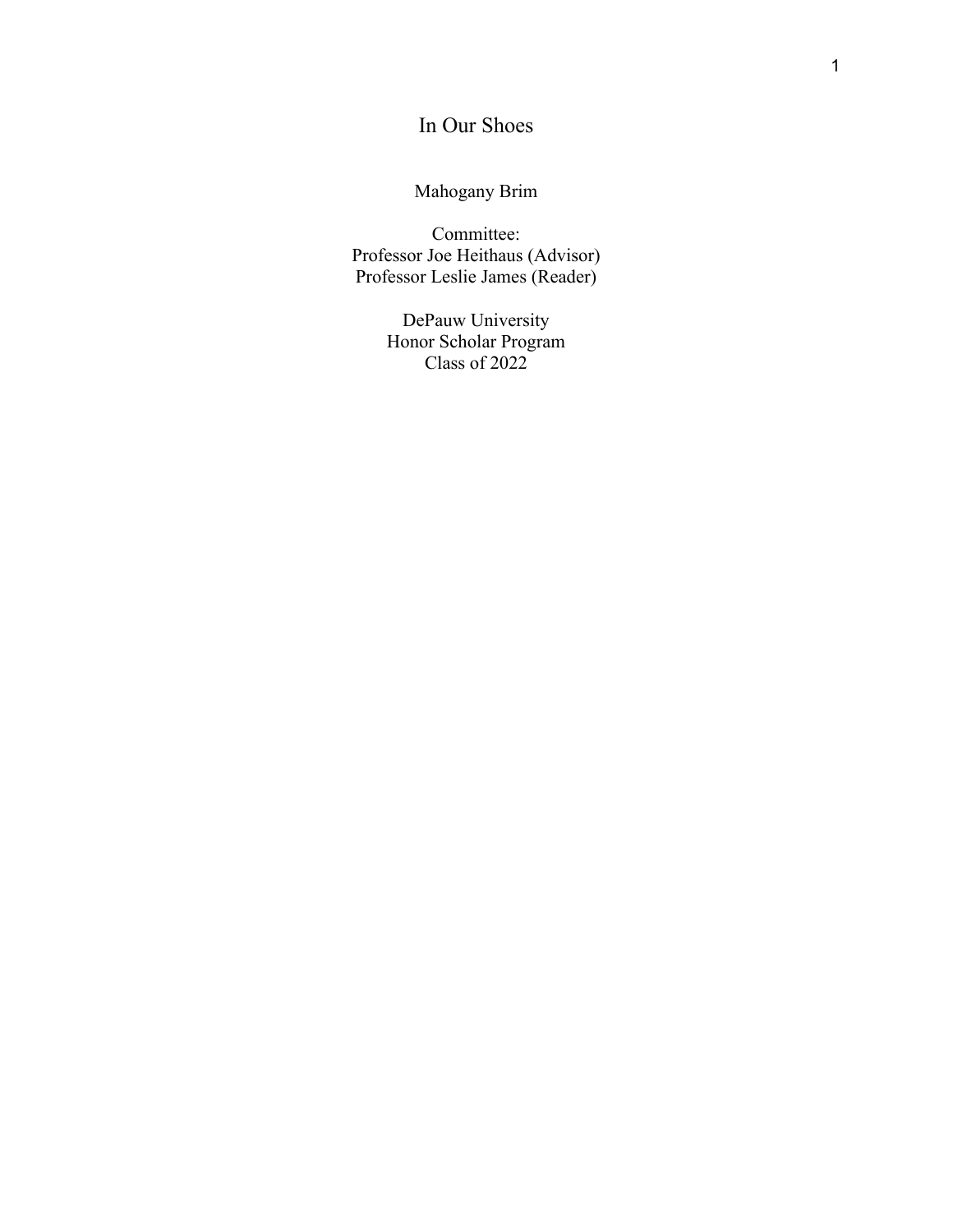# Table of contents

- I. Immigrant Tax
- Afro-Caribbean
- Barrel Babies 1
- Disclaimer 1
- In Between-ness
- Distance
- Calling Cards
- Alleys
- Privilege
- 12 Bosvigo Gap
- Peanut Butter
- Welcome Home

# II. Growing Pains

- Disclaimer 2
- Wood Dove
- Rice Grains
- #6
- Fast
- Peanut Butter
- Chattel House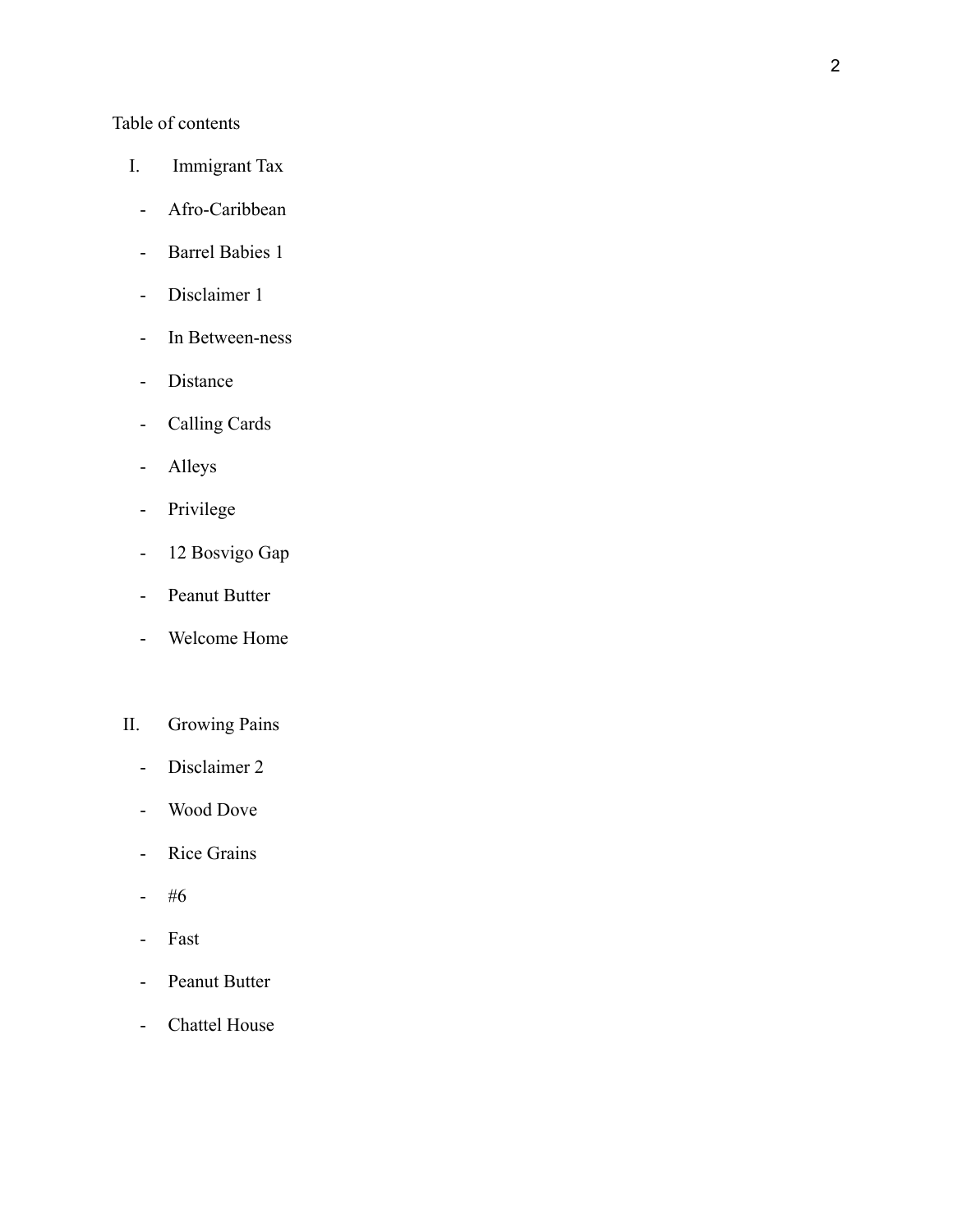In Our Shoes has lived inside of me for a long time. As someone who has always been fully immersed in my own culture, I was born into this duality of identity. I realized early on that I existed in two different worlds: the one shaped by my Bajan identity and the one shaped by my American one. I wasn't fully a Black American. I had deep ties to this tiny island in the Atlantic, famous for flying fish and Rihanna. And I wasn't one of those immigrant children that had never set foot on the island that they were calling home; I went every summer for months. But there, I was just American, nothing else which created this really awkward place for me where I felt as though I was stuck in this "in between-ness." It was a confusing and isolating experience for me for a long time.

But as I got older, I realized that I wasn't alone in the in between. I started meeting people who were the same as me; children of immigrants from all over the diaspora. We would go out to dinner, play card games, do homework together, and in the midst of these activities, we'd tell each other stories of our crazy immigrant family experiences. Through these experiences, we were knitted together across cultures by this seemingly invisible connective tissue. We had all packed barrels to send home or felt the pain of beatings with a belt.

This collection of stories, memories, and memoir is shaped by my friends and family.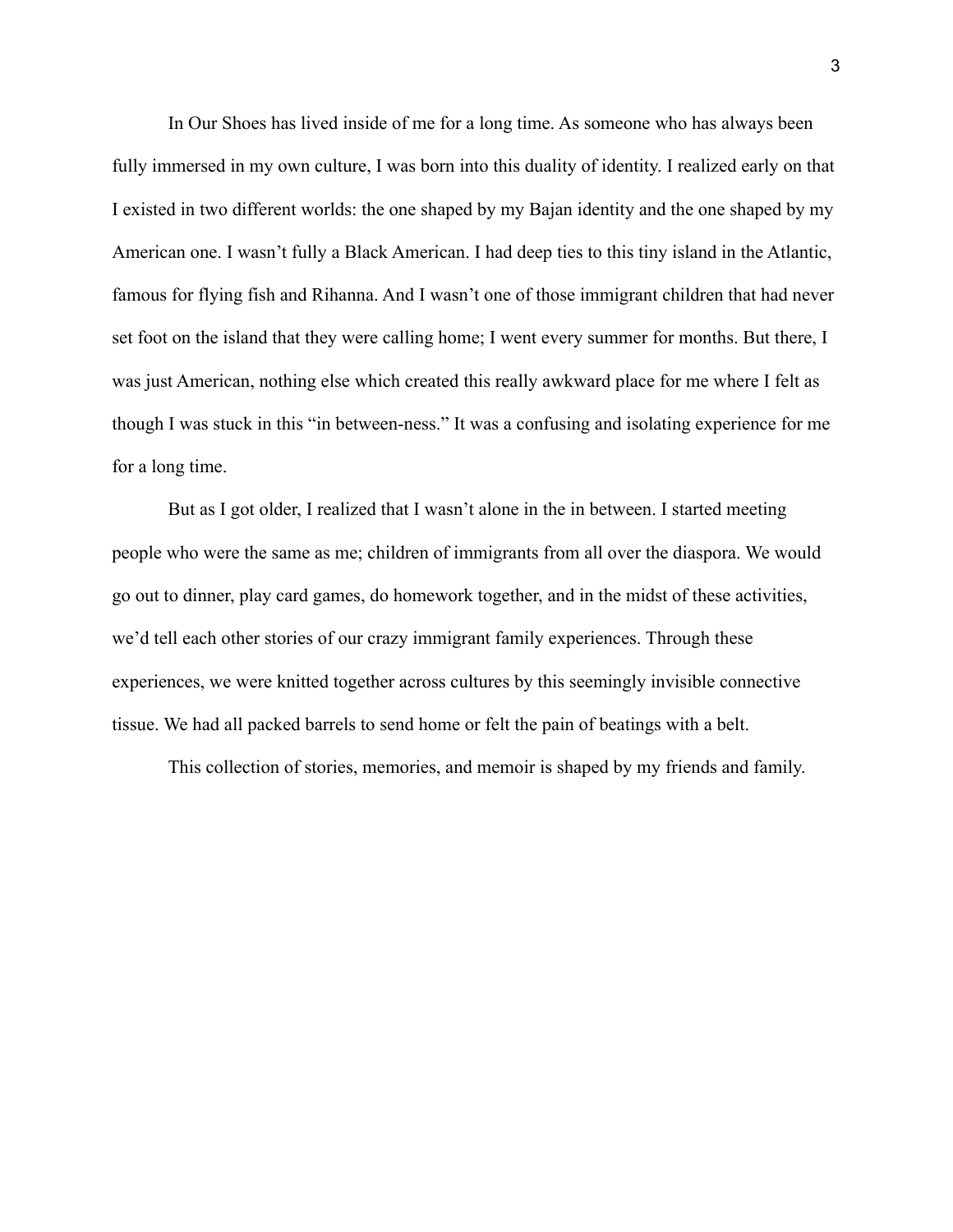#### I. Immigrant Tax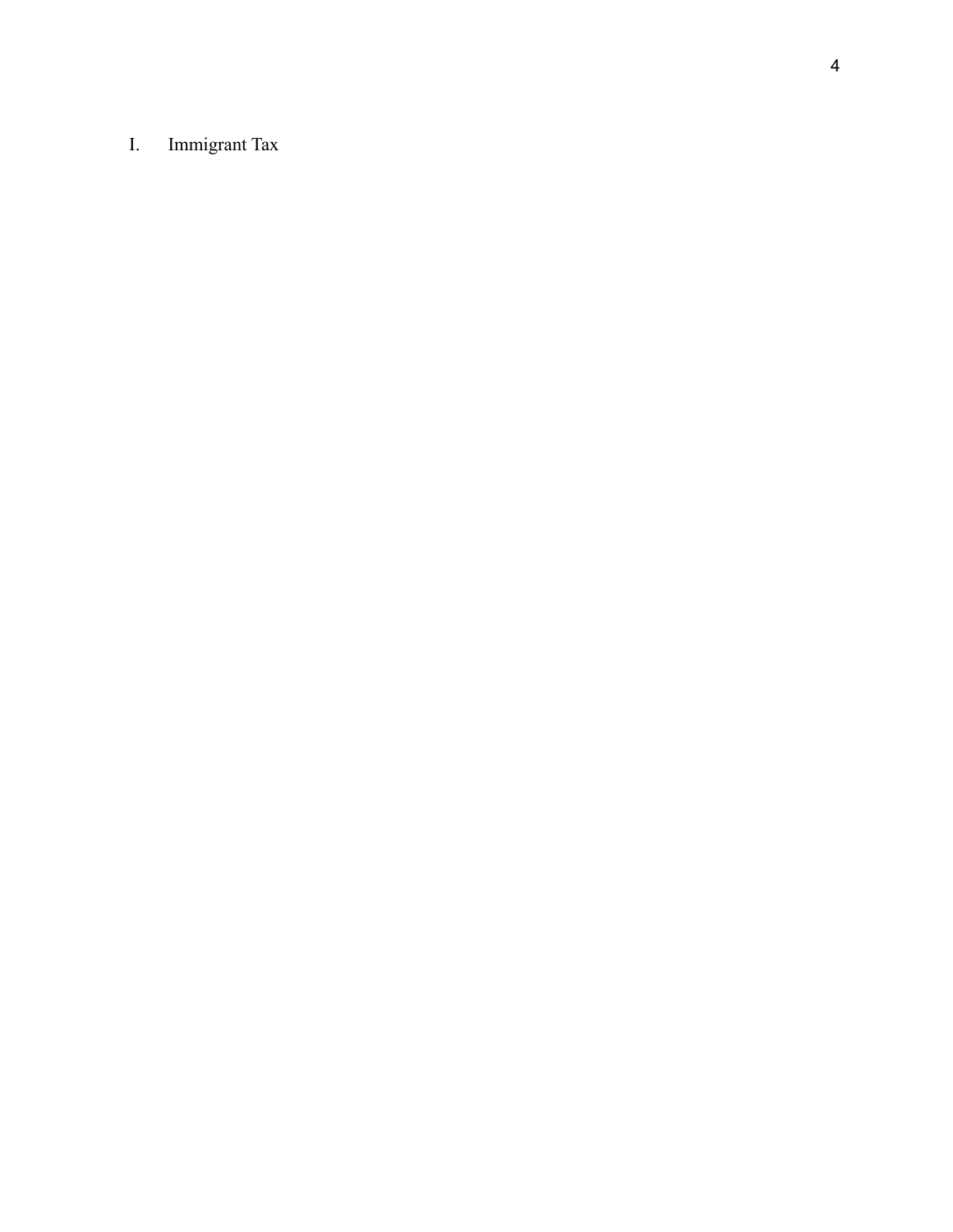# Afro-Caribbean

My identities are wires

They tangle

Twist

Knot

& never end

One always attempting to

Dominate

The other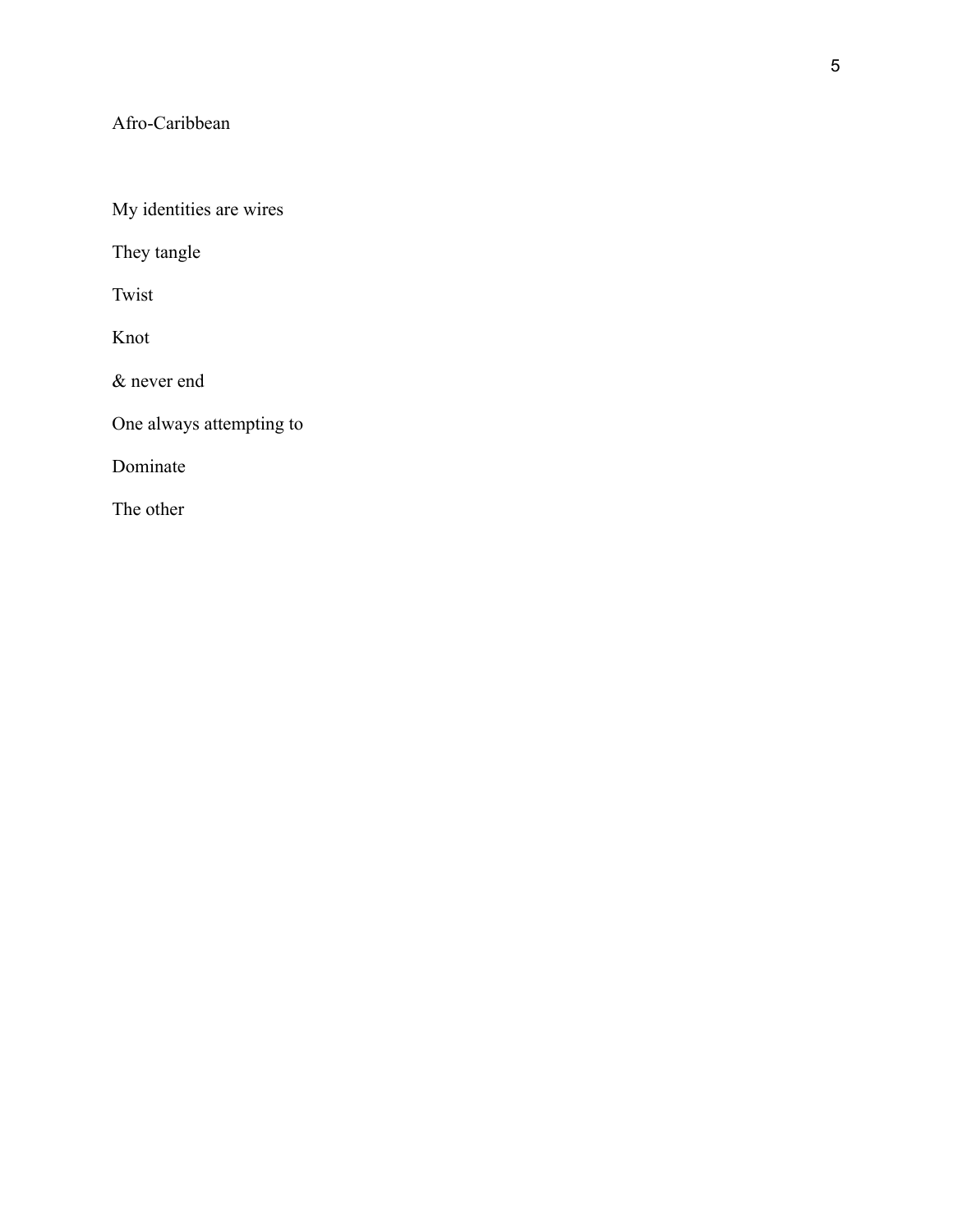Barrel Babies 1

I open the last pack of sardines gently, and the juice leaks out the sides. I place three sardines on each plate, coupled with five crackers and pickled cucumber on the side. Reaching into the fridge, I pull out a pitcher of Pinehill black currant juice. It is half way gone and will not be enough for the three of us, so I pour it into a pitcher and add cups of tap water to it. There is no foil so I cover one of the plates with a spare plate and place it in the fridge for my brother to eat after work. I take my plate and my mother's out to the living room where she is reclining back in the chair, fiddling with the four jumbo plaits in her hair, and place it in front of her.

"Dinner mommy."

She sits up and moves the scaly fish around her plate. I sit across from her and watch her play with her food.

"Mommy, dis is the last of de crackers and fish. There's nothin leff to eat. We need to buy groceries."

She looks up at me slowly, smacking loudly as she chews her food.

"The barrel is coming. Just wait."

"But mom-"

"Denisha, hush you mouth. The barrel is coming."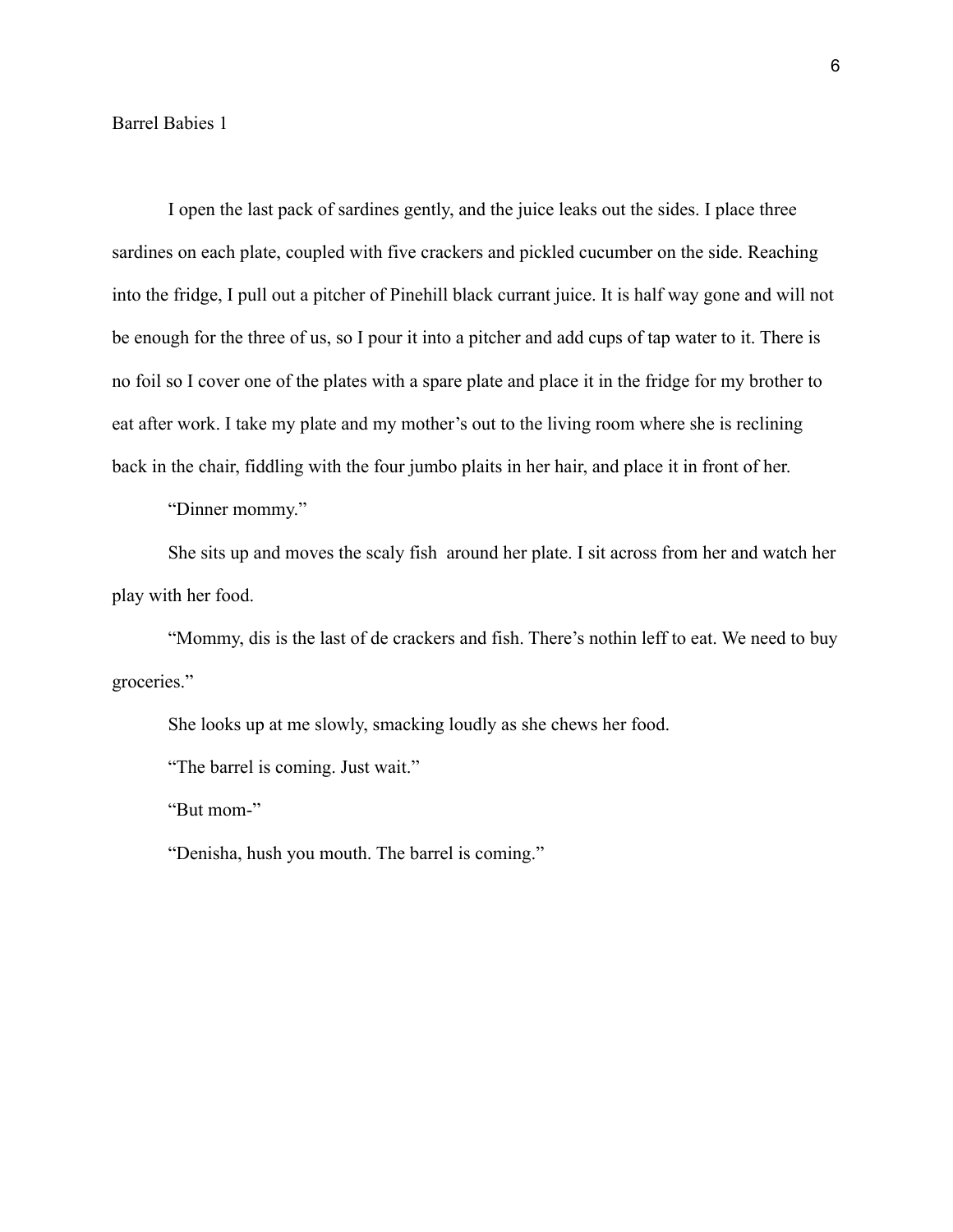## Disclaimer 1

There have never been men in these stories.

Throughout 16 years of storytelling over shouts of the Philips TV, snaps of plastic combs in Afro hair, and clangs of dishes being thrown on dinner tables, men were never mentioned.

When the adults thought all the children were already counting sheep, my ears searched for the whispers of gossip and sometimes I would find them:

The man that left Grandma Lu with 8 children and syphilis

The grandfather that stayed in England with his new family, leaving his wife and two children in Barbados

The uncle that got deported from America for petty crime

The men hide under blankets of shame and guilt. Aunties whisper their names; none of them are worth a mutter.

I stopped caring where the men were.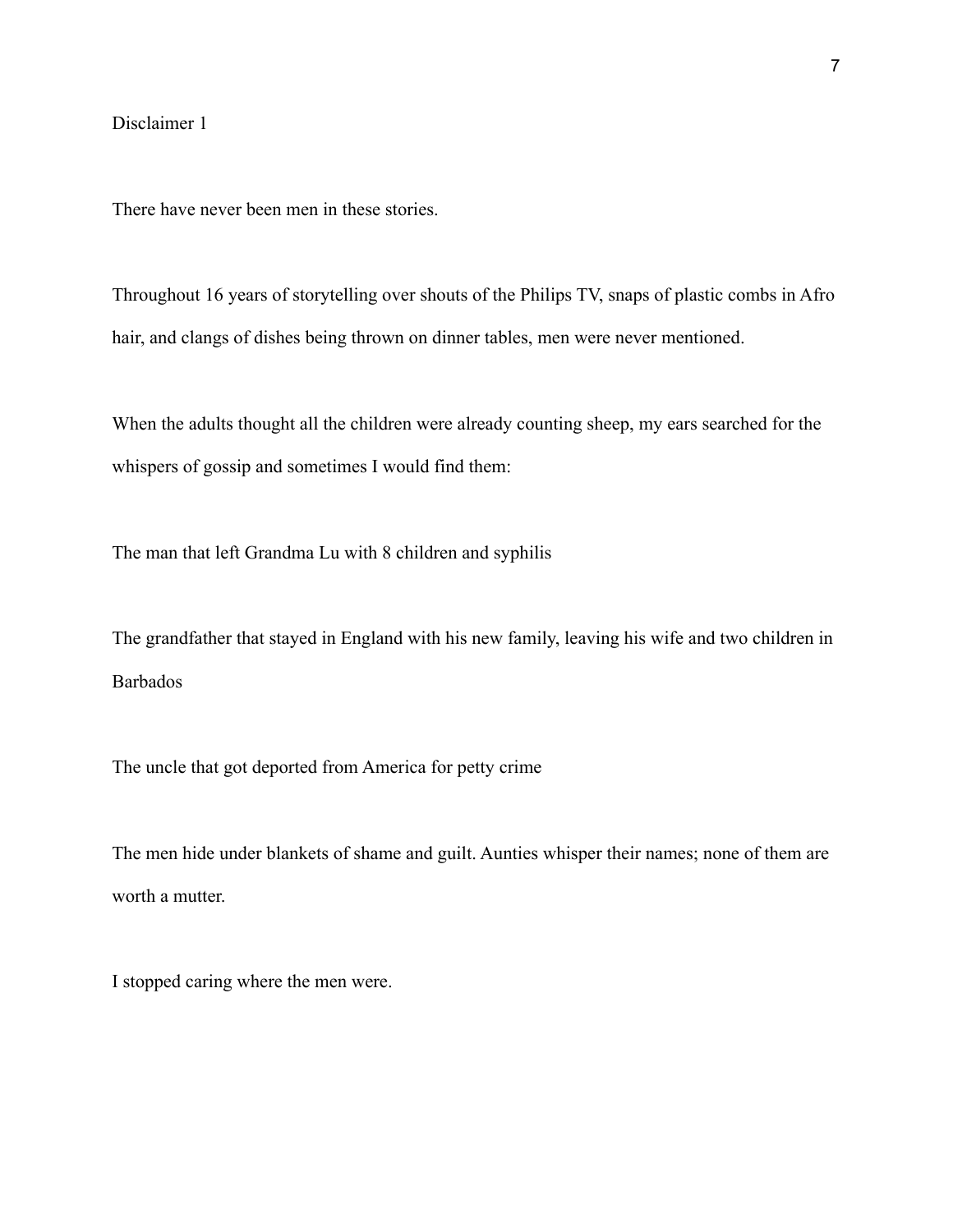Grandma Hope carried the family on her broad, fleshy shoulders with a smile so wide that the gold teeth in the back of her mouth peeked out.

Great Grandma Lu walked 50 miles every morning from Eagle Hall to Oistins with a 40 pound wagon selling fertilizer until she had enough money to buy the family a home.

My mom sent two barrels twice a year: one for the family and one for the community.

My aunts organized every new family member's baby shower, baptism, and birthday.

The men do not belong in these stories.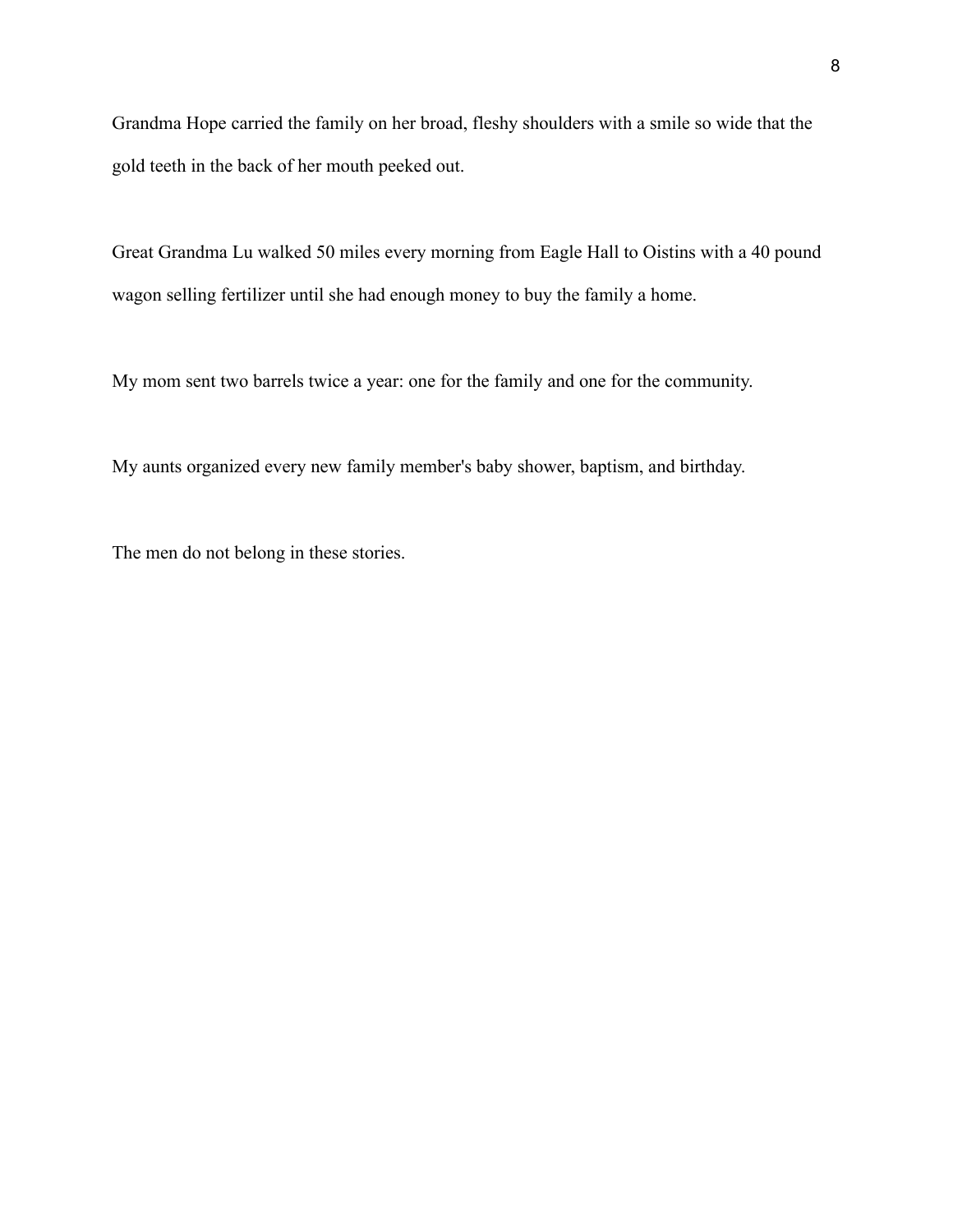## In Between-ness

There is something jilting about belonging and not belonging.

Your body plays tug-of-war between two homes, both wanting to be victorious.

You dream of a place you have never been

They give you an ultimatum and beg you to choose.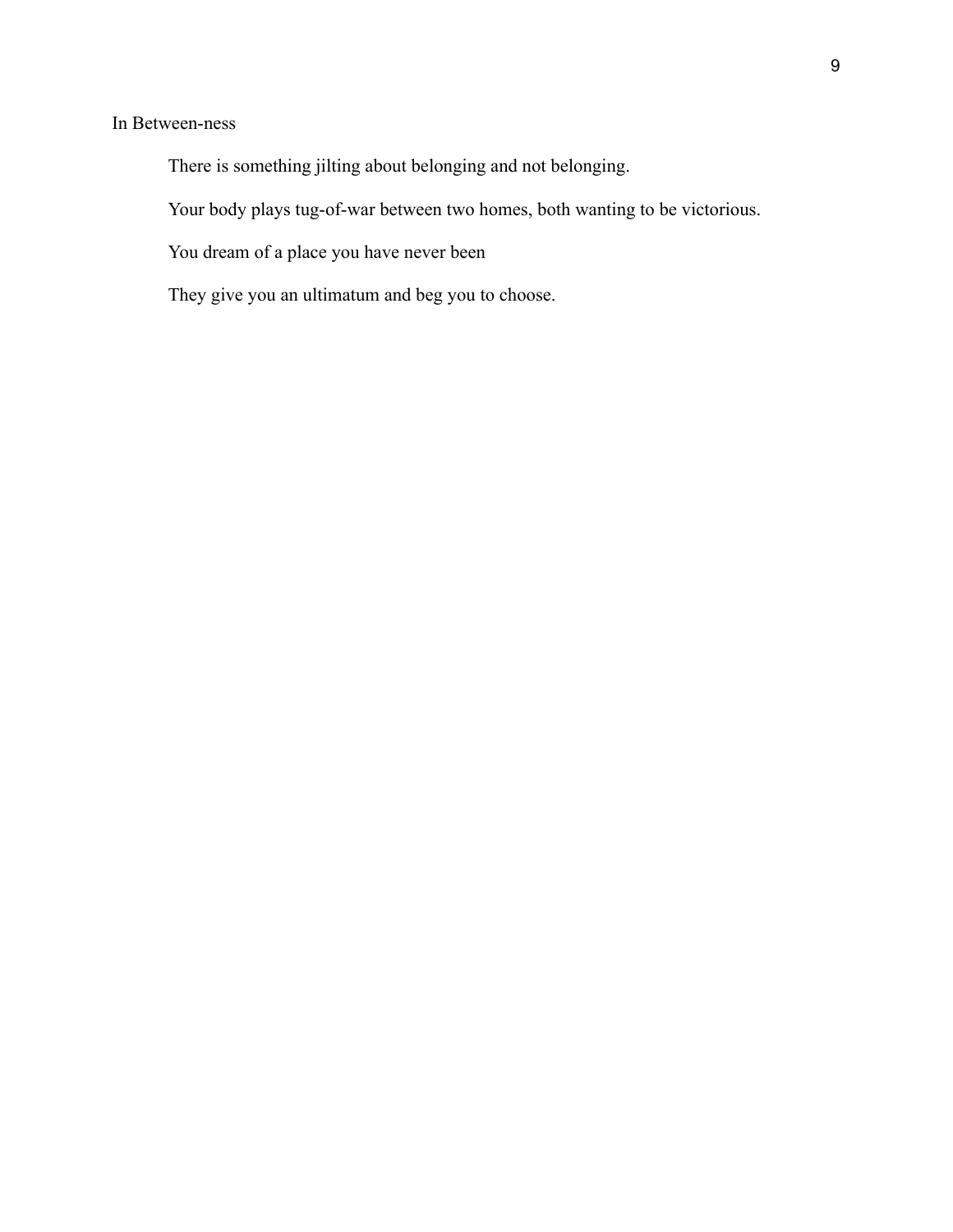## Calling Cards

Mom used to take the spare change from her thin paycheck and stop at the Deli in Flatbush. 5 dollar Cherry, 2 dollar Boss. Your favorite was the 5 dollar Banana one. On days when it worked well, you spend 120 minutes nourishing your body with the gossip about neighbors and calls to your mother.

On the bad days, you sucked your teeth and yelled at the operator when they robbed your time. I'd always be scared when I'd hear you yelling at the phone, accent thicker than mango skin.

Sometimes, I walk to the deli and imagine myself sliding a 5 dollar bill across the counter, picking out a Banana calling card, pushing numbers into my cell phone, holding my breath as it rings, and exhaling at the warmth of your voice on the other end.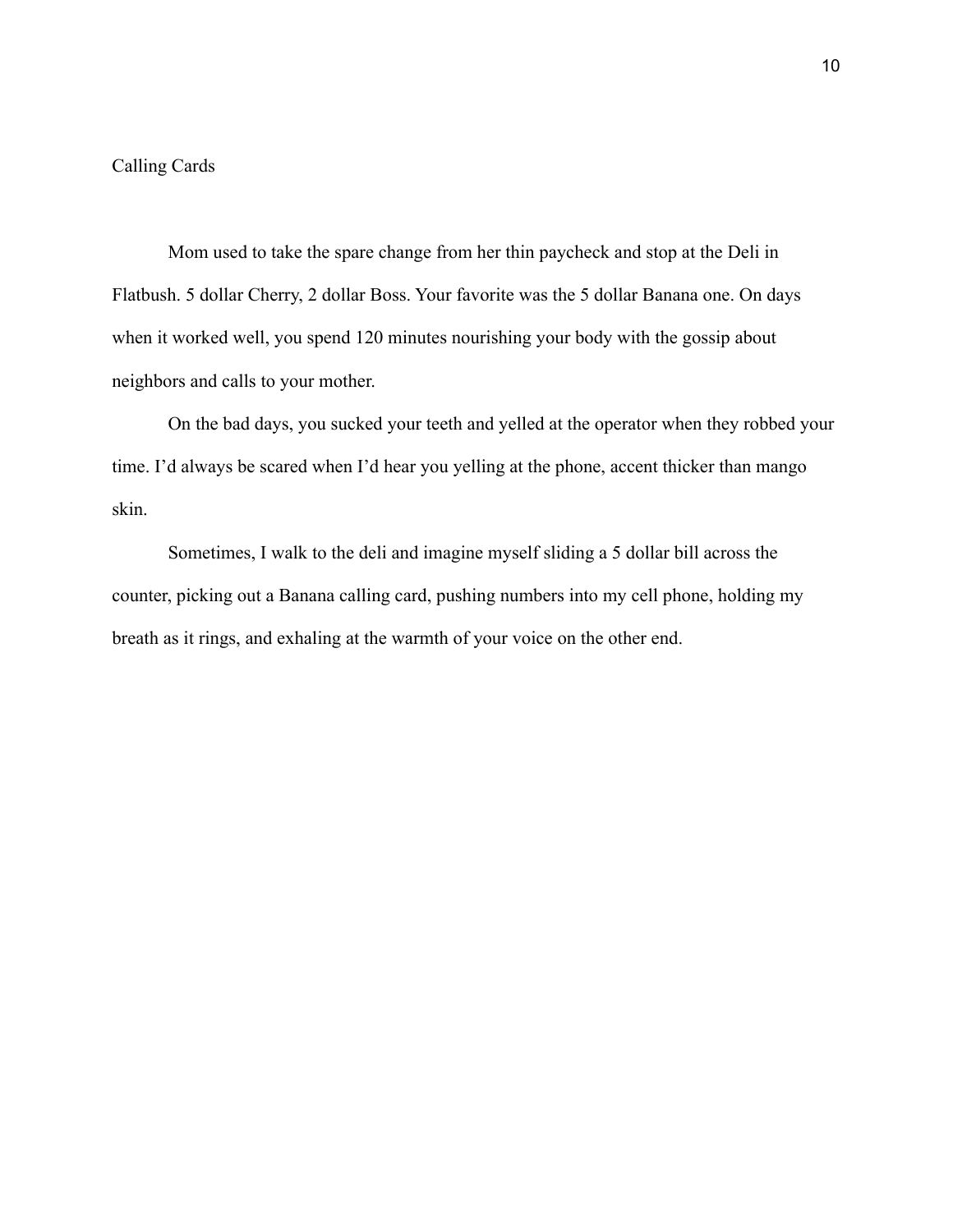#### Alleys

Bosvigo gap had two alleys. One at the beginning nestled between two houses with rusted galvanized sheets acting as a fence between them. The alley was no bigger than three feet wide. Lemon trees blocked the sun from beating down on the cramped path. Rocks, rotten lemons, and litter made up the alley floor. The neighbor's chickens ruffled their feathers as people passed through. If you passed by in the evening, you could hear men yelling as they watched the cocks violently peck at each other, each wanting a win.

The second alley was in the middle of the gap. This alley had no lemon trees. It was wide enough for two people to pass through comfortably. At the end of the alley, there was a shop owned by an older man. He sold rum and beer to the men who played Dominos and pool in his shop. Occasionally, kids ran in for blue mints and cheesy snacks.

Both alleys led to Kings Gap.

I spent my summers running through these alleys; sometimes chasing friends, sometimes chasing the green lizards that scampered across the walls of the chattel houses. I used to think the lizards liked playing with me. They stopped to make sure I was still running after them, still chasing a desire to know what it would be like to hold one in my hands. Would it be slimy? Would it jump out of my hands? Bite me? I never caught one.

I was ordered to never go through the alleys at night. "It's not safe for a young girl." My mom said sternly. I nodded. But all my friends lived in Kings Gap, and at night was the best time to play all of our favorite games. Tag, Hide and go seek, Red Light, Green light. My favorite was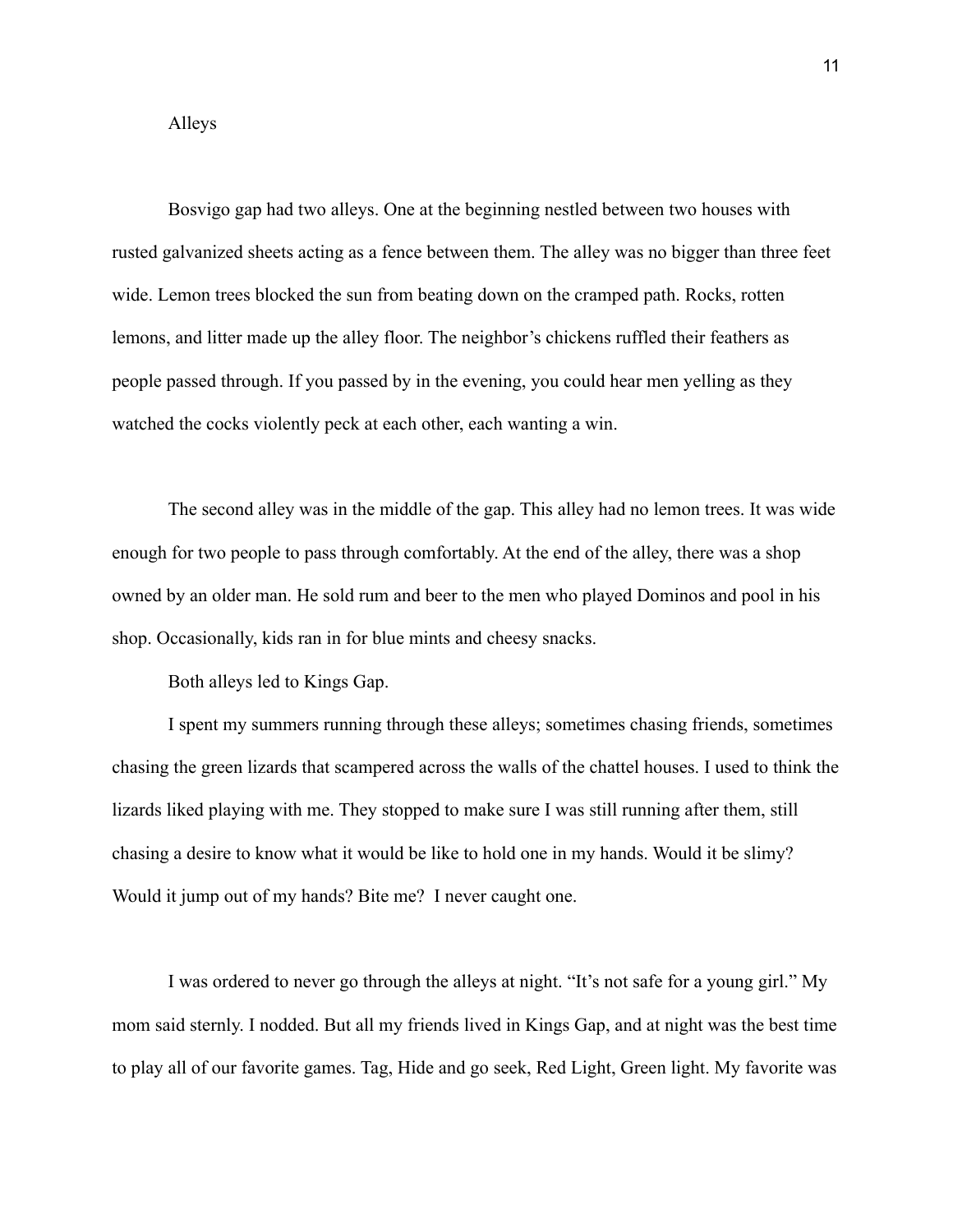Tag. My long limbs spread like tree branches in the wind when I ran. The cool wind blew in the air like the roar of an airplane during takeoff. I thought of Usain Bolt when I ran, as if each step forward made them see me as more Caribbean.

One night, hide and go seek tag was our game of choice. Bosvigo Gap was my part time home but I knew every good hiding spot like I knew the birthmarks on my skin. We gathered around in a circle and decided that Keon would be it.

"I starting now! Go hide! 20…19…18…"

My slippers slapped against the concrete as I took off running, heading for the alley. I ran through, my feet kicking up dust clouds of gravel behind me. The cocks roared on the other side of the tall galvanized and men roared. Over the celebratory yells of the men, my foot twisted and slipped on the fallen lemons that rotted on the floor.

The entire right side of my body slid against the floor of the alley. Rotten lemons squirted against my skin and rocks impaled my ribs. My floral dress flew up with the dust and litter, exposing my shorts underneath. At first, nothing hurt. I stayed on the floor, rolling onto my back and stared up at the leaves of the lemon trees, watching the sky peep through.

Then, everything hurt. My upper thigh, my hip bone, rib cage, and shoulder burned. The wind blew a bitter breeze and my skin burned more. I heard a shriek in the next gap. Keon was starting to find people. I got up slowly, the rocks detached from my skin, tumbling down my body onto the floor. I dusted off my dress and pulled dried up leaves out of my hair. My knee pulsated and in the streaks of moonlight, I could see a scrape on the cap of my knee. Its redness glowed through the dirt on my skin.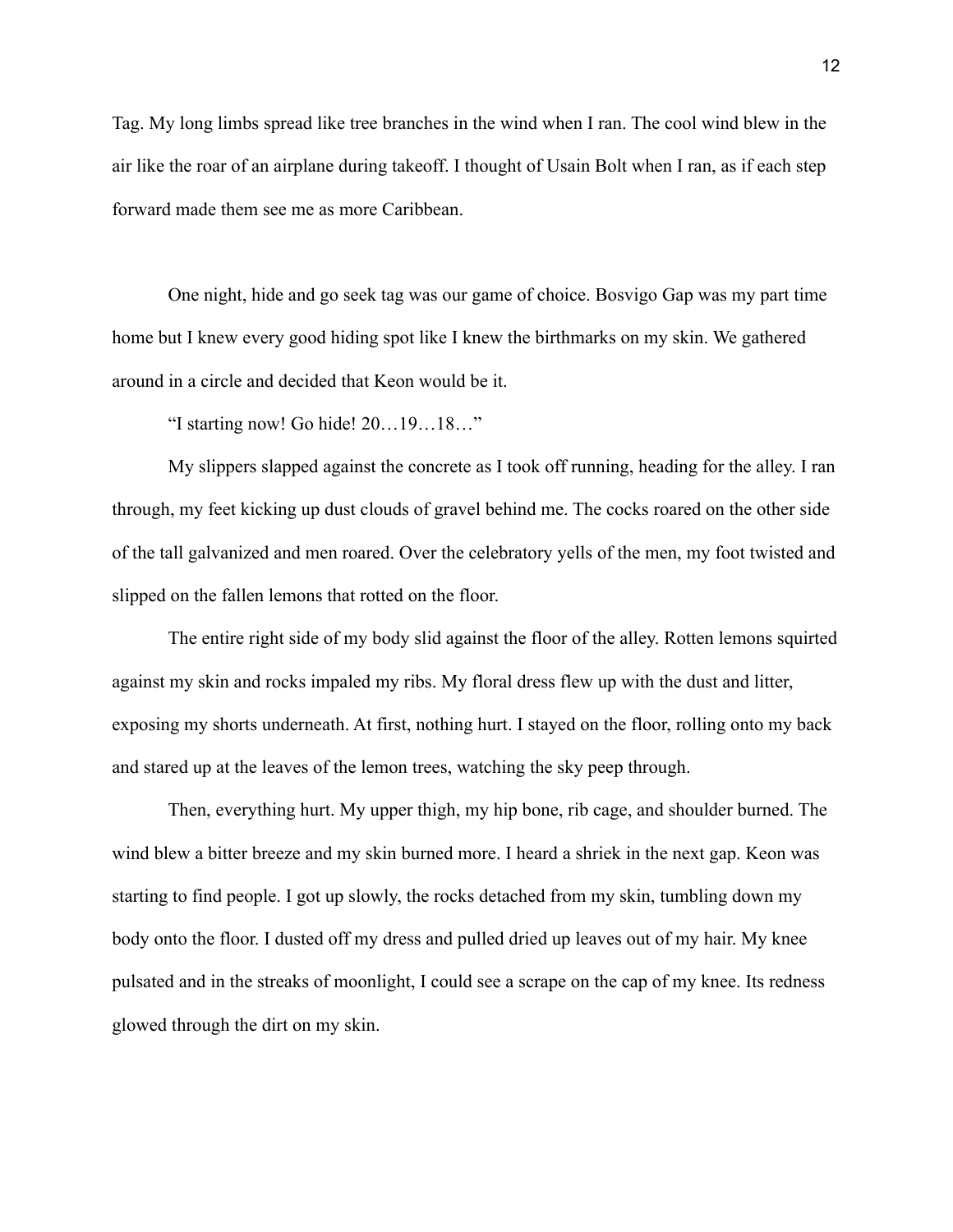"But wait doe," Keon exclaimed as he ran up beside me, his sister Denisha following. I jumped at their sudden approach and rested my back against the cold galvanized sheets. Soreness gripped my muscles.

"Wa happen to you!" Denisha asked softly. I pointed to the scrape on my knee and they looked down, then smiled at each other.

"Run it under ah pipe and you will be alright." Keon said, reaching out for my hand. We started walking down the alley.

"You'se a real Bajan now, Yankee." Denisha chuckled. I cringed at the nickname.

"What do you mean?"

Keon and Denisha shared a smile again, and stopped just before the exit of the alley. An adjacent street lamp illuminated the exit. Keon lifted up his cargo shorts slightly, exposing his ashy joints. Denisha did the same with her yellow dress, bringing the excess fabric right above the top of her knee.

In the light, on both their knees were thin faded scars, identical to mine.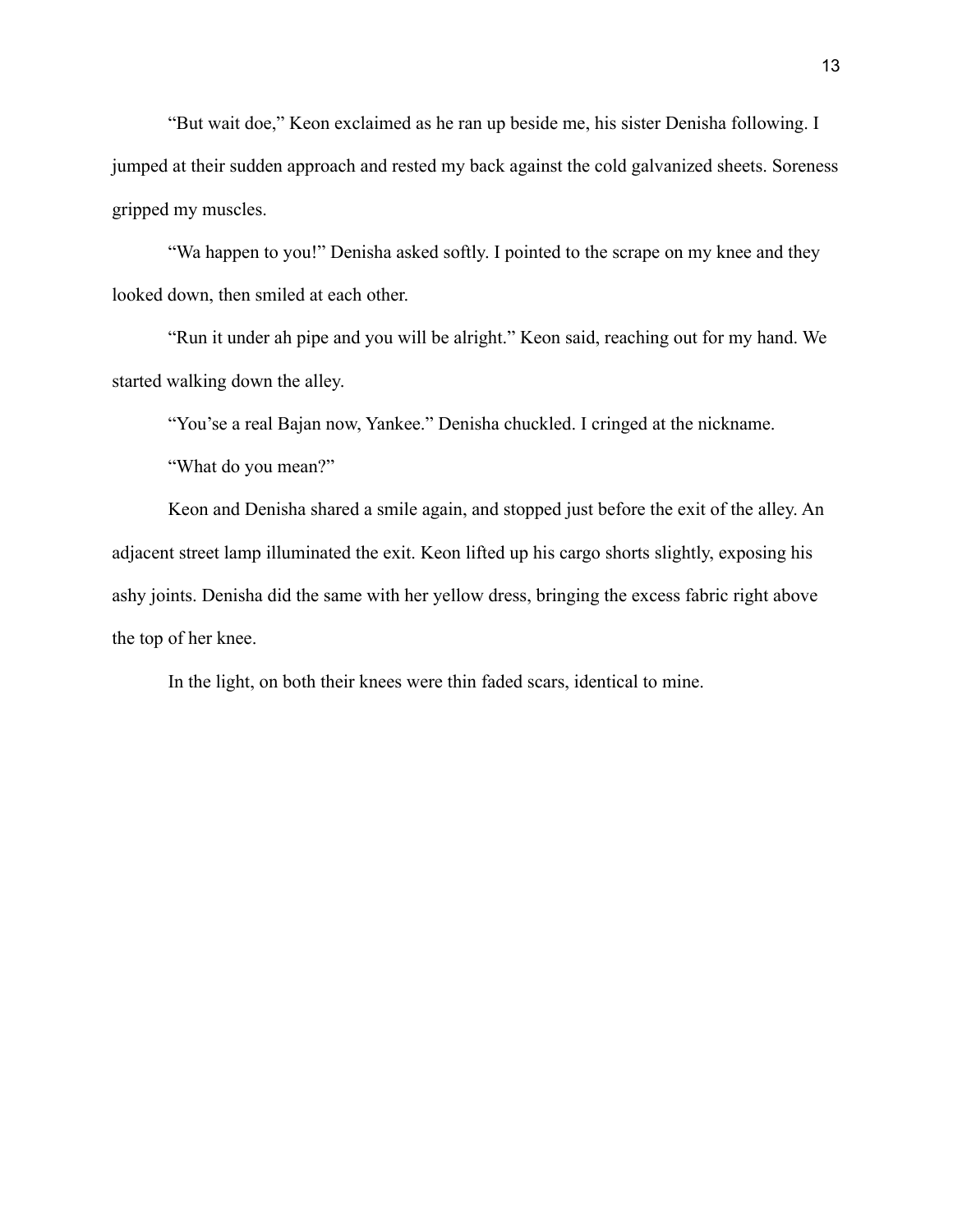#### Privilege

The funny thing about privilege is that it shifts. It can exist in one space, and be completely non-existent in others. Or, one aspect of your identity can make you privileged in a space, while that same aspect may be the thing that inferorizes you in another space.

Both New York and Barbados are my home. They're both my identity. When I didn't know better, I used to identify myself as a Bajan. I lived with my bajan grandmother in New York, could name nine out of the eleven parishes, could understand the dialect, and spent three months there every year. My family reunions were filled with platters of flying fish, Banks beer, and domino games.

But when I actually moved to Barbados, I was rediscovering the island I have always known as home. I was relearning the land, people, history, and my own identity in the process. There was a level of poverty I had a glimpse of but my own privilege blinded me to the true extent of poverty that a lot of the children my age were facing. They would joke that I was the rich American girl, and I would always take this as a hyperbole because in my own country, I wasn't rich. I was barely even considered American.

In America, I was poor. I didn't have privilege. But as an American in Barbados, my privilege showed itself even when I didn't want it to. I'd hear my peers joke about Barbados Light and Power cutting off their lights or having to walk home because they didn't have 1.50 for bus fare. 1.50 BDS is 0.75 cents in America. It was unfathomable to me that someone didn't even have 75 cents to their name.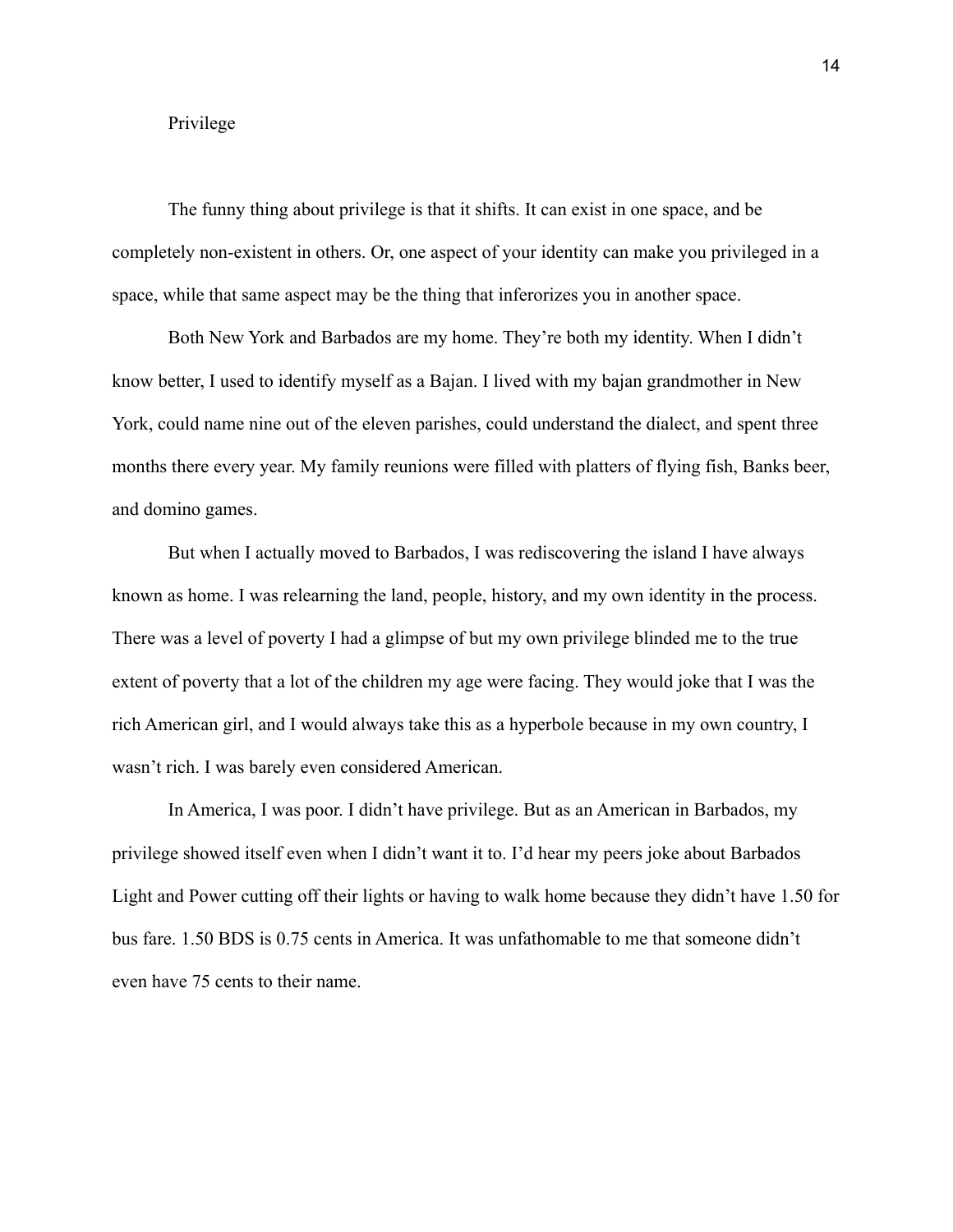12 Bosvigo Gap

Today, Ashleigh wears wooden sandals.

She struts through the gap, clicking the bulky heels against the gritty pavement. Her toes escape the sides of the brick-shaped shoes. The neighbors watch from their verandas, sucking their teeth but Ashleigh keeps walking. From the top of the gap, to the bottom. Until her supermodel strut turns into a slight limp.

Yesterday, she wore faded rubber pink and white slippers. The straps popped out each time she walked. She popped the rubber strap back into the small hole in the slipper.

But Ashleigh doesn't mind. She's used to holes and brokenness. Her brown chattel house with broken glass panels for doors is two houses down from mine. African snails play in the small garden filled with weeds. She grins when I come over and gestures for me to sit on the iron couch with ripped foam cushions. We watch Barbie movies and she tells me that she prays God gives her blue eyes with long blonde hair. I look at her shiny cocoa skin and matted black hair, forced into two puffs, and pity her.

Ashleigh's mother offers me sugar water with cheese on bread when I come over. I always say yes, because saying No is rude Grandma Lu says. She mumbles to herself as she cuts slices of cheese, stopping to itch the same spot on her until the skin breaks open once again. She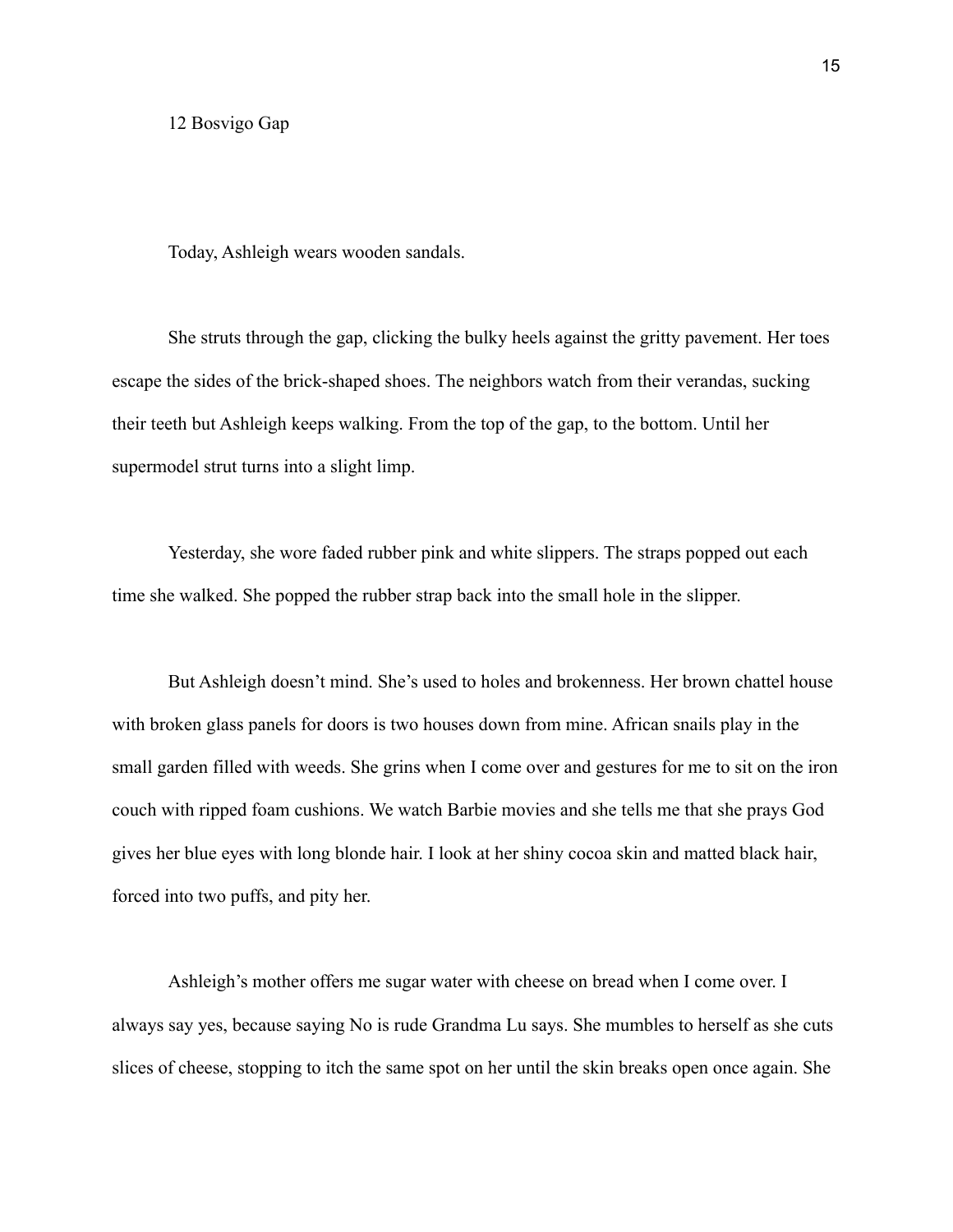brings the sugar water and forgets the cheese on bread in the kitchen. Ashleigh's smile never falls. She grabs the food and asks me if there's anything else I need.

"I does feel for that girl," Grandma Lu sits on the veranda as Ashleigh continues her strut in her brand new shoes. "She mudda elevator don't go to de top floor, and neither does hers." Some Fridays, the chattel house is dark. Grandma Lu makes me bring over candles and matches on these days.

"That good for nothing father of Ashleigh's ain't pay the light bill again." Lu explains.

I've never seen Ashleigh's father, only a tall shadow once a month. Through the broken windows, I can see her bringing him plates of food, one after the other. Ashleigh and her mother pouring cups of Pinehill juice. When he cleans his plate, Ashleigh knows it's time to come over to my house. Her father ushers his ex-wife into the bedroom, stepping over the widening hole in the floor. He takes, and takes, until a smile is born from Ashleigh's mother's cries. He leaves the check on the pillow beside her.

Ashleigh's mom takes the check and buys her daughter the shiniest, bulkiest, loudest wooden sandals.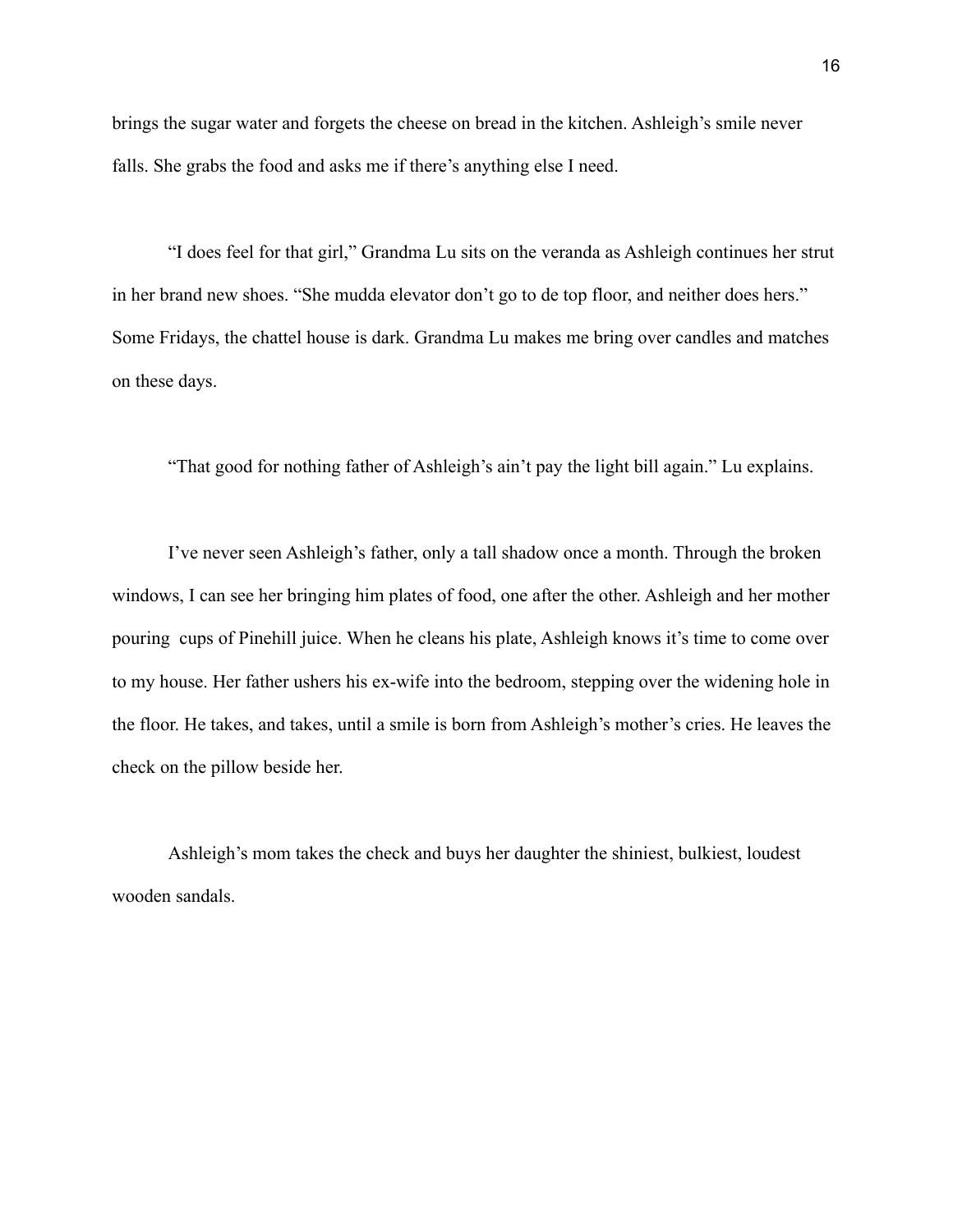#### Welcome Home

Mi madre folded my clothes, until they were tiny colorful squares surgically placed. Her milky hands packed mini boxes of cereal, a can of sweet milk, and extra boxes of toothpaste. "Do I have to go?" I whispered. She shot me a silencing look and I knew better than to ask the same question again.

I sat still as she brushed my silky hair into two ponytails with pink bobos. I knew better than to whine when she snapped the bobo against my forehead. I watched her lay out my outfit for the airport: a pink Guess shirt with studded diamonds, Levi jean pants, frilly socks, and my new pair of air jordan 11's. I ate breakfast before getting dressed. I knew she'd yell "Dios Mio!" if I stained the brand new clothes.

I waited by the door, hello kitty backpack on my back, holding the handle of the suitcase, watching her run through our small apartment. The city was waking up slowly in the background: the distant screech of sirens, garbage trucks churning, kids on their way to school. And mi madre, scattering files, searching for more things to stuff in my suitcase, muttering "diablo!" under her breath. I said nothing. I knew she'd throw the first thing she saw at me if I told her it was time to go.

We took the A train to JFK. The five dollars in train fare was more affordable than a 30 dollar taxi. I took the corner seat by the window and watched the train pull into the stations, people getting on and off in constant motion. "Bendito, wake up. Let's go." I could still feel the sleep weighing on my eyelids but I jumped up anyway. Mama glided through the subway like she was on ice skates. She was only 5'4 but the power in each of her footsteps added an inch to her height. Her long, wavy black hair followed behind her. Her right hand, decorated with short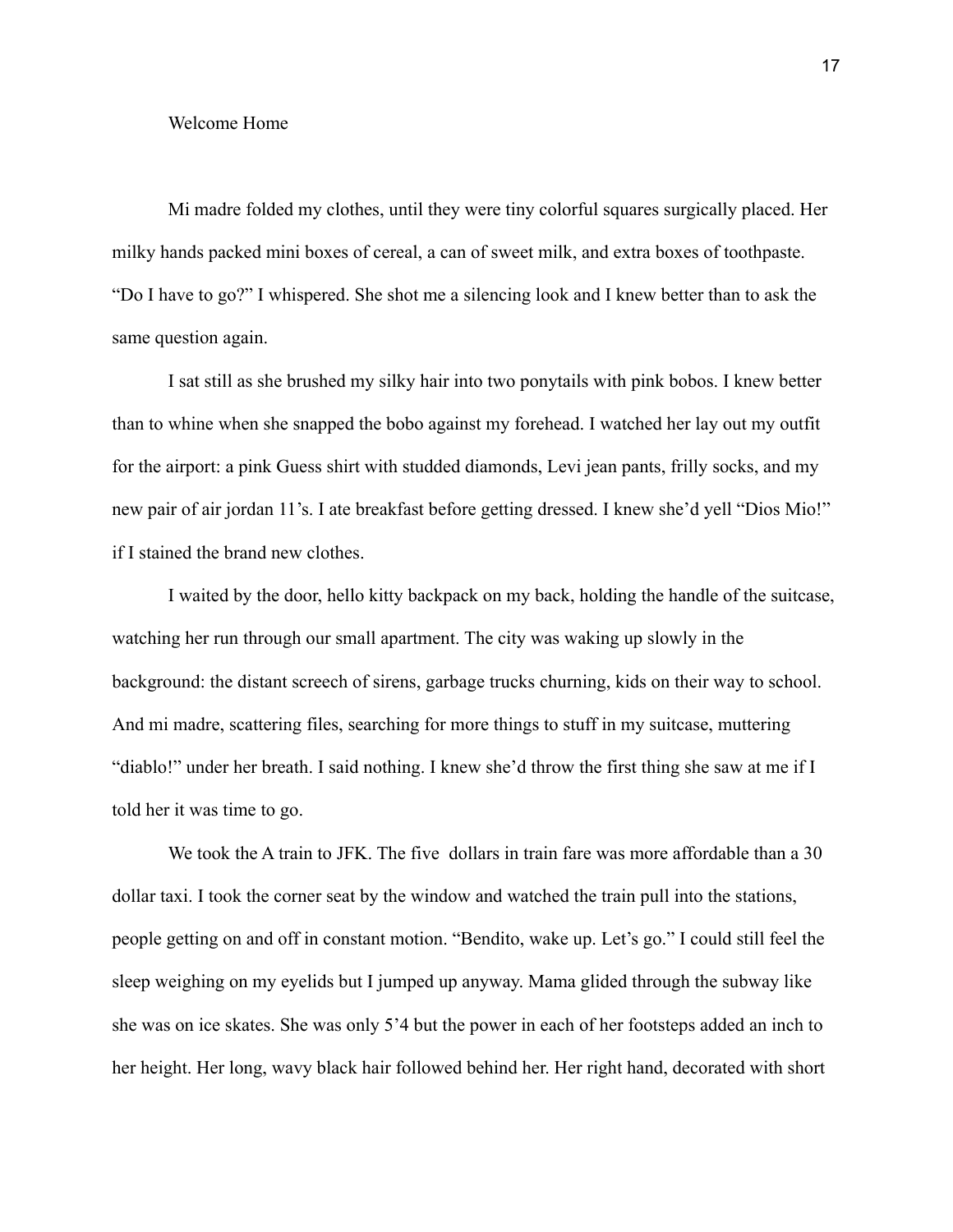acrylics, held my own softly, like she knew she was about to let me go. Her left hand dragged the 50 pound pink suitcase with a slight strain towards the terminal. I quickly rubbed fleshy, flushed cheeks. Even my body knew that we were almost there.

My suitcase weighed 56 pounds. The warm toffee complexion of mi madre turned a slight red when the crabby desk attendant refused to let it slide. "Tonto del culo," mi madre exclaimed as she threw the bag to the ground and unzipped it. And there we were again. Back on the 12th floor of Jameson Projects, apt 12E, packing and unpacking. Mi madre scrambled through the suitcase, her bracelets violently banging against each other as she searched for the unwelcomed 6 pounds. 1 less can of sweet milk for Tia Maria, 2 less boxes of toothpaste for mi abuela. Mi madre pulled each item out with hesitation, like she knew there would be an argument about it later.

The airport lady came shortly after Mama removed the extra 6 pounds. "Hello Katerina, I'm going to be your friend today and help you through the airport, okay?" Those lines weren't new to me, but I hated them more each time I heard them. I didn't get why mama didn't just come with me to Mexico. I'd hear her singing lullabies in Spanish while she cleaned, make flan when she had a hard day, and bachata at whatever family function would allow. "Come on bendito, it's time" mi mama said. I didn't want to tell her I knew it was time from the moment she pulled the suitcase out from the back of the closet.

Mama started whispering prayers in my ear. Her Spanish tongue showered me with the words of a God I'd never met. She nodded to the airport lady and ushered me away. We started walking. Away from the crabby airport lady, my pink suitcase, and Mama. I could still feel her eyes, branding my neck with their intensity.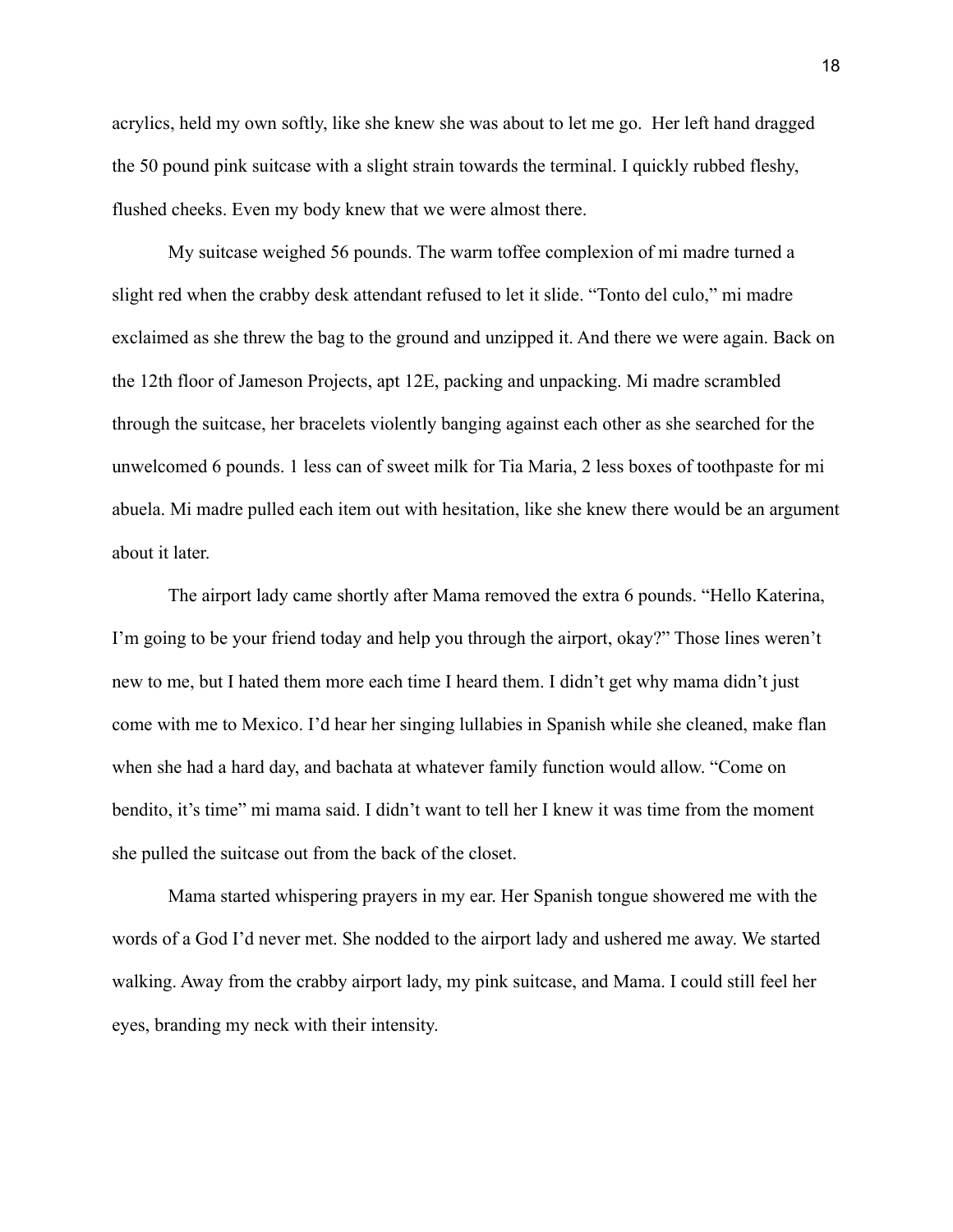Do planes make detours? I kept waiting for the plane to turn back around. I was too far away from New York; I could no longer feel Mama's eyes burrowing into the nape of my neck. I couldn't hear her prayers in my ears like lullabies. I am floating above the ocean, somewhere between loud distant relatives in Mexico and the smell of Mama's Arroz con pollo in New York. I am stuck in between.

The plane thrust forward like mi abuela was at the nose of it, coaxing it, telling it to bring me closer and closer to the warm sun and dusty roads. I can never picture mi abuela's face; my mind forms a blurry image of a small old woman with warm, wrinkly skin, jagged hands, and speckled skin. I can always remember her smell. Something almost like nutmeg. Her fat tongue spits English words out like they are shards of glass; foreign objects. Her Spanish tongue is graceful and feels like home, like the churro lady at the 45th Street station off the R line. And Manny and Willy who let me shoot the basketball when I pass by them in Sunset Park.

Mexico feels like a holiday. Thanksgiving, Christmas, Easter, it doesn't matter which one. I know it's coming every year but it still slips my mind until it's only a few weeks away. Then it comes, then goes shortly after, allowing me to forget about it again for another year. Everything about Mexico is fleeting. Mi abuelas wet kisses escape my cheeks by the time I board the plane. My dark tan lasts a week in the frigid cold of the city. The remnants of my visit exist only in the

\*\*\*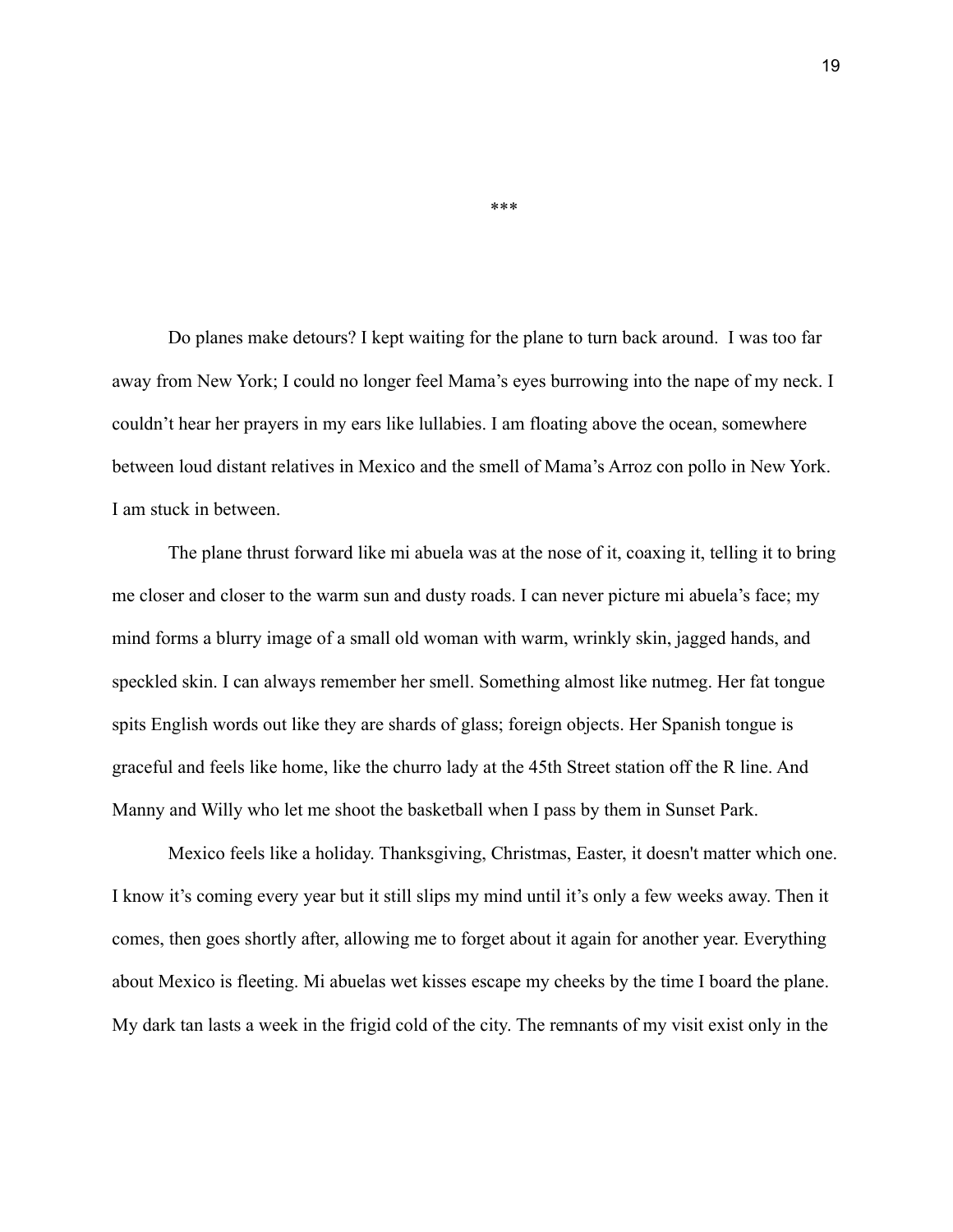few Spanish words that moved into my brain and the stain on my tongue from mangoes with hot sauce, lime, and pepper.

I've asked Mama to come with me to Mexico every time since I was 5. "No Kitty Kat, I have to work. I need you to help me Bendito, please." I could never argue with her pleas. They were full of sorrow with a hint of longing. I blamed Abuela for being so far away. Sometimes, Mama would be on the phone in the living room telling Abuela to come to America. I could never hear Abuela's responses but it was clear from Mama's sighs that she was not coming. I used to call out for Mama after I heard her put the phone back on the hook. I would tell her I couldn't fall asleep just so she would come and cuddle me. After a few times, I no longer had to call out; she just came.

\*\*\*

I woke up to the rumble of the plane as it hit the runway and the sound of hands clapping and cheering. The flight attendant mumbled some words over the loudspeaker in Spanish, and then in English, "Welcome to Mexico!" I waited in my seat for my assistant. A dark skinned woman with a short bob skipped up the aisle with a big smile on her face. Her navy blue uniform was ironed, each pleat of her skirt holding its crisp form as she maneuvered through the cramped walkway. In the corner of her smile, she was missing a tooth. With a thick accent, she introduced herself as Sophia and reached out for my hand as we walked out the plane.

The blast of humidity made my silky hair start sticking to my face. Two men handed out small cups of horchata to the white tourists. The customs line already started to slither around the white banisters. Sophia started filling out the form quickly. She asked me question after question.

"How old are you?"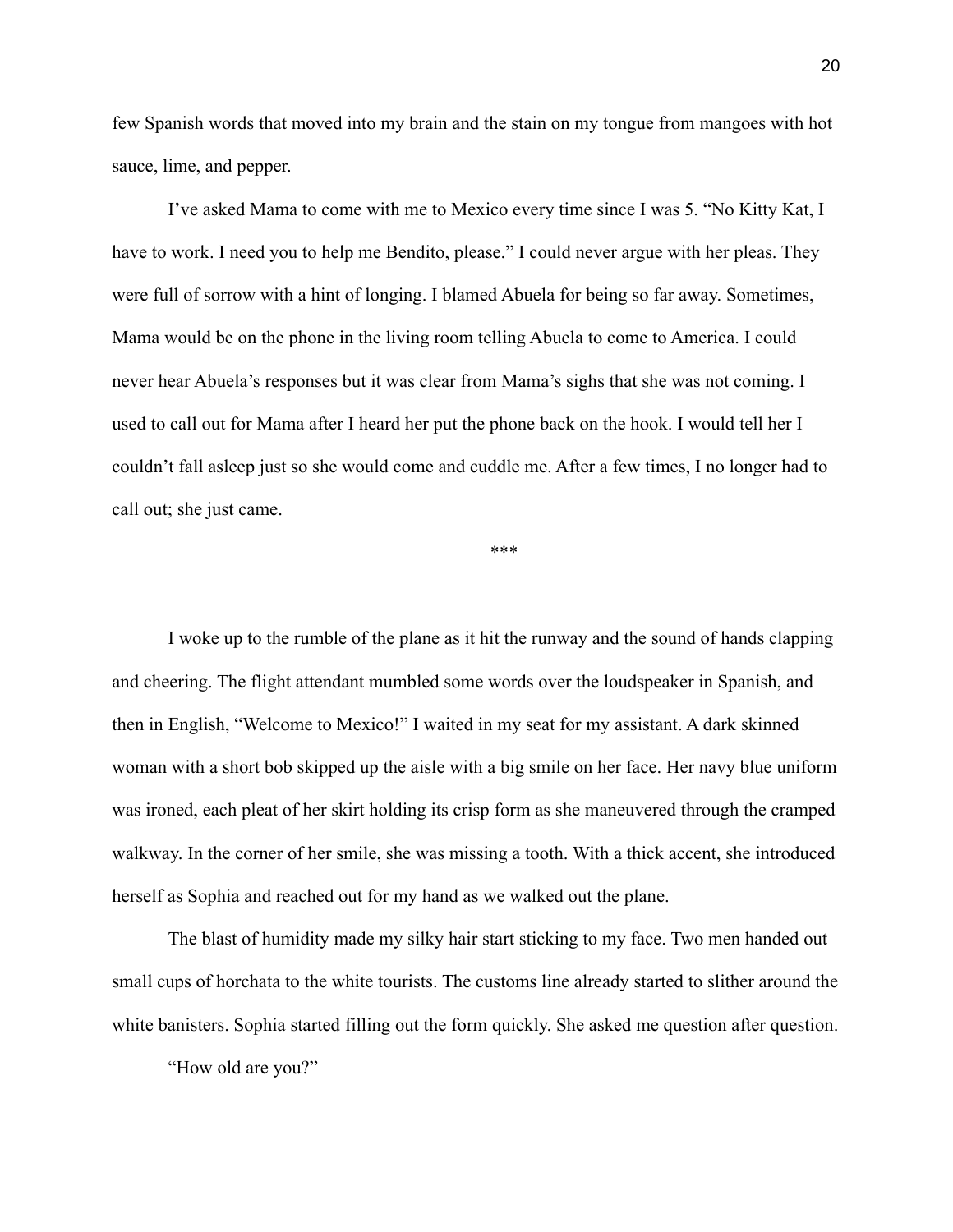"Eleven."

"Who are you staying with here?"

"My grandma…She lives here." I said shyly, fidgeting with my hair.

"Where is your abuela's house?"

"Umm…I don't know what it's called." I admitted, hesitantly. Sophia stopped writing and looked up at me. I looked away.

"Passport?" She asked, holding out the palm of her hand.

I reached in my backpack and handed her my green passport. She looked at it and ruffled her thick eyebrows.

"You're Mexican?"

"I…" I whispered, trailing off. Sophia raised the arch of her bushy eyebrows.

I nodded silently, but I wanted to tell her that I didn't know. My passport and birth certificate said I was. Abeula always tells me the story of how I was born.

"Your mama had been waiting for you for a long time. You were supposed to come on the 19th so we waited, but you didn't. The next day, we waited again. I made your mama walk around the whole village to help you come, but you didn't. On the 23rd, you were finally ready. Your mama was sleeping on the green couch in the living room when I heard her scream. I stopped peeling the corn and ran out the door to tell the other women in the village. Together, we put your mama in the bathtub and not too long after you came. But you were quiet so we worried! But when I gave you a little pinch on your fat cheeks, you let out the biggest of cries!"

She'd tell me this story, her hands flying through the air as she gestured, with a glimmer in her eyes, like she wanted me to remember it with her. But I remembered nothing. I didn't dare tell her that the first memory I have is running through the sprinklers in Brooklyn Bridge Park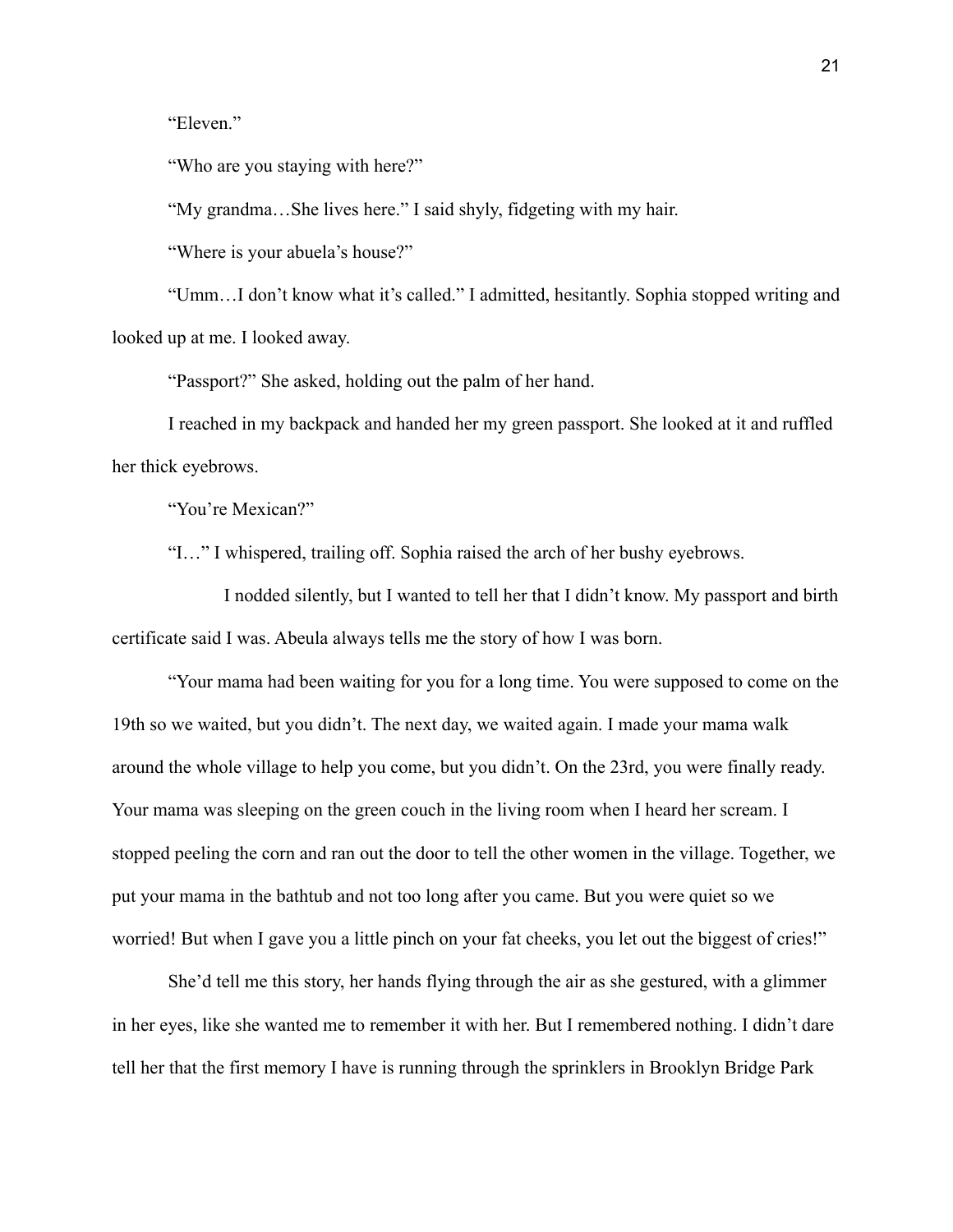with my kindergarten class during the start of the summer. I know Abuela is disappointed that I know little of Mexico. The other kids from the village play hand games that I've never learned. In the shop, I admit that I hate the taste of Vero Mango and ask for a blow pop instead. I forget to thank Dios y Jesus for my food before I eat. The village calls me Americana as a greeting when they see me. Abuela watches and frowns, the wrinkles in her face deepening as she does.

Sophia ruffled through the pages in the passport, bringing me back to the humid airport.

"Are you Mexican too?" I wondered. Sophia smiled lightly, showing no teeth this time and continued filling out the form.

We waited for my bag at the long carousel. "Tell me as soon as you see your bag, we have to be careful of ladrones". I nodded and waited for my pink suitcase to make her debut through the frayed black curtains of the carousel. I knew abuela would be waiting outside already. She was always an hour early for any place she had to be. Sophia and I walked down to the taxi stands and when the breeze blew, I could smell it: nutmeg.

\*\*\*

Abuela's house never changed. The forest green clapboard exterior was now a dull swamp green, run down by the combination of dust and debri. One of the front steps had fallen in and the screen door hung off the hinge, banging against the house each time the wind blew.

On the inside was the same green couch where Mama's water broke and the white-turned-gray bathtub I was born in. The kitchen had bright yellow cupboards with matching yellow floral curtains in the windows. The newest thing in the house was the 50 inch flat screen. Mama left me with lunchables and microwavable dinners so she could do enough overtime to buy it for Abuela.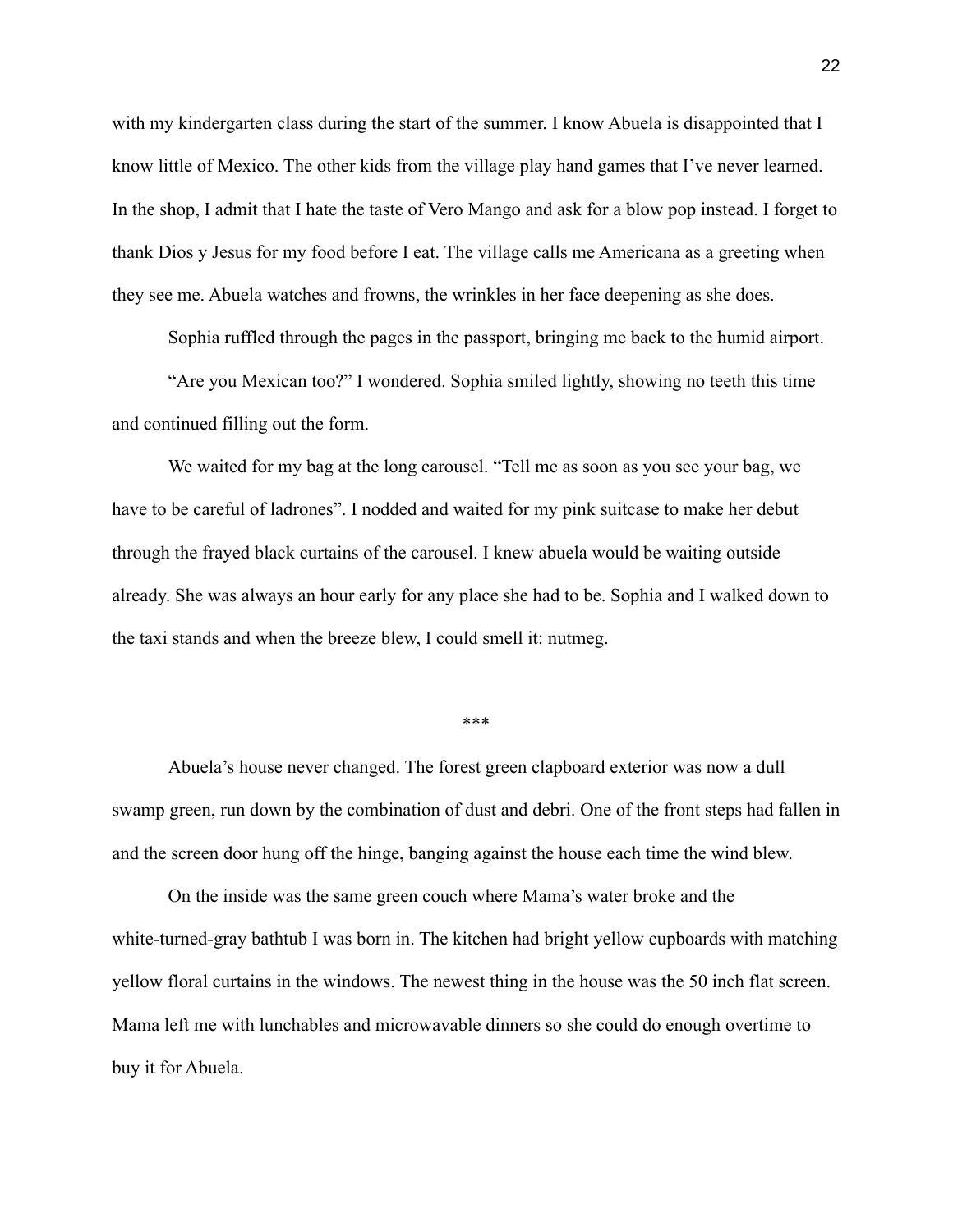Abuela invited the whole family for dinner so they could come see me. The house was filled with Tios and Tias whose names I could never remember. They gave me bear hugs and smudged bright lipstick on my cheeks when they kissed me. These strangers knew me so intimately that it overwhelmed me. Over plates of arroz, machaca, and tostadas, they told me stories of me as a baby: me sucking on limes while I was teething, breaking my cousins toys, and always playing hide and seek from Abuela.

They told stories to me about Mama when she was young too. My Tias gestured for me to sit on the couch with the ladies and spoke Spanish slowly so I could understand. There were funny stories about her sneaking out at night and getting caught by Abuela, who'd have a belt in her hand, waiting.

"; Te quedó claro?" One of my Tias stopped to ask.

"Si si." I lied.

We ate, and ate. My Tios washed everything down with big gulps of Coronas. My Tias told each other gossip while serving more plates of food to my cousins and me. I threw scraps of food at Rosco, Abuela's dog. My primo drummed lightly on the tabletop. Moths flew around the lightbulb of the small pink lamp. The cool air of the night felt like the first Fall breeze in New York but it was no match for the warmth of the room. I lost myself in the bellowing laughter, the rice, the hugs and wet kisses. And for a moment, Mexico finally felt like home.

\*\*\*

\*\*\*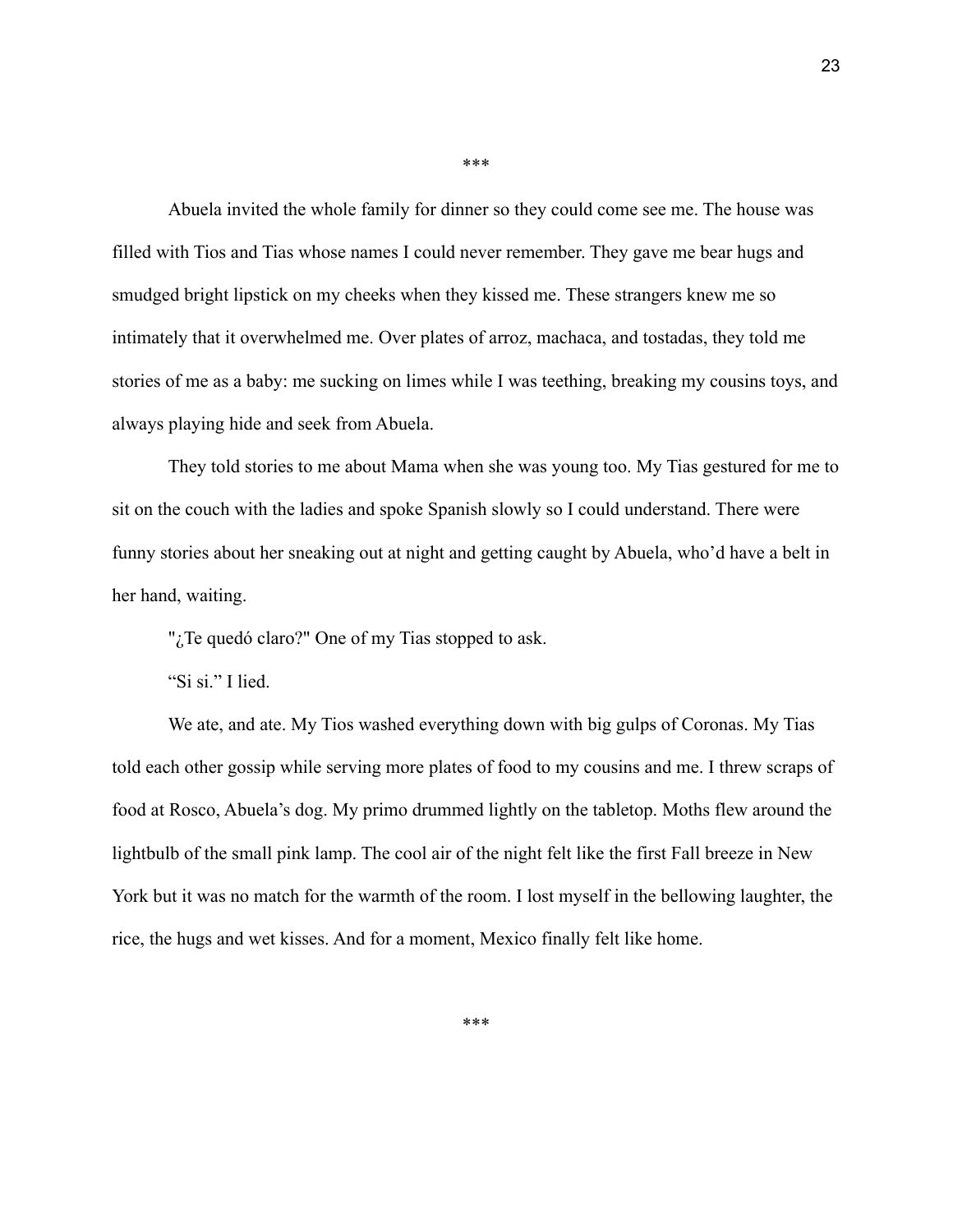She would be leaving work right now, rushing out the door to catch the 6:17 F train straight home. She'll be sitting in the window seat, playing candy crush for all six of the stops. She'll throw her purse over her shoulder, wincing slightly as she does it. She'll grab her keys out of her pocket and hold them in her hands, making sure one key was wedged in between her knuckles as she walked through the streets of Sunset Park, making her way into our large project complex. She'll enter the building and shake her head at the empty liquor bottles and McDonald's bags on the floor of the lobby. She'll pause for a second at the base of the stairs, contemplating taking the healthier option, before heading for the elevator that always smelled of old piss. At the base of our door, she'll wipe her feet on the square coir doormat that reads "Welcome Home" and look both ways before opening the door and shutting it behind her quickly. She'll throw her purse down on the living room couch and wash her hands in the kitchen sink before grabbing a Budweiser from the fridge. Without me to cook for, she'll probably order out. Chinese. Orange chicken with pork fried rice and broccoli. She'll flip through all the channels, but pick the same show as usual: The Bachelorette. She'll struggle to finish the meal and end up putting the rest in the fridge for tomorrow. She'll prepare herself for her shower. Wrapping her long hair up in a bun and covering it with her cheetah print showercap. Without me needing to go next, she'll take her time. Singing Selena songs to herself. Shampooing her hair. Shaving her legs. She'll get out when she notices the wrinkled state of her fingers. She'll kneel at the base of my bed and pray to Dios for me even if I'm not there. She'll do the same at her bed, this time full of sorrow. Shamefully whispering like Dios doesn't already know her sins. She'll lay in bed and try to dream of Mexico.

#### If I'm not there, who is there to kiss Mama goodnight?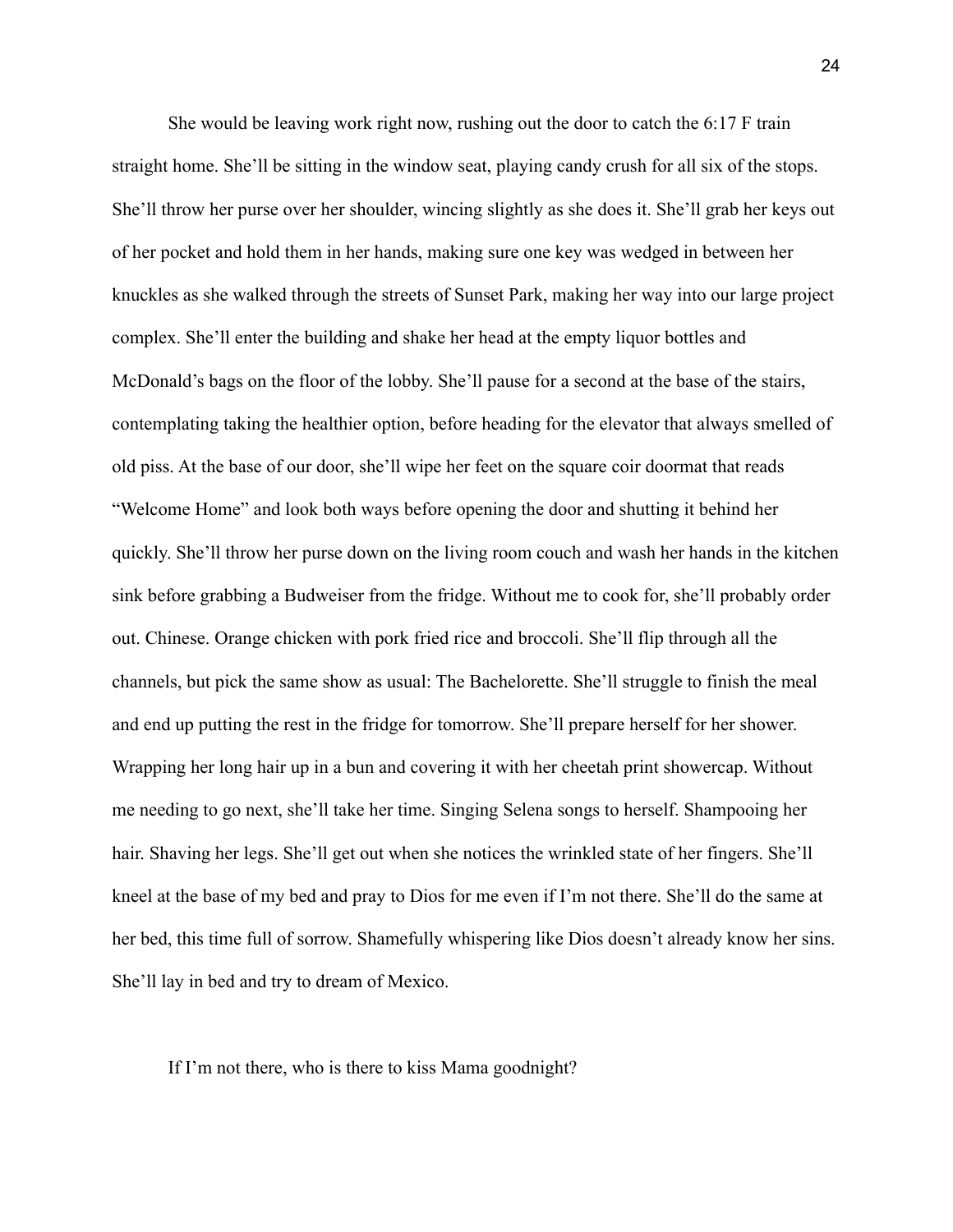We went to the beach today. Abuela woke me and mi prima Bianca up just as the sun started to erase the night. We groaned and remained in bed. Abuela left, returning with a cup of water. We jumped up at the cold of the water on our faces.

"Get ready, ahora"

So we got dressed for the beach. Packing our pails and cheap plastic shovels. Abuela pulled fruits out the cupboards: mangoes, guinepas, sapote. She filled the bags with small towels, water bottles, extra underwear, and rushed us out through the wooden door.

The walk to the beach was long. Bianca and I ran ahead of Abuela, making a game out of jumping over the cracks in the roads. We got bored quickly. Abuela hummed to herself and ignored our constant questioning, "Are we close? Are we near?"

The sun was almost settled into the sky by the time we arrived at the beach. Little things seemed to all be in slight motion. Fishermen's lines threading through the water. Birds ruffled their feathers in the trees. Sand blowing into crab holes.

There were no other children on the beach. Most families came in the afternoon when the sun was at its peak.

"Abuela, why are we here so early?"

"The early sea bath is a healing one" She responded, placing her bags down on the sand slowly. She took an empty bottle out of her bag and walked towards the water. Her age showed in every step forward she took. Her back arched lightly. When she got to the line where the water meets the sand, she stopped. I looked at Bianca.

\*\*\*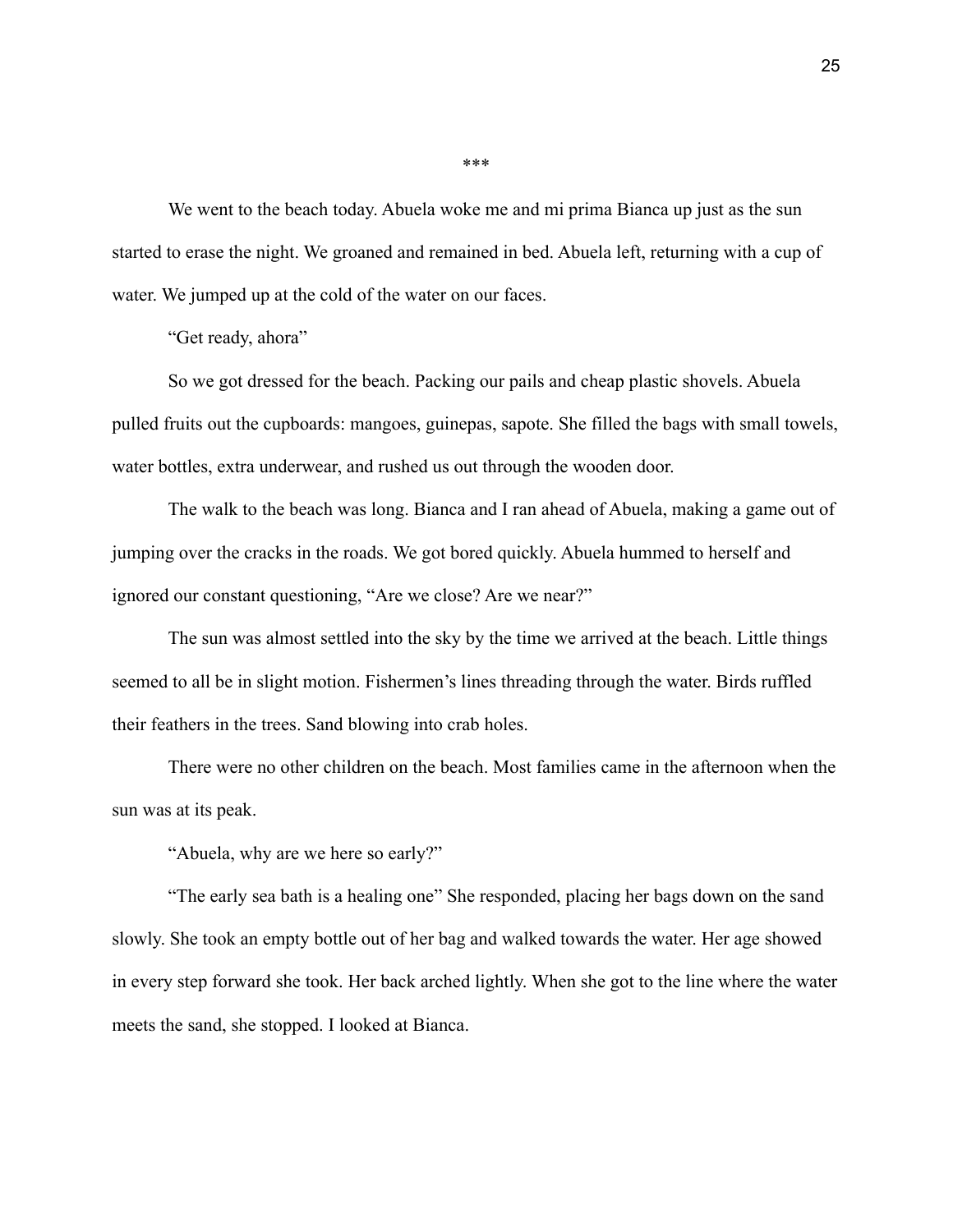"She does this everytime," Bianca replied in Spanish. I looked back at Abuela, who was now scooping sea water into the plastic bottle. The sun was right behind her, forcing my eyes to squint. She finally looked back at us and said,

"Vayan a jugar." We listened. Our dresses hit the sand and we ran into the water, squealing as its coldness touched our skin.

\*\*\*

Mama should be here. She needs this more than me.

\*\*\*

Bianca was spending the weekend at her papa's house, to Abuela's dismay.

"Es un borracho." Abuela mumbled under her breath as Bianca left the house with her papa. I knew this already. Sometimes when the family was over for dinner, Tio Miguel would always come late but full of energy. He'd compliment the women of the house and roughhouse with the men. He would pat my head, hard and ask me how Mama was. Abuela would make him eat outside because he always smelled like cheap beer.

But Bianca loved him.

"Él es mi papa." She responded, when I asked her why she wasn't going to be with us this weekend. Bianca didn't smile often. She hated that her front tooth was crooked, the chubbiness of her body, and the dark complexion of her skin. But that day, she didn't stop smiling. Abuela and I helped her pack some of her clothes and snacks for her. She combed through her short hair and put her purple headband on to match with the rest of her outfit. She waited on the couch for him, watching the clock, waiting for it to hit one.

Tio Miguel showed up at 1:47.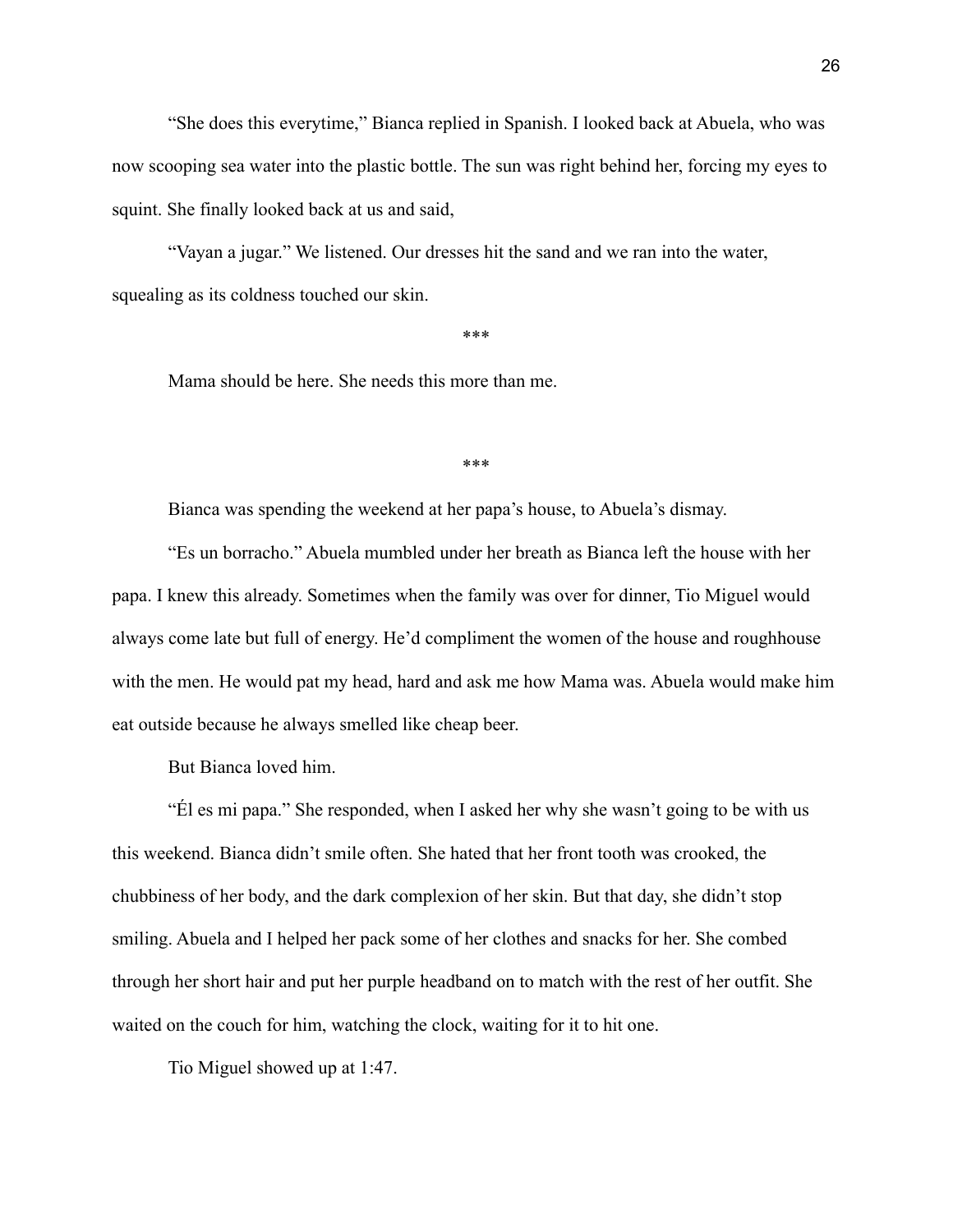"¡Buenos Días!" He came in with a smile just as big as Bianca's. The first thing I noticed was the tattoos on his arm. His entire arm was covered in thick black ink. Skulls, a snake, Roman numerals, a heart. He was only 32 but he had deep wrinkle lines in his forehead that made him look as though he was always angry. His thick mustache covered the top of his lip. He looked nothing like Bianca but they shared the same mood swings, laugh, and even the same clumsy walk.

Abuela stared at him sternly but didn't say anything. She handed Bianca the lunch she prepared for her and gave her a kiss on her forehead.

"Que Dios lo proteja."

I was never one to pray, but I whispered, "Amèn."

\*\*\*

Bianca showed up at Abuela's house at 3 a.m, escorted by two policemen who looked like they were bored with their jobs. They explained to Abuela that Bianca was found inside of a park in town. Abuela's face showed no expression. She thanked the officers for bringing Bianca home and quickly shut the door. The motor of the police car rumbled loudly through the sleeping village.

Bianca sat on the living room couch and said nothing at first. She had been crying. Her eyes looked puffy and droplets of water were still drying on her t-shirt. Her pink sneakers were covered in dirt. She sulked into the couch, sucking on her thumb.

"Dime Bianca." Abuela commanded.

Bianca told her everything. She spoke in Spanish, and fast. Faster than I could ever keep up. Abuela nodded along, pausing to ask Bianca clarifying questions in between. I understood little.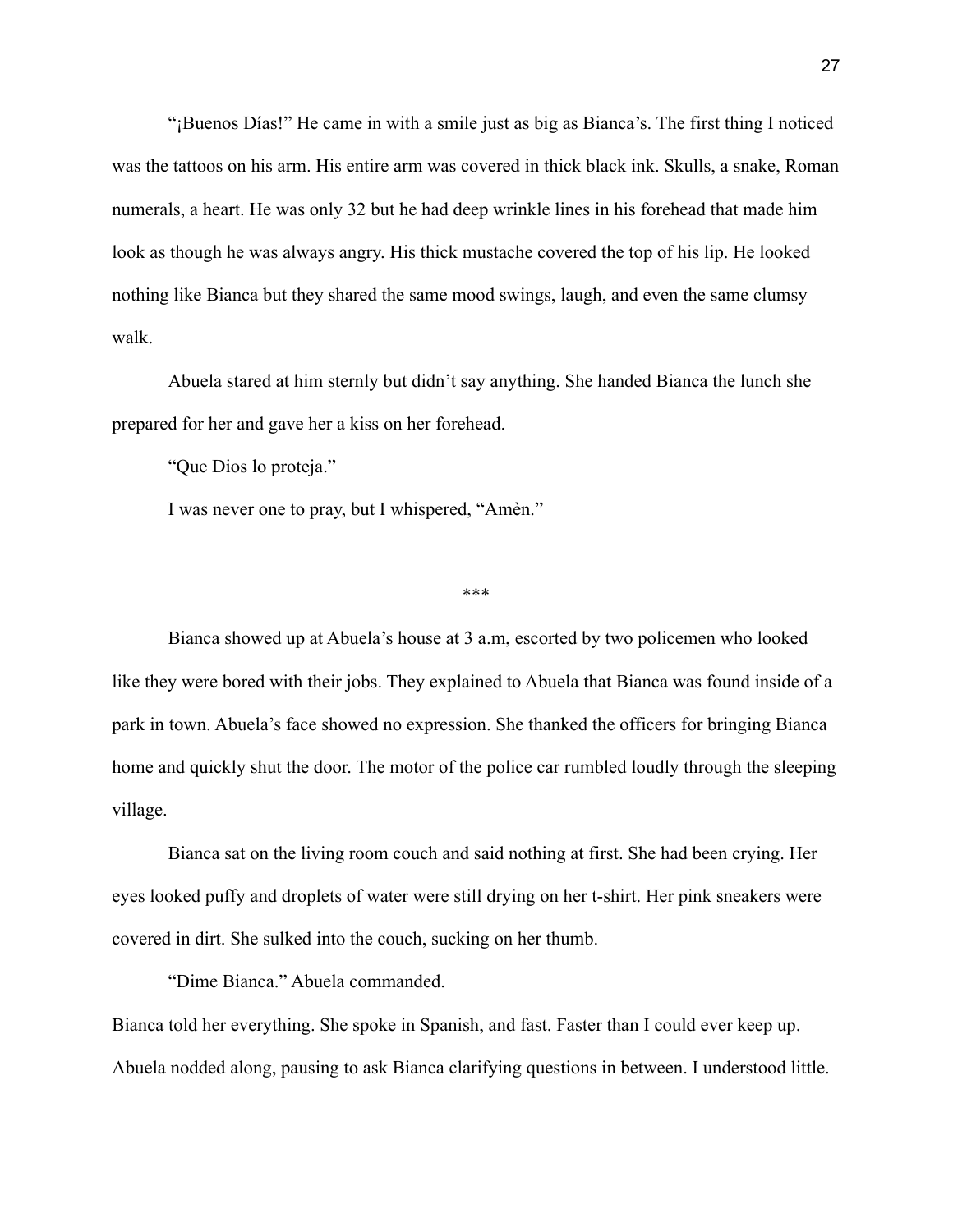When Bianca was done, Abuela sat and hugged her. They sat together in silence. In their own bubble that I was not invited into. I left them there to comfort each other, in a way that I just couldn't.

From the little spanish I could understand, I was able to imagine what happened. Tio Miguel spent the day in town with Bianca. They ate a bunch of food, watched street performers, and even shopped a little. Bianca got tired so they started to leave the town but Tio saw a bar. It was full of people and the music could be heard from outside. Tio walked Bianca to a nearby park and told her to sit on the bench and wait for him, he would be right back. Bianca hesitated and started to protest but Tio Miguel was already gone. So she waited on the park bench as the night grew darker. She fought off sleep by counting the stars in the sky, the number of homeless people that entered the park, and the birds that walked across the ground. She had no concept of time, but knew it was late when the town got quiet. She wanted to walk to the bar that she knew her papa was at, but she couldn't remember where it was. She got off the bench and started walking slowly towards a street lamp that looked vaguely familiar. She stopped. Did they take a right and then another left? Was it down the street and to the left? She could not remember. So she sat there. Even though the homeless man next to her was undressing her with his eyes. She sat, despite the occasional sound of gunshots in the far distance. She only cried when she remembered the story of Lisa, who went into town with her mother and let go of her mother's hand because she wanted to pet a cat. Lisa's mother turned around just in time to see her daughter's shoe fall off as she was thrown into the back of a van. Bianca stopped waiting for her dad, and started waiting for the men in masks to throw her into the van too.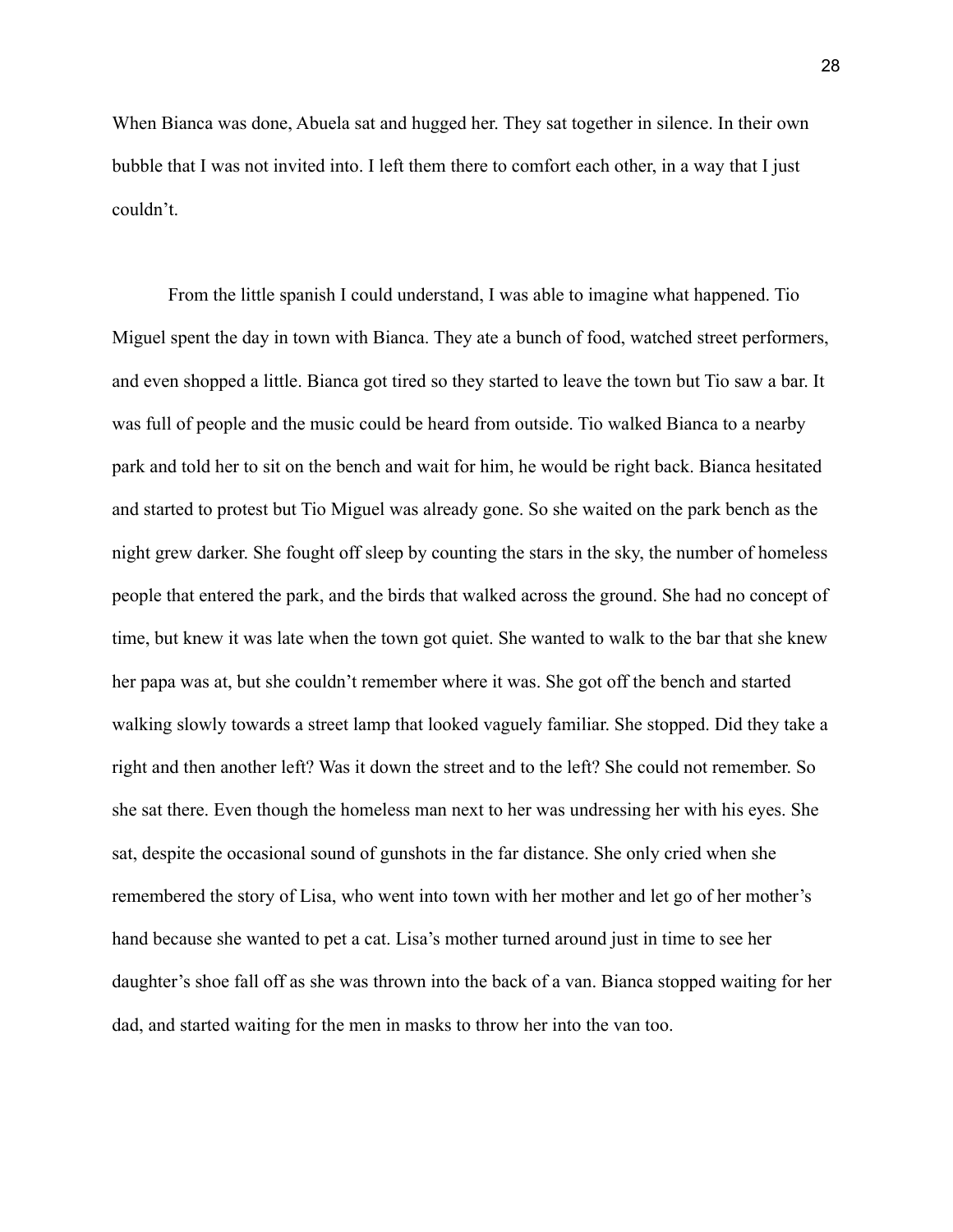The neighbors keep asking why the police were at Abuela's house the other night. Abuela jokes and says in Spanish, "They needed something to do!" When we're inside, she says,

"Vecinos Metiches"

Nosy neighbors.

Abuela's hands cramp often. I see it happen while she cooks. She cuts gently into onion but only gets halfway through before she stops, winces as she wiggles her slightly swollen fingers around.

\*\*\*

I ask her if I can help her cook now. I peel the corn, cut the carrots, and stir the soup. Abuela hands me vegetables and meats. I cut it all up however she wants it.

"Cuidado," Abuela cautions as she watches me use the knife.

"Si Abuela." I reassure her, slowing down. She shows me how to bend my fingers into my palm so I don't cut myself. We sing along to Selena songs on the radio. She teaches me how to make all my favorites: empanadas, tostadas, and arroz con pollo. She laughs when I put too much salt in the arroz. She scolds me when I sneak and grab meat out of the pot to eat.

Together, we set the table. She hands me the plates, cups, silverware, and napkins. I put on oven mittens and bring the pots to the table. Bianca joins us as soon as the food comes out.

"Gracias Katerina." Abuela says, giving my arm a slight squeeze.

\*\*\*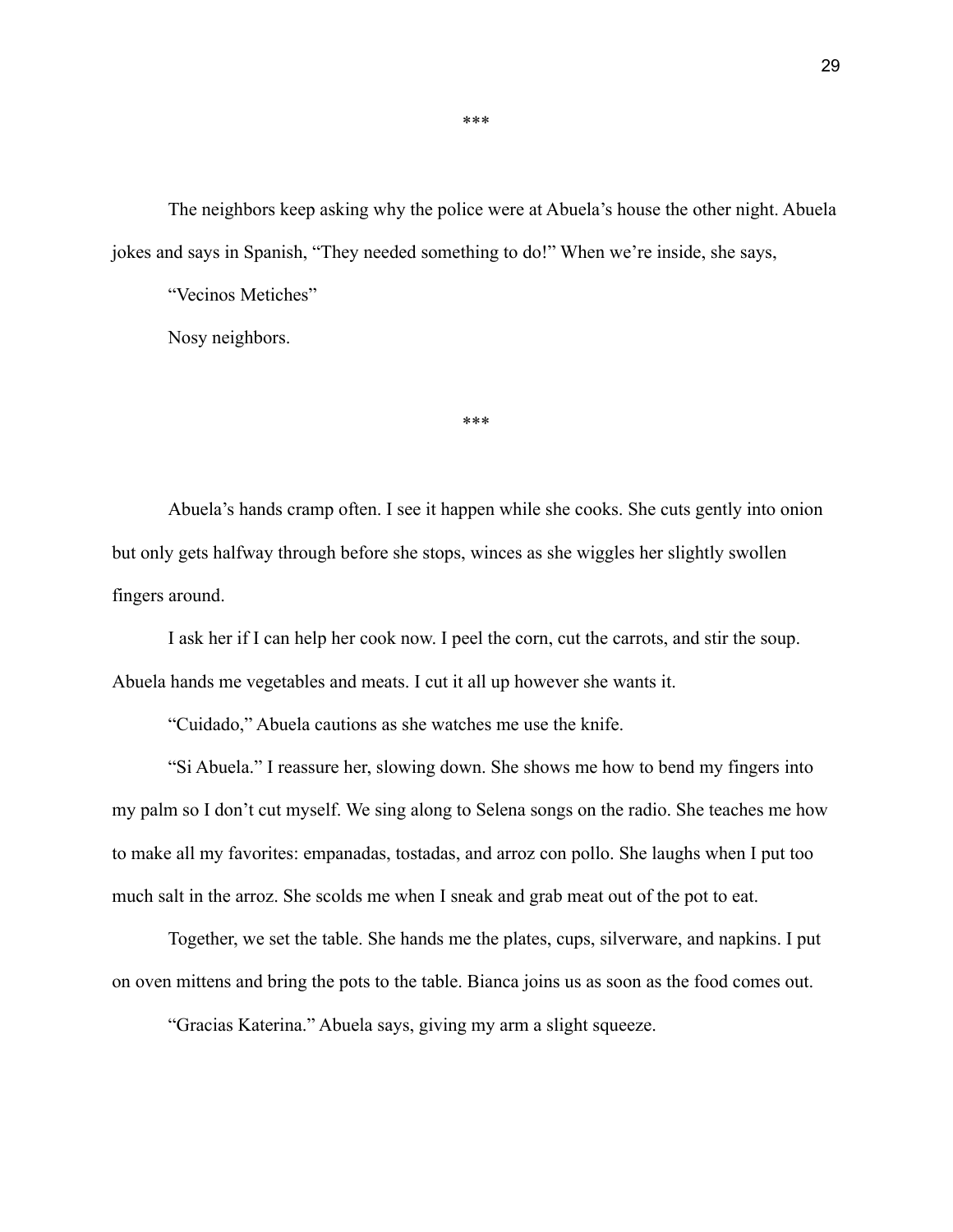I spoke to Mama today. She asked me if I was ready to come home. For the first time, I didn't know the answer.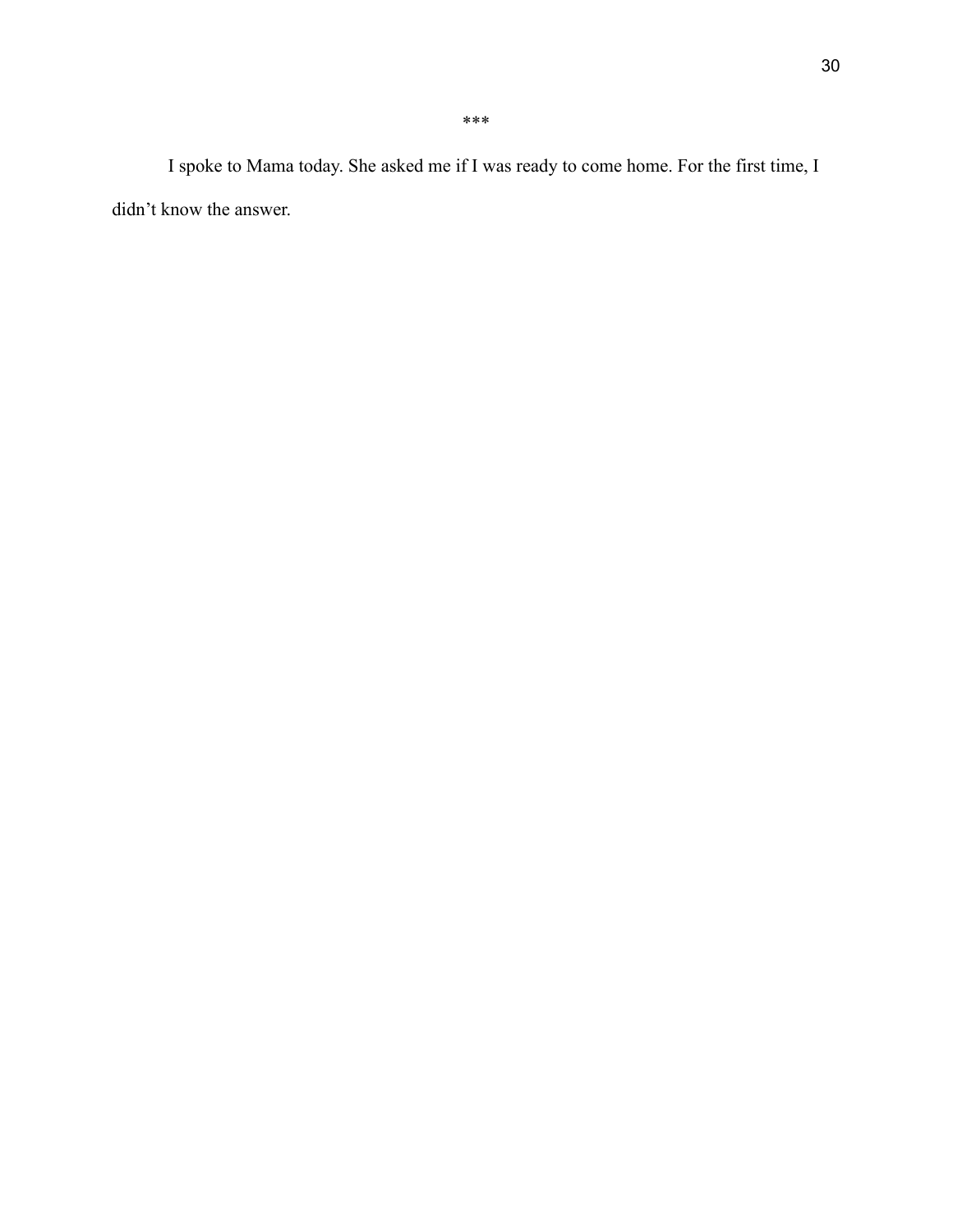# II. Growing Pains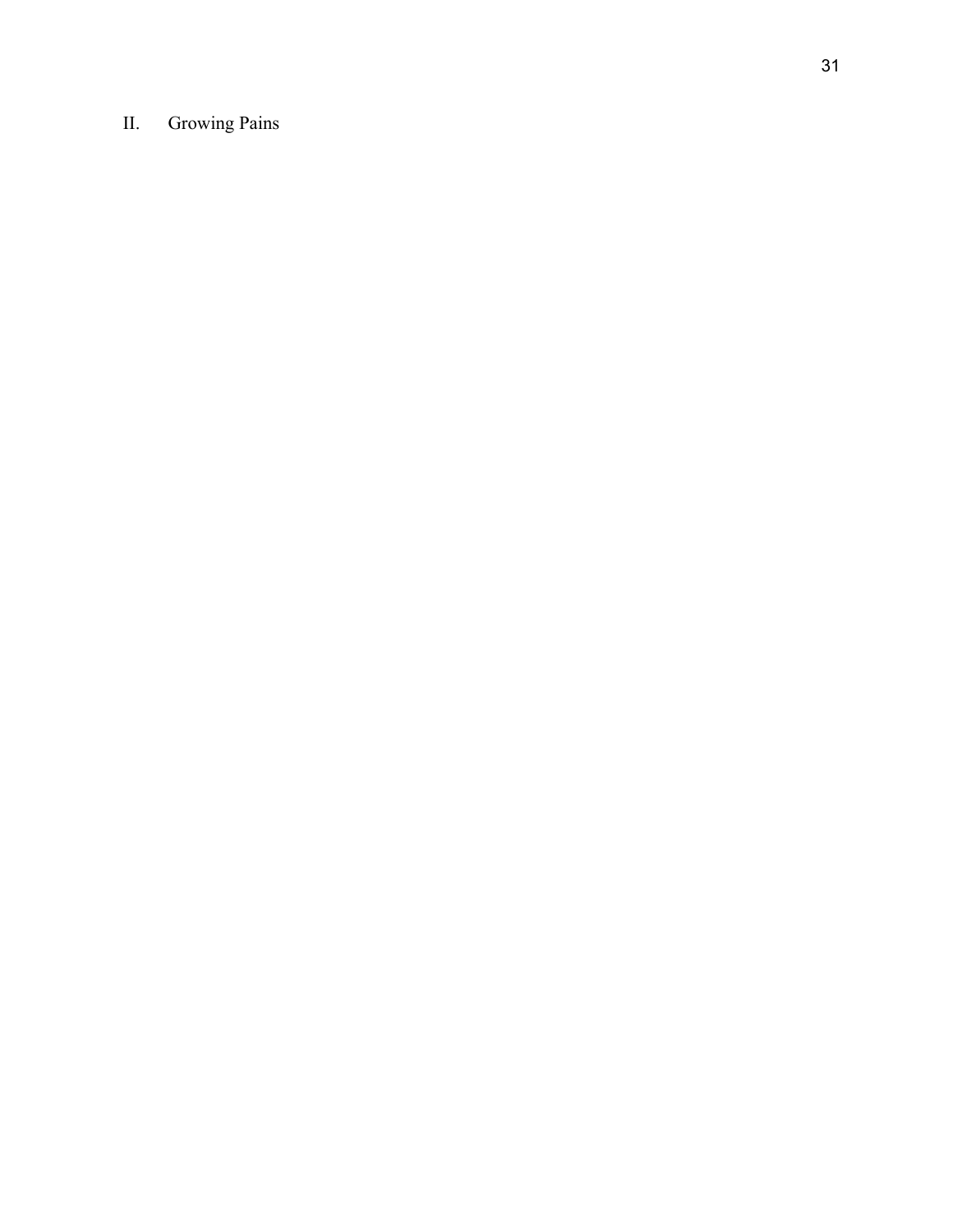Disclaimer 2:

These memories exist in the deepest crevices of my brain. They are blurred, scattered, broken, and torn. Gaps form like deep canyons, memories slipping through, until little remains.

I mourn the loss of my childhood: Every game of tag, the jiggle of my grandmother's laugh, and

I bandaged these stories with fiction to repair everything that has been forgotten.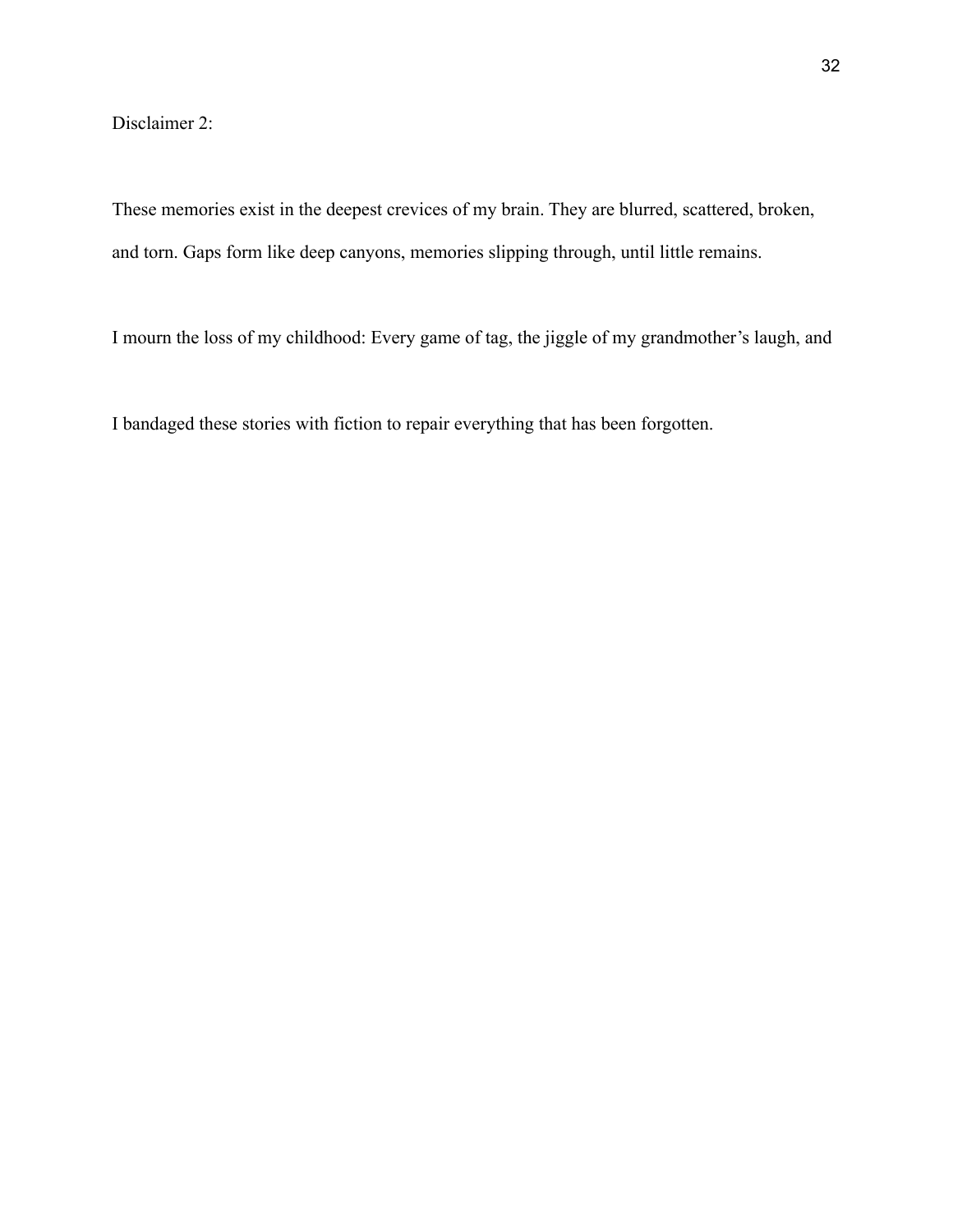#### Woodove

My mom used to say that if an animal stuck with you for long enough, it was your ancestors checking in on you. A wood dove flew into the veranda a week after my great grandma Lu died. It took a seat on the railing, tilted its head, and stared at me. I swatted at it and it flew away. Through the thickness of Lu's accent, it was never a wood dove, but rather a woodove.

Lu used to always ask me, "You'se a woodove?" She said that woodoves were the know-it-alls of all the birds.

"Dem does feel that they wiser than all the other birds…"

She said to me one night, as I was on my way out the door. She sat at the round dining table in the living room, kneading dough into balls. She was making dumplings. The ceiling fan rotated vigorously, its blades darkening her face with its shadows. The channel 8 news jingle played, announcing that it was 8:00.

"But dem is stupidest birds out of all dem birds."

She continued weaving the dough through her finger tips, making yeast coated spiderwebs. On the other side of the kitchen island, the lid of the pot rumbled. The soup was boiling. Lu wiggled her jaw back and forth, prompting her dentures to move in a similar motion. I leaned against the wooden door, alleviating the pressure from my feet.

"You goin' up de road to see that boy, woodove?" The question buzzed in the air like a mosquito; I knew better than to trouble it or it would bite. The heat of my hands forced sweat out of my palms. The air was sticky, binding the sweat to my body. The question took a deep inhale,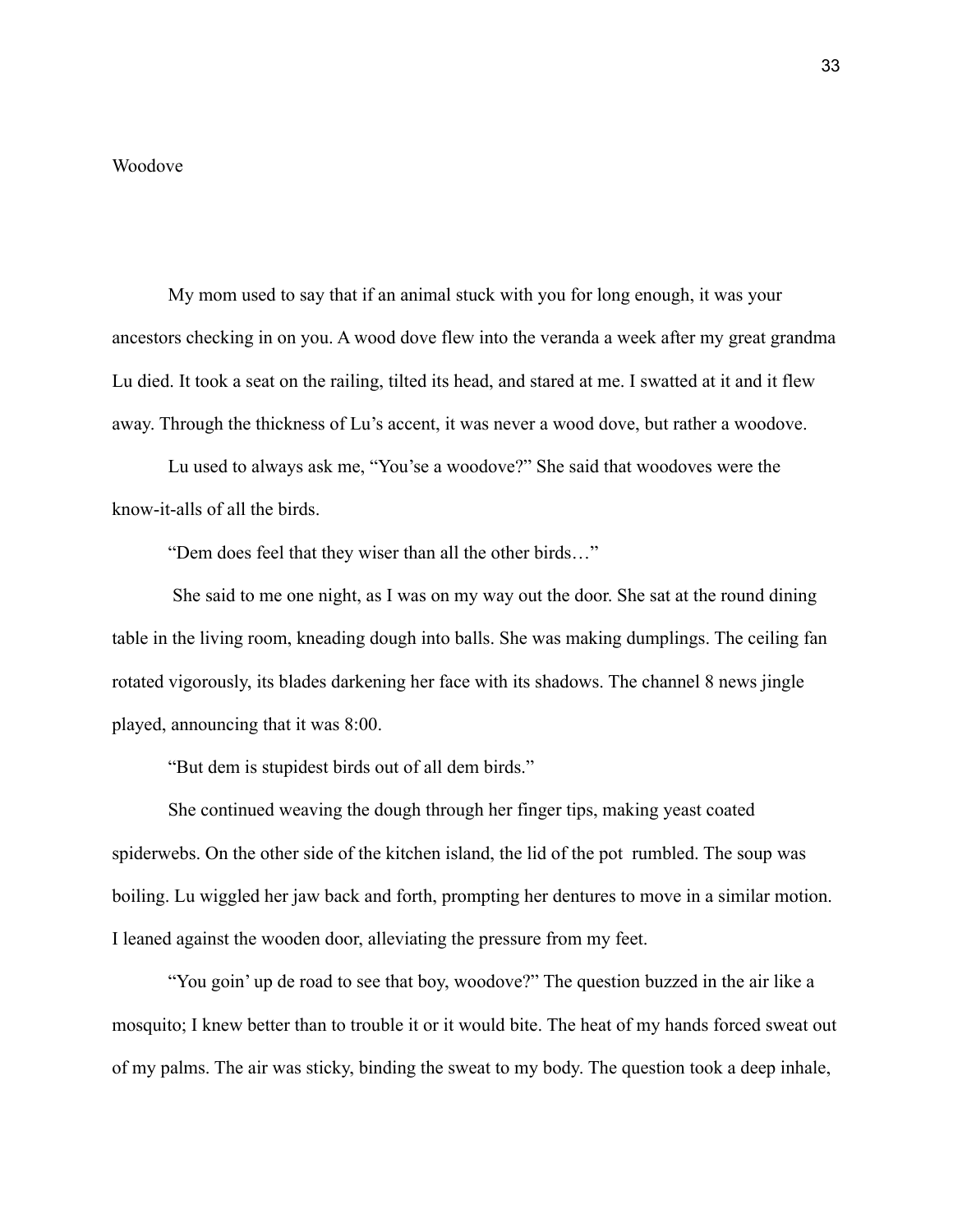sucking all the oxygen out of the house and leaving me with none. Grandma Lu slammed another ball of dough down on the table. On the news there was a car crash in Black Rock.

The boy in question was Keon, a lean, redskin boy that lived in the next gap. He was 14, making him only one year older than me but he knew so much more than I did. We had been hanging out every day that summer. One day, he taught me how to hunt the butterflies that lived in the pasture in my gap.

"Yuh does have to wait till them land…" He pointed at a small white butterfly resting on one of the tall blades of grass. He gestured for me to wait, simultaneously slipping his Tommy Hilfiger slippers off of his feet. In one motion, he flicked his wrist and slapped his slipper against the grass blade with little force.

"...Yuh don' wanna kill it, just cripple it." He whispered. Slowly he lifted up his slipper and dropped it onto the ground of the pasture, before wiggling his toes back inside. The butterfly lay on the blade of the grass, slowly flapping its wings against each other. Keon reached out to scoop its small frame into the palm of his hands but it started to fly away, before dropping to the ground. He bent over and retrieved it.

"Here, hold it." I looked up at him. His tall frame broke the Sun's rays into pieces, casting a cooling shadow over me. He placed his hands next to mine and poured the insect into my palm. It rustled slightly in protest but failed to move. Its thin legs blended in with the brown lines of my hand.

"I've never been able to hold one before." I said so softly that it came out like a whisper. Keon heard me and responded by pressing his slightly chapped lips against mine, colliding, his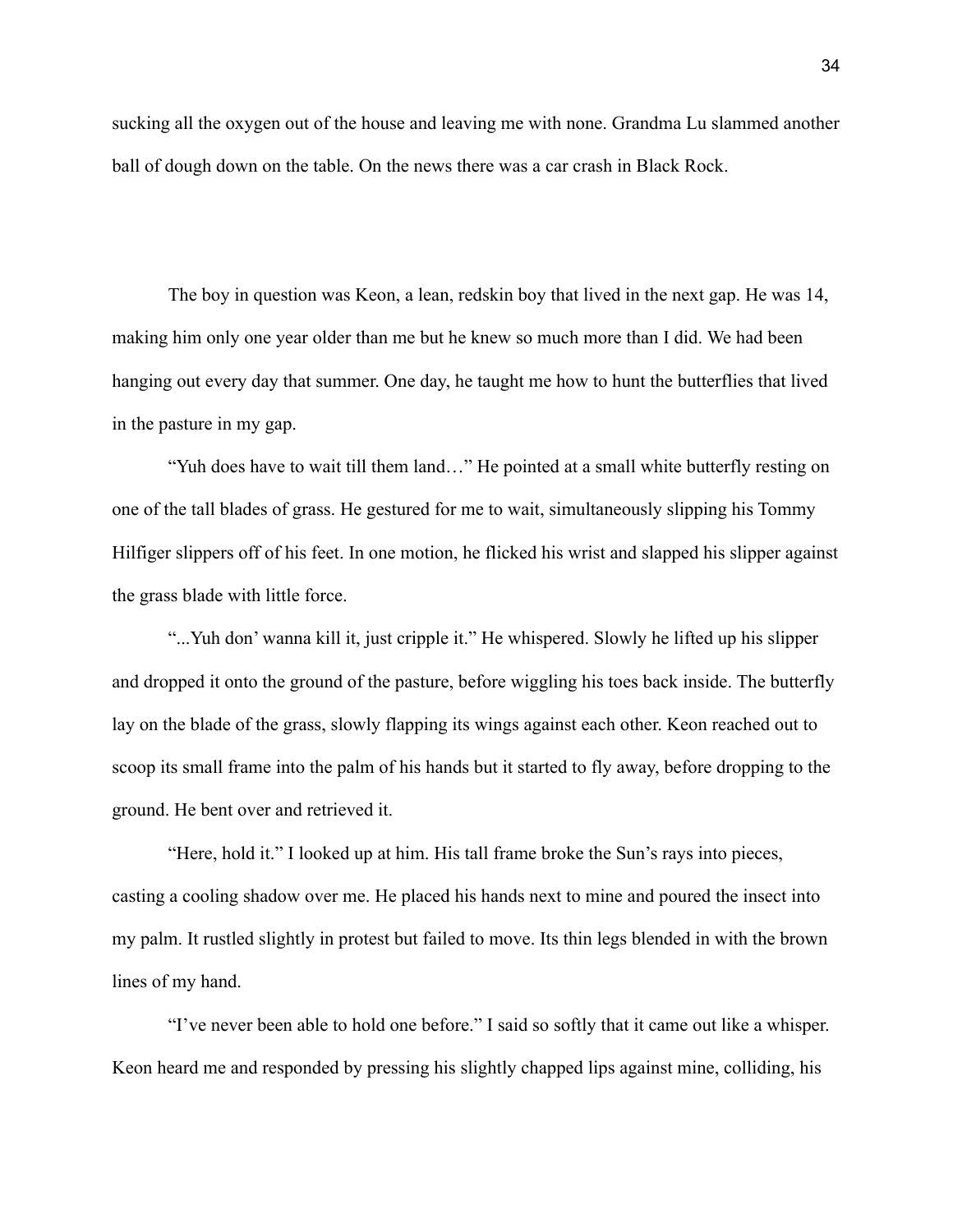full of enthusiasm. His forehead pressed against mine and I felt the wetness of his perspiration mix with mine.

"Cawblen! Das how American girls do it?" Keon exclaimed after I pulled away. I laughed, a deep laugh that vibrated against the walls of my stomach. The butterfly stirred in my palm. I walked over and placed it under the breadfruit tree.

"Let's do it again." I said, smiling at Keon, who was already removing his slipper.

Lu stood up slowly. The wooden chair scraped loudly against the floor. With the silver bowl full of dumplings in her hand, she walked over to the pot to turn the blue flames down. She lifted the pot lid, releasing the scent of curry chicken through the house. She looked at me, still standing at the door.

"You think iz a johnny? Mrs. Cox from down de road did tell me she did see you and he in de next gap doing foolishness." She paused, waiting for a reaction. I gave her none. I thought of the Greek statues in museums, and how they seem as though they were in action and someone just pressed pause. That's how I felt; like a statue that someone had forced still.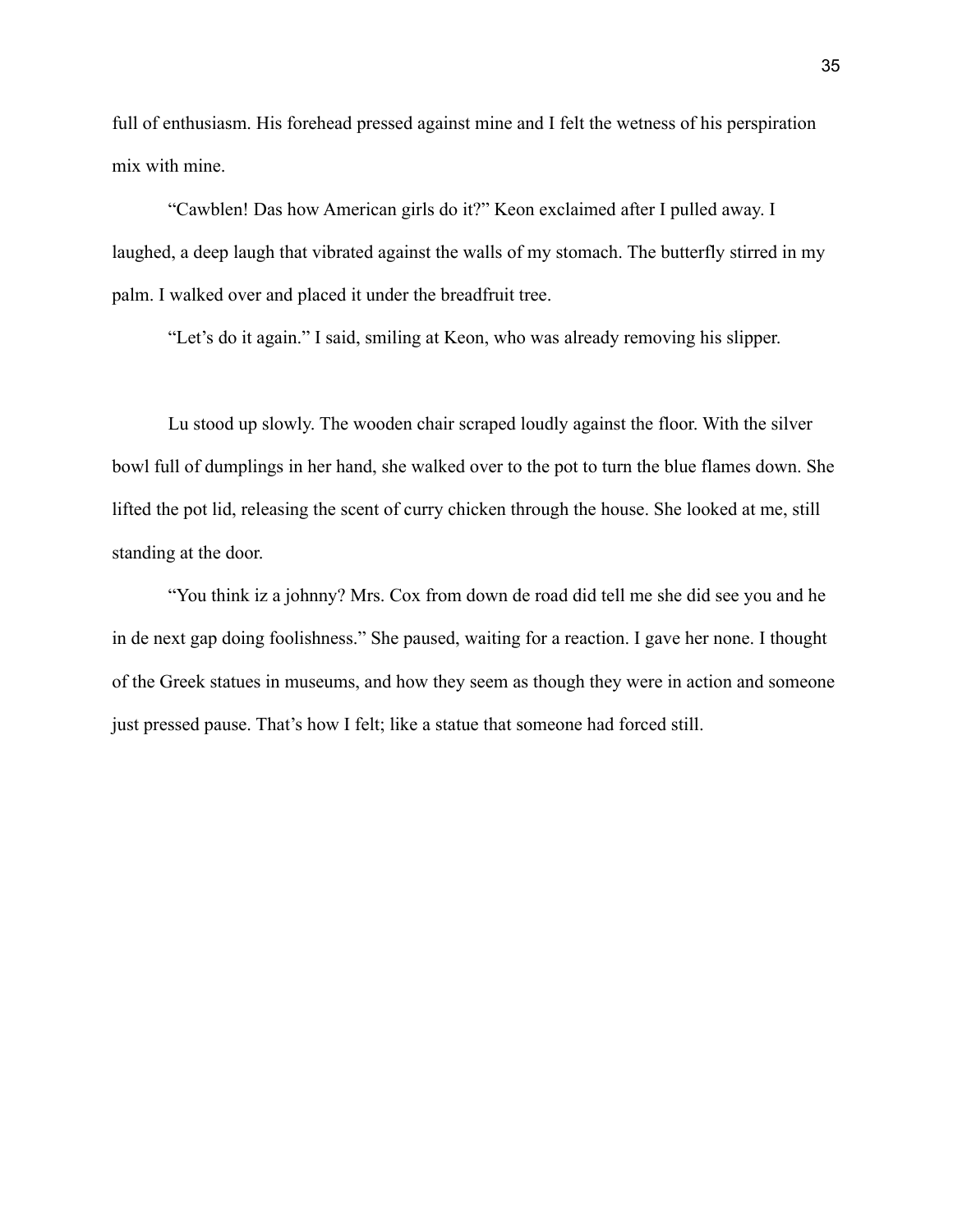#### Discipline

Grandma Lu really hated kids.

She would wake up early every morning, 8 am and just start cleaning. 93 years old, rolling around in her walker wearing those long floral nightgowns from the QVC catalog.

She had this idea that we were always tracking in dirt. She'd run us out the house anyways and tell us not to come back until the sun was down. If we dared to come back inside for even a glass of water after playing in the hot sun, she would yell and chase us out with the whip.

The whip came from that specific tree: long, super thin, tree branch because when it would swing, it would sting. It covered my flesh in long welts.

Once she got mad that me and Melanie were sitting on the couch, so she chased us and we ran in the bedroom, like it was a game. But the joke was on us. Grandma sat down in her walker outside the door, waiting for us to come back out. I

We were trapped there for hours. Lu just sat there waiting, yelling, "Come out nuh!" as she adjusted the sofa cushions.

Melanie had to pee. We devised a plan that seemed foolproof at the time. We would run out the room, jump off the sofa cushions and run out the second door of the house. Looking back, I realize that we had planned to commit all three of the sins in Lu's house: running in the house, jumping on the sofa (we weren't even allowed to sit on it), and opening the second door in the house. Nevertheless, we were prepared to use our youthful speed to our advantage.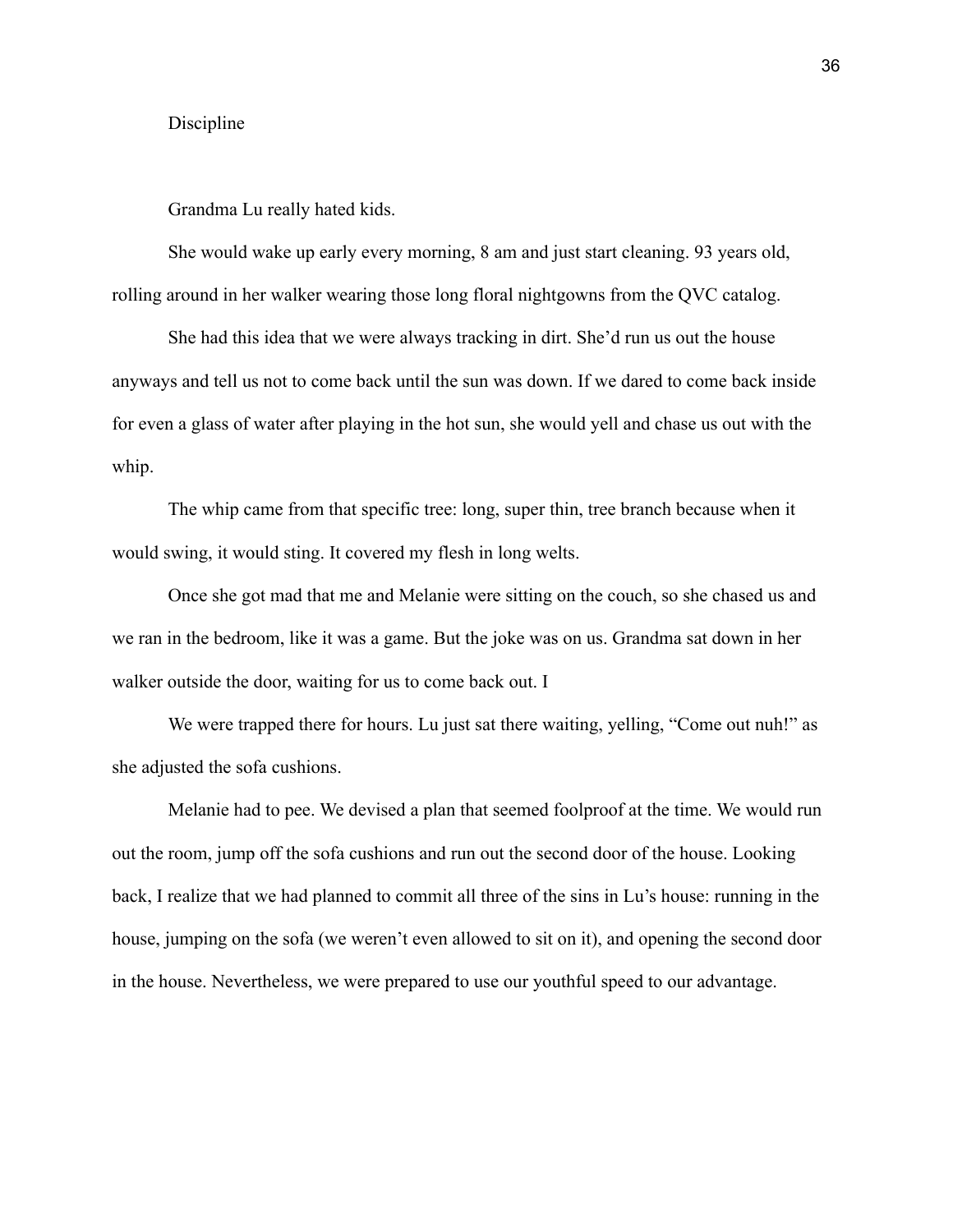We did not succeed. Lu turned around just in time and swung the switch back and forth, managing to hit us both as we ran out. The lash of the whip pierced our skin, forming a welt that expanded until it bled.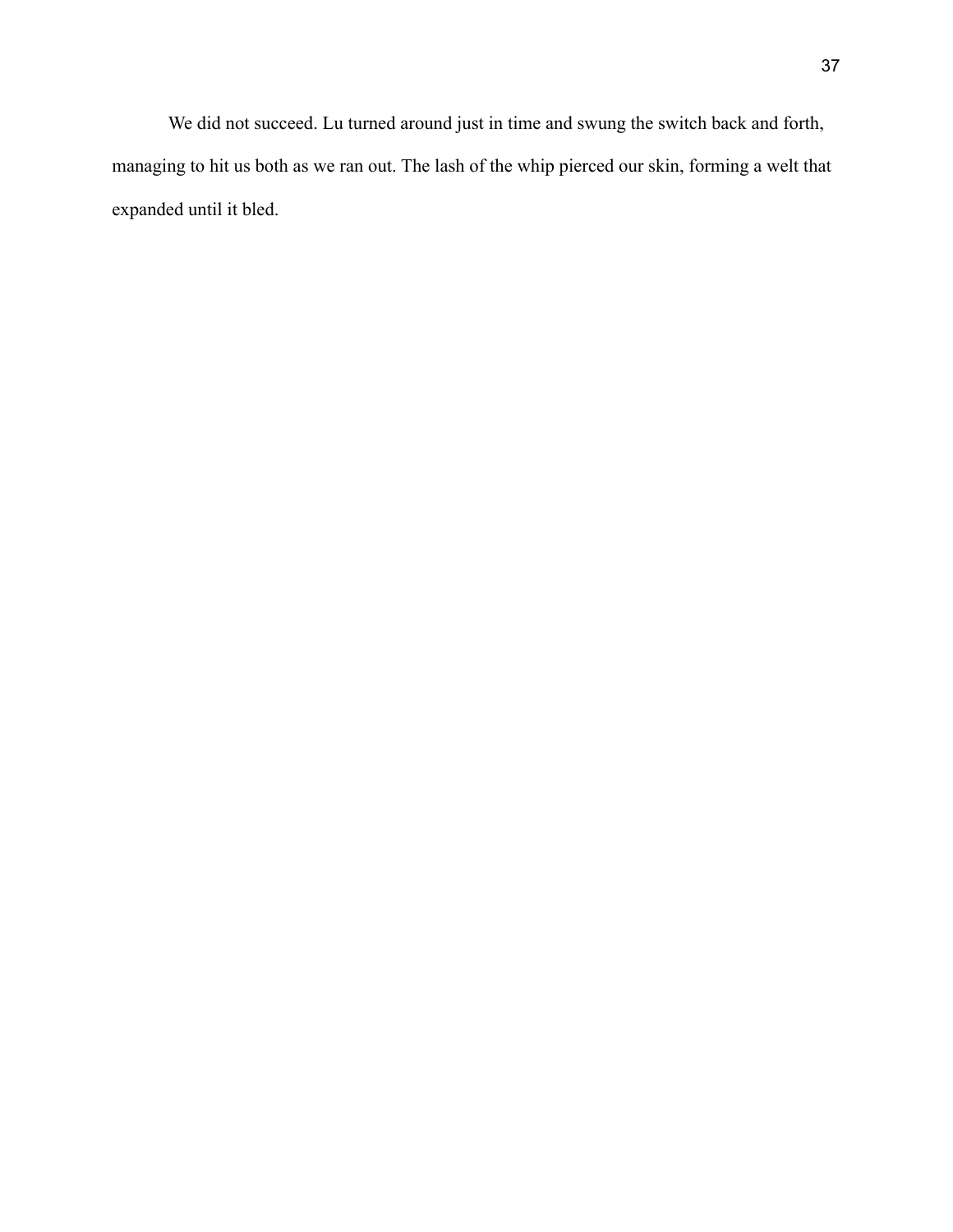Ma laid the orange wet rag on the ground near the wall in our kitchen. She shuffled through, searching through her grocery bags until she found a small sack of rice. She walked over to the rag with a slight limp, bent over and spread the grains on the rag. She pointed to the spot on the floor.

"Kneel."

I did as I was told and wished for bad things to happen to Mr. Patterson in my head. Earlier that day when Ma picked me up from school, he stopped us as we were leaving."You know, Bruno is the only one in the class that still doesn't know his multiplication tables." He looked at me sympathetically, like he was already thinking of what IEP class to ship me to. Ma turned to me, and I looked away, feeling her eyes burrowing into the back of my skull.

"Thank you for telling me, he'll know them by Monday."

Mr. Patterson chuckled.

I winced as the hard grains penetrated my kneecaps like tiny blades. She turned around and glared at me,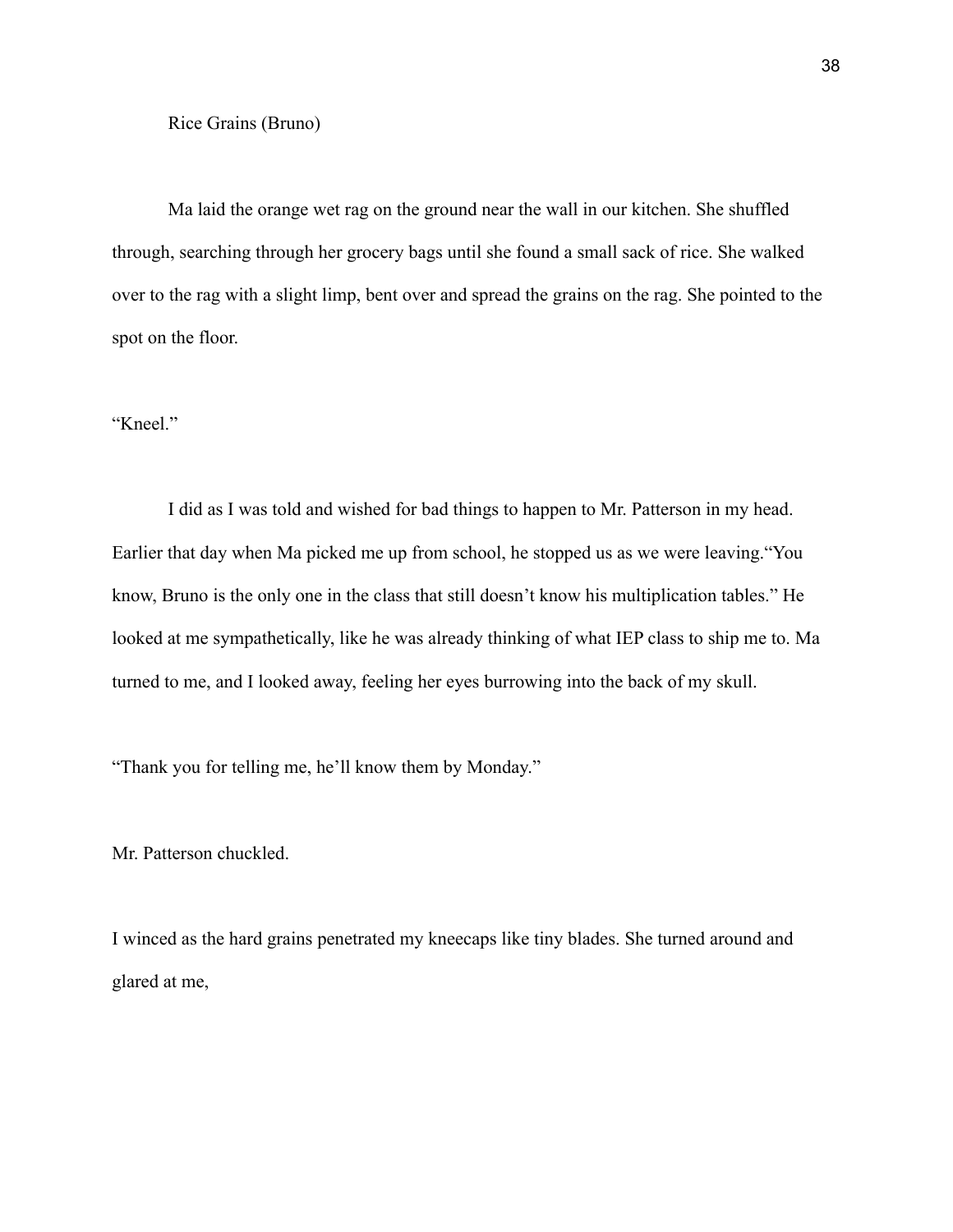"Rice was all I had when I came to this country," Ma mumbled, as she stuffed groceries aggressively into our wooden cabinets.

Cans of Tomato paste. Two packs of Gandules. Tortilla shells. Adobo.

"It fed us every day, until your father and I could afford other food." She continued, slamming a box of sazon onto the counter.

"And here you are running! Running from these same little grains! Dios mio!"

I froze, even as the grains continued to poke into the thin skin over my knee. The grains nudged their way into the open spaces between my joints like a thick novel on a crowded bookshelf. The soreness from kneeling forced my thigh muscles to tighten. She grabbed a piece of paper and taped it to the wall in front of me. It was the times table.

"Learn it now!"

My eyes scan over the numbers.

12 times 3 equals 36.

9 times 6 equals 54

8 times 7 equ-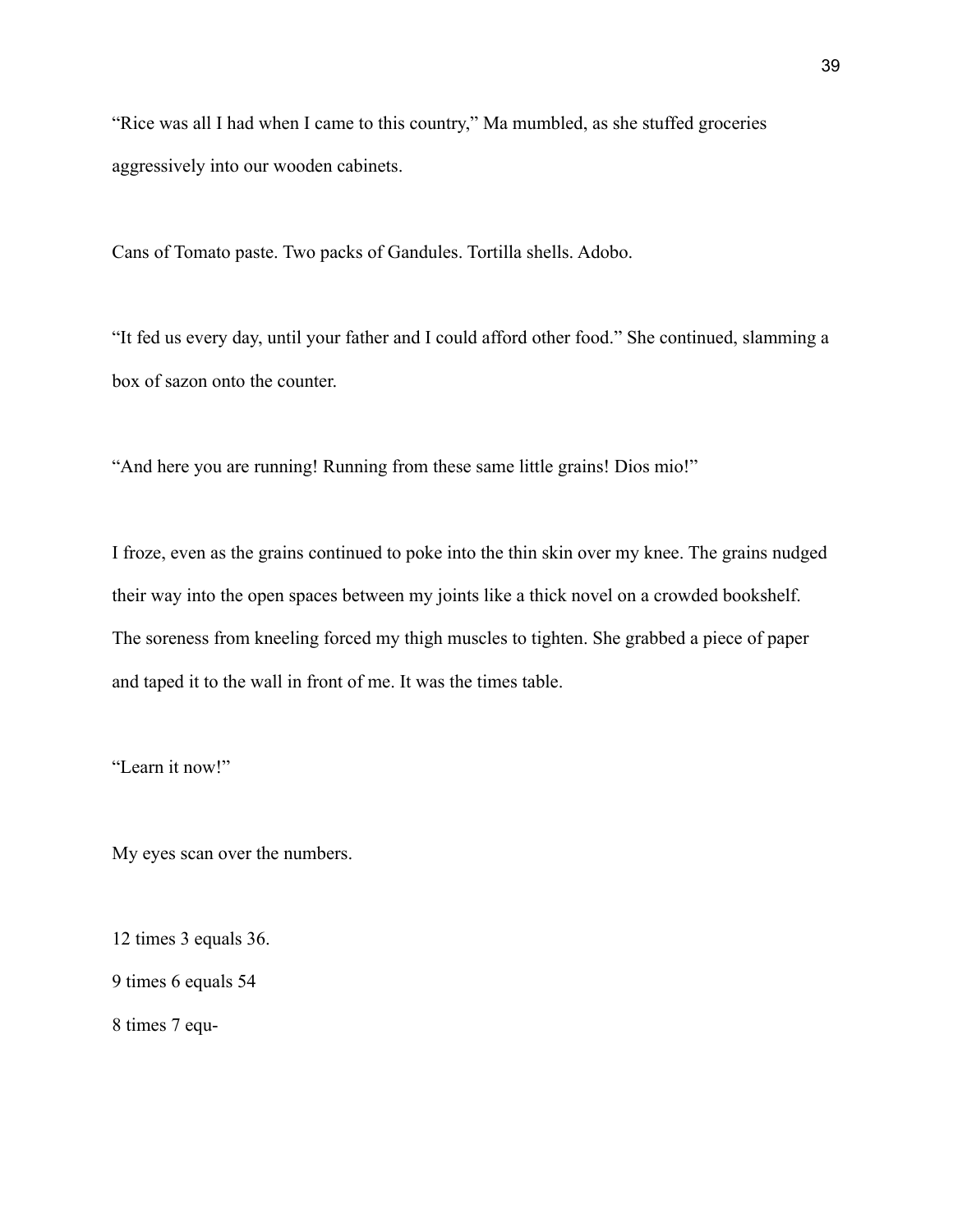The rice felt as hard as wooden splinters gliding under the surface of my skin. I keep going.

9 times 2 equals 18 6 times 5 equals 30

The pain traveled down to my shins, paralyzing them. I wait for my body to collapse into tiny grains of white rice. My knees give in first, sending hot shooting pains to my ankle, until I feel the tips of my toes cripple.

I wonder if Ma will still cook me tonight for dinner if I turn into a pile of long grain enriched white.

I keep going, until there is no part of the times table that I haven't yet been acquainted with. Until I can say it in both English and my mother tongue.

## "Levantate."

But I cannot move. Ma sucks her teeths and yanks me up from the ground by my armpit, sending the rice scattering to the floor. On the floor, my knees leave behind a deep imprint on the orange rag.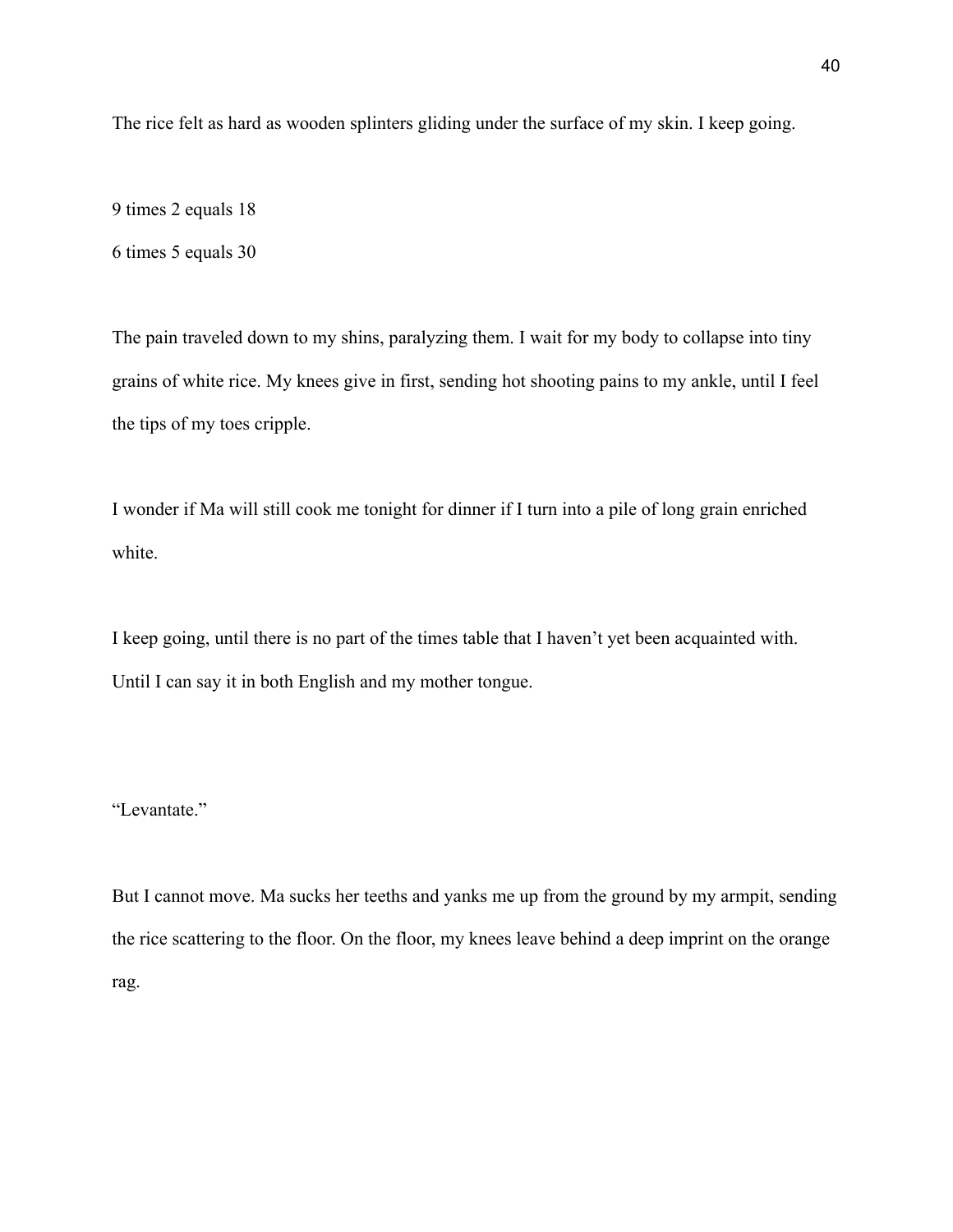Bending down slowly, she starts to pluck the stubborn grains that refuse to leave my skin. She glances up at me and sees the streams escaping my eyelids. She sighs.

"Mijo, stop crying. You think this is bad?" She said, gathering the rice grains from the floor. "Your Abuela, that bruja was evil to me…I would come home, just 5…no, maybe 10 minutes late at most. It was my fault for thinking I was grown and could come home late. Walking in with a big smile on my face, giving her a hug and a kiss…Asking her about her day," She paused. "And she would kiss me back, and tell me about the viejas in the market that stole all her customers. I would even tell her, 'It's okay mama, you will sell more fruits next time.' before I went to my room." She pauses, resting her back against the kitchen counter. She stared far out to a place I've never been before.

"I loved to take showers as a kid. Abuela knew this too. One time when I came home late, she waited for me to get out of the shower. I opened the bathroom door and *BAM*! The hard leather of the belt slapped against my wet, naked skin. Then another hit, then another...By the time she was finished, I was hiding in the corner between the bathtub and the wall, red welts on my skin like tiger stripes." Ma pauses, and for a moment I wonder if I will finally see her cry.

Instead, she releases a series of maniacal laughs, slamming her hand on the counter to match the rhythmic beat of her cackles.

I rub my knees, wondering if there are rice grains still stuck in me.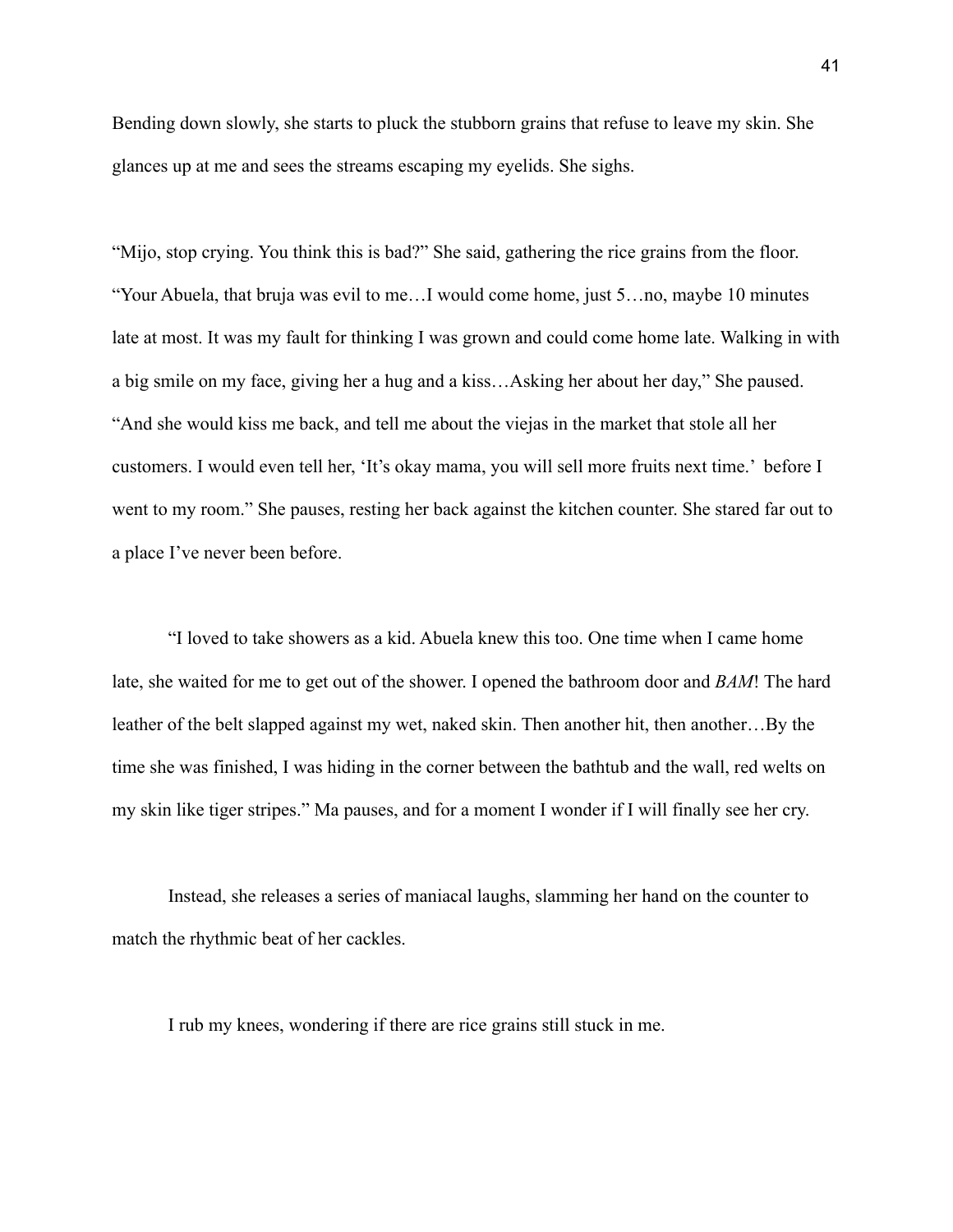### Barrel Babies 2

Flatbush had always been a boiling pot of accents, good food, and immigrants. I just didn't realize before. My apartment building, all six floors, had at least three Caribbean families living there. My next door neighbors, Ms. Patt and her daughter Ester were Bajan like us. Ms. Patt and my grandma were best friends. I'm not sure if they had always been friends since Barbados or only met each other when they moved in next to each other, but as long as I have remembered, Ms. Patt was in our lives. When my grandma would go down to Barbados, Ms. Pat would ask her to bring down groceries, supplies, or whatever else her family needed at the time. My grandma would do so without hesitation, filling one of her four suitcases with things the community needed.

My favorite thing to pack was the barrel. My grandma would buy the big brown ones that they would sell at the 99 cent store. My mom would drag it into my grandma's room, all the way in the back in the apartment and plant it on top of the shaggy red carpet in the corner of the room. As soon as I saw the barrel I knew we would be going to BJ's. BJ's is a wholesale supermarket in Brooklyn. We'd go and spend hundreds of dollars when it was barrel time. Laundry detergent, paper towels, tissues, carnation milk, oatmeal, rice cakes. We would buy everything in bulk and I'd help grandma bring the groceries into the back of the access-a-ride.

My job didn't stop there. We'd bring all the bags into her room and start packing the barrel. I was always eager to just get it done so I'd start throwing bags of rice and can milks into the bottom of the barrel one by one. My grandma would scold me. She explained there was a right way to do it. My mom would lift me up and they would put me inside the barrel. I wasn't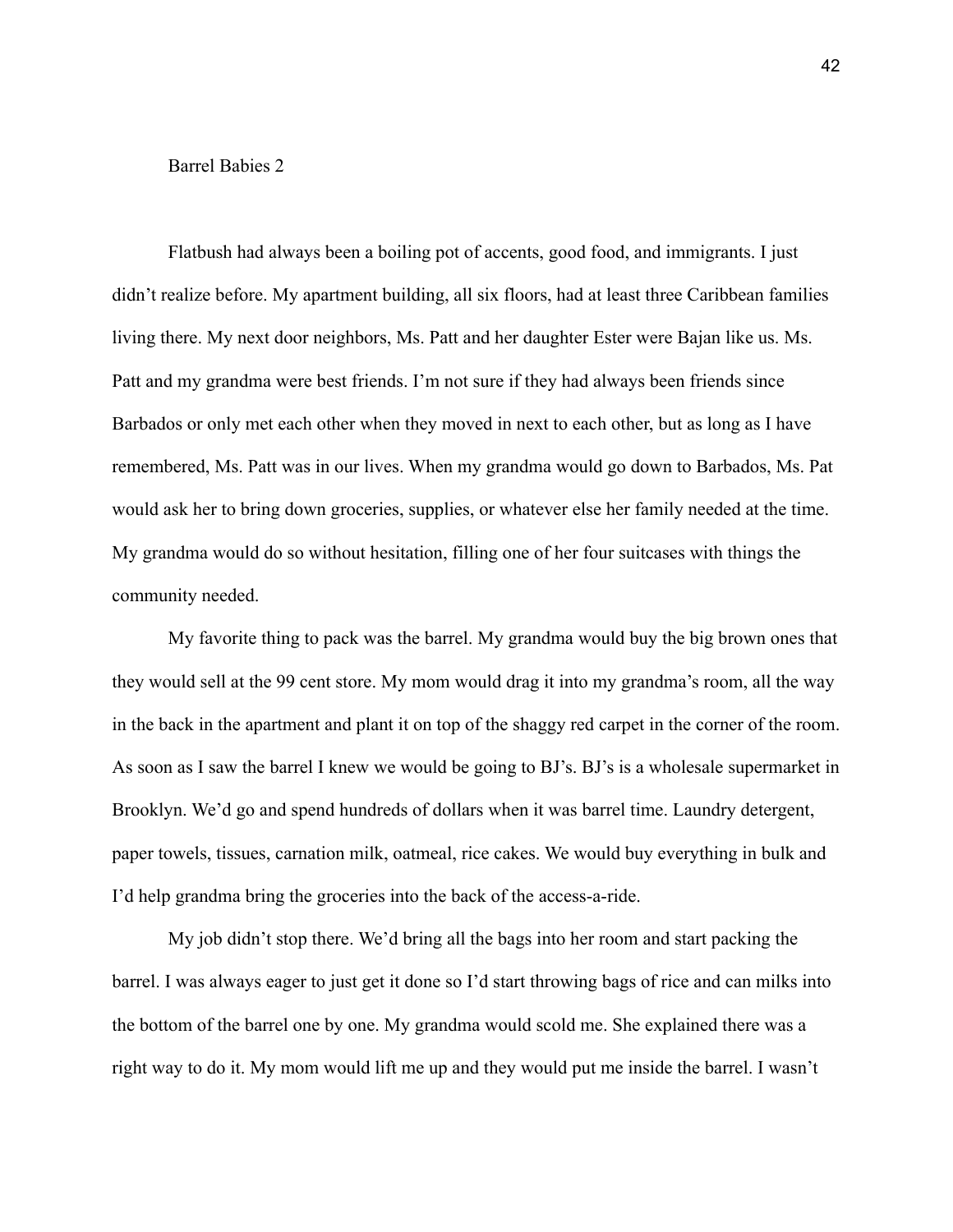even tall enough at the time to reach the rim of the barrel, but something about it felt comforting. The brown cardboard surrounded me with a draft of cool, crisp air as I stood in the darkness, waiting. Then I would see my mother's hands reaching into the barrel, handing me the first can of carnation milk. She told me, "Pack it in a circle. Line each can against the wall of the barrel until it fills up the bottom. Step up, and do the next row."

And that was my job. Packing the barrel with a nerve wracking intensity for an 11 year old. But I'd love it. Partly because I knew that they would also ship the barrel so it would come right in the middle of the summer when we'd be in Barbados to receive it, but also because I knew I was doing a good thing. About half of the goods went to my family, but the other half went to the neighbors in our gap and their families, and close family friends. I packed several barrels as a child and each time we gave it to our people.

We're expected to always come bearing gifts. I felt the weight of this expectation from young but never understood it. I knew we weren't rich. We weren't even middle class, but I could understand that we had more than they did. This was the "immigrant tax". We were fortunate enough to make it out and better our lives, therefore we must help those who couldn't.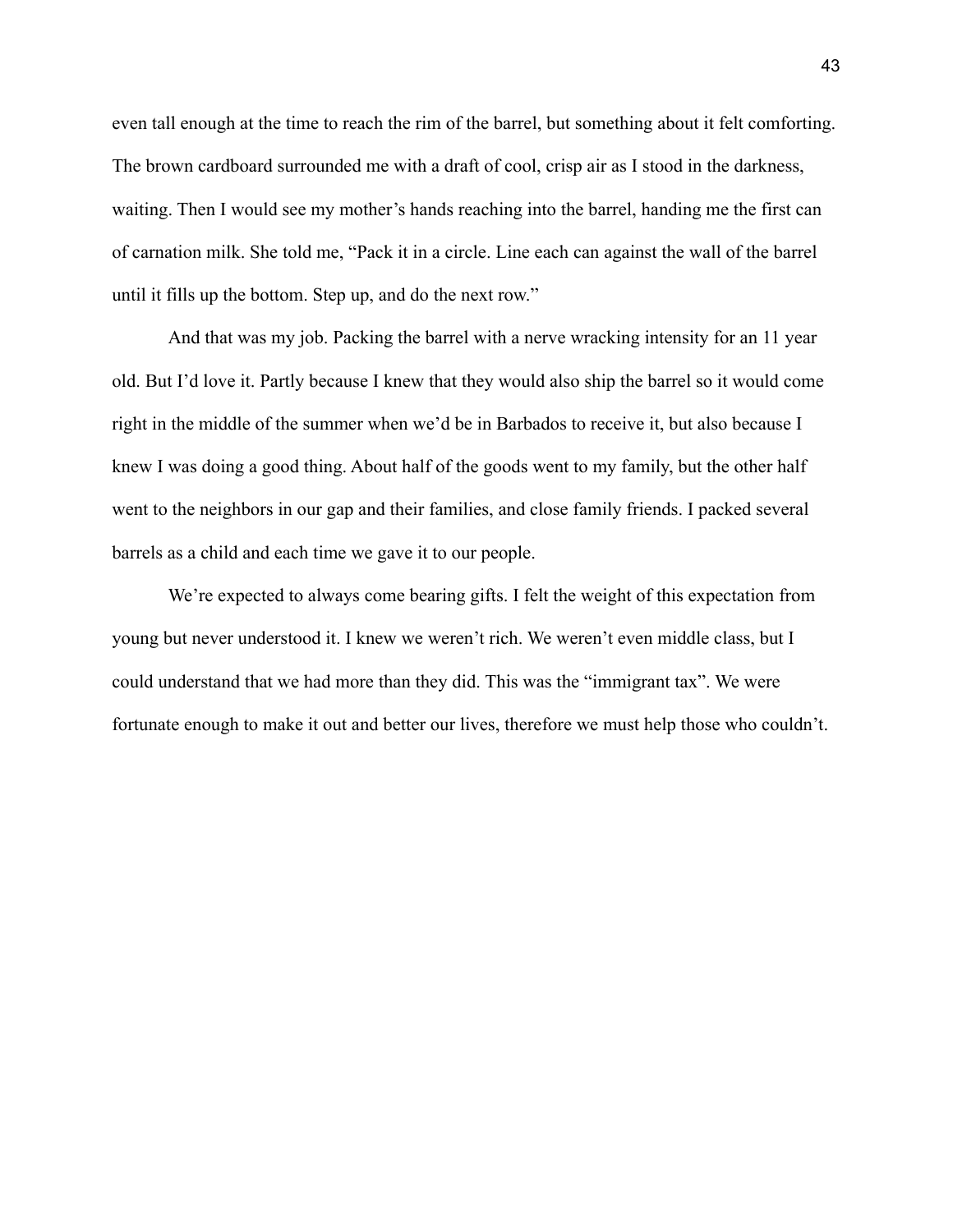Every day for lunch, I ate the same thing.

Hilsa curry.

Mama always used Sunday for cleaning the entire two bedroom apartment and filling the big Dutch pot with food that would last me and my sisters the week. We would help her, mainly because we didn't have any American friends to play jump rope and hopscotch outside with. So we sat at the small wooden table in the living room and prepped vegetables for our lunch for the week.

The whole process took 2 hours. During eid, Mama could make 10 separate dishes to feed 15 people in less than four hours. But on Sundays, when it was just Baba, Mira, Numi, and me, she took her time. She pulled out spices that Baba brought back from Bangladesh out of the wooden rack on the counter as she added each one into the pan lightly.

"She cooks like a sloth so she doesn't have to deal with Baba." Numi leant in and whispered to me at the table.

"What?" I questioned. Numi smirked at me. Numi, being the oldest of the three of us, loved to trick Mira and I by making up lies about people in the family. One evening she told Mira that Titi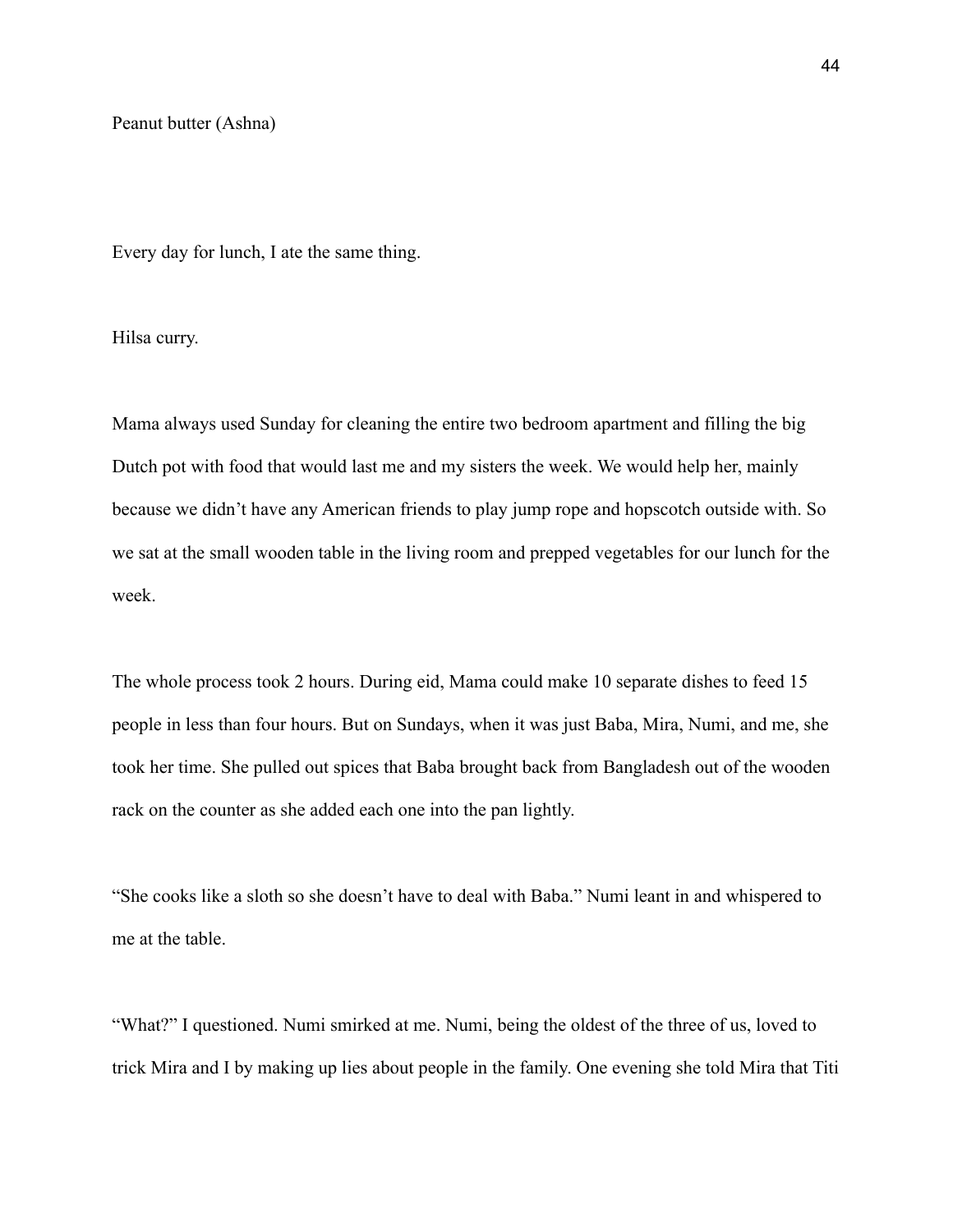Ameena was pregnant again and Mira got in trouble for telling Titi Ameena, "Congratulations on the baby!"

"I swear it. She doesn't like him, I heard her say so on the phone." I rolled my eyes and looked over at Mama who was stirring the contents of the pot with her favorite dark wooden spoon.

"Five sprinkles, that's all you need." She said to us as we watched her start seasoning the food.

"I want to try, Mama." Mira exclaimed, jumping out of her seat. Mama ushered her over and handed her the glass bottle of turmeric. She picked Mira up, grunting slightly.

"One…two…three…" Mira and Mama counted together softly. Numi and I peeled carrots effortlessly, as we watched Mira squeal in excitement.

When our taste buds were tired of Hilsa curry, mama made biryani the next week. When our stomachs turned at the thought of another bowl of biryani she cursed us silently in Bengali and made chingri malai, and when even roti didn't satisfy us anymore, she rummaged through the worn out black suitcase, filled with cans and different types of rice that Titi Ameena brought back with her on her last visit to Bangladesh.

I brought each of my lunches to my new school, Greene Preparatory, a tall red brick building in Fort Greene. My old school building had one floor and 50 students. Green Prep had 400 students and four floors with a football field, indoor gym, and track field. The other kids wore shiny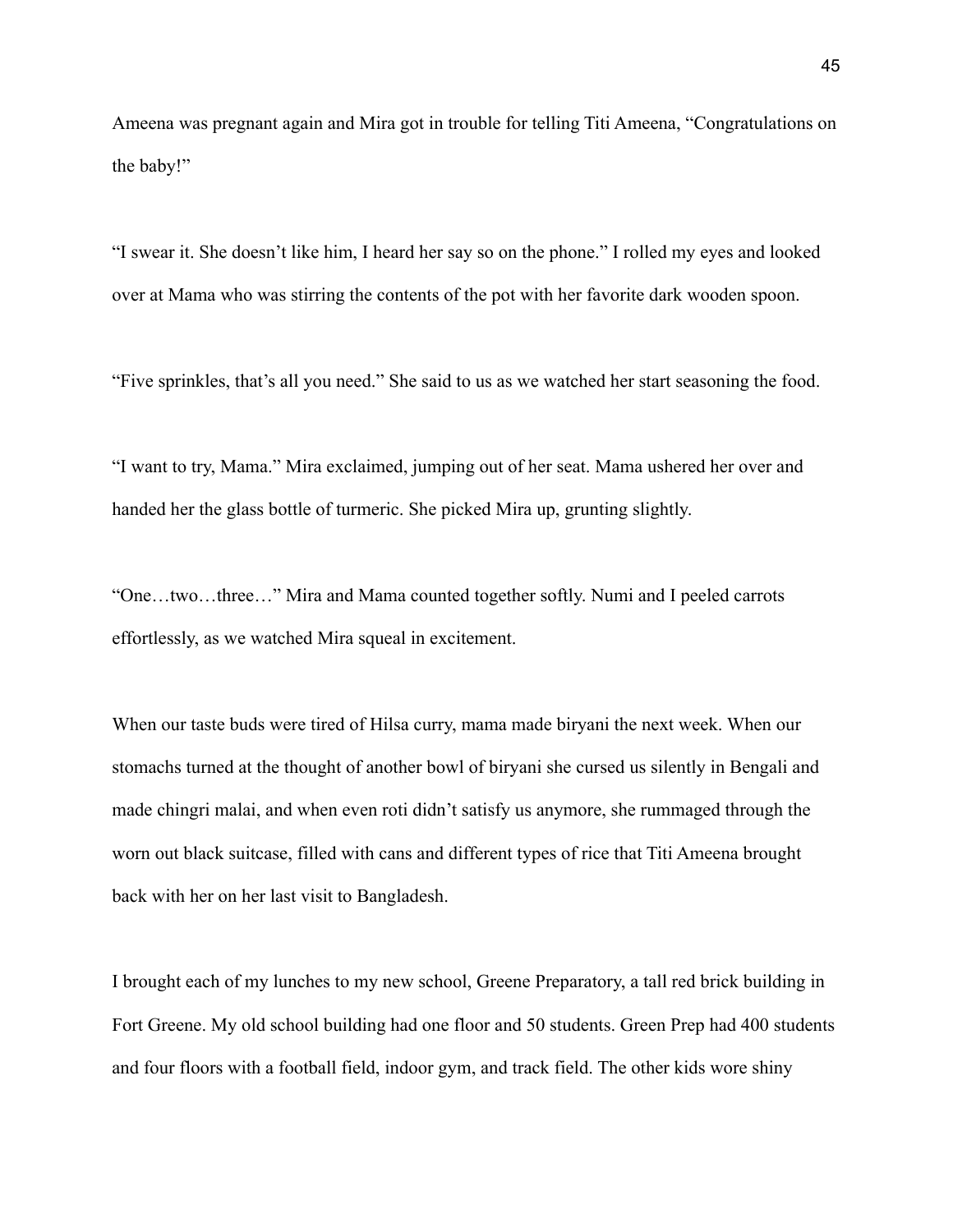sneakers and pulled at my hijab. On my first day, my homeroom teacher introduced me to the class and one girl raised her hand and asked,

"Do you know Bin Laden?"

"We are running out of things from home." Mama said gently as she sat on the couch next to Baba who was reading the newspaper, squinting at the small words over the frame of his glasses. I sat at the table, circling the subject of each sentence for my English homework while Numi and Mira laughed loudly from the bedroom in the back.

"We have been here for months," Baba said dryly, flipping over to the next page in his paper, "What did you expect?"

Mama pierced her lips and took a deep breath. "Is anyone going over soon?"

"Not that I know of. Your sister was just there, wasn't she? You used all those things she brought back already?"

"I still have some, but it won't last much longer. And the girls need lunch for school." Baba placed his paper in his lap briefly, looking at Mama and then back at me. I buried my head back into my homework.

"I thought that school provided lunch. Have them eat that for a while like normal American girls."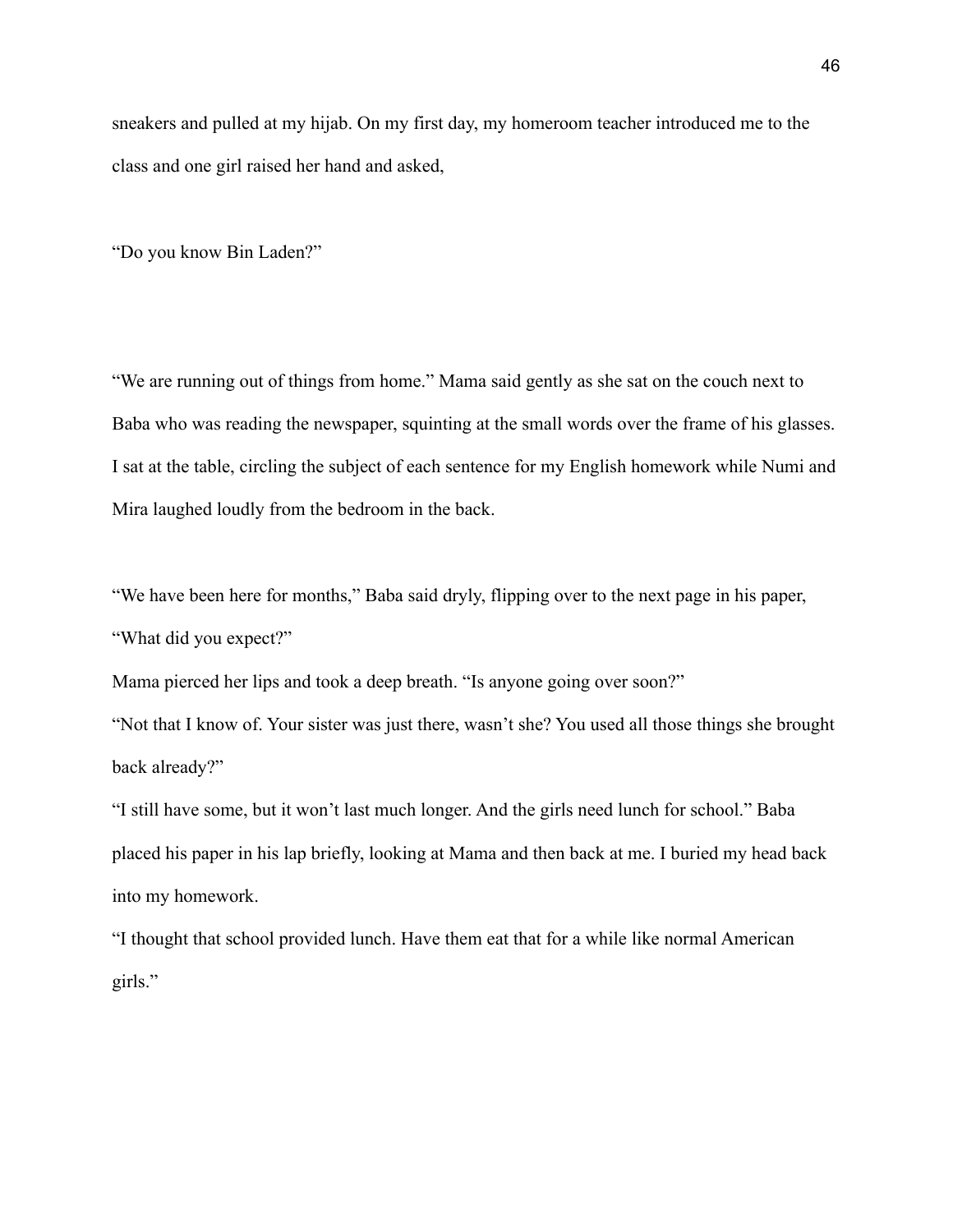Mira, Numi, and I were all in different grades. Numi was in  $5<sup>th</sup>$ , I was in  $4<sup>th</sup>$ , and Mira was in  $2<sup>nd</sup>$ so we never saw each other in school. Our lunch periods were staggered but sometimes if I got out of 4th period early, I'd catch a glimpse of Numi packing up her lunch and heading back to class.

The teachers instructed us to line up for the school food unless we had our own. The other kids stood on the line, fidgeting, pushing each other, and arguing over who skipped who. The lunch ladies stood in a row, grabbing trays over the silver counter and plopping brown mush onto the plates. Some kids shook their heads at the mush and pointed to the peanut butter sandwiches wrapped in plastic on the back counter.

I grabbed my lunch bag and sat at one of the tables in the corner of the cafeteria close to the window. I opened my thermos and pushed the Hilsa curry around in the jar. "Ewwww!" I looked up and a group of white boys passed me with their noses turnt up, holding cardboard rays of school food.

"That shit stinks!" One boy exclaimed. I looked around the cafeteria and saw other kids making the same face, fanning their noses. I fumbled with the thermos lid, quickly slamming it on the thermos and left the cafeteria. I walked down the long hall of the first floor, passing the auditorium and elementary classes, until I found an empty staircase. I opened my thermos again and gobbled down the rest of my food.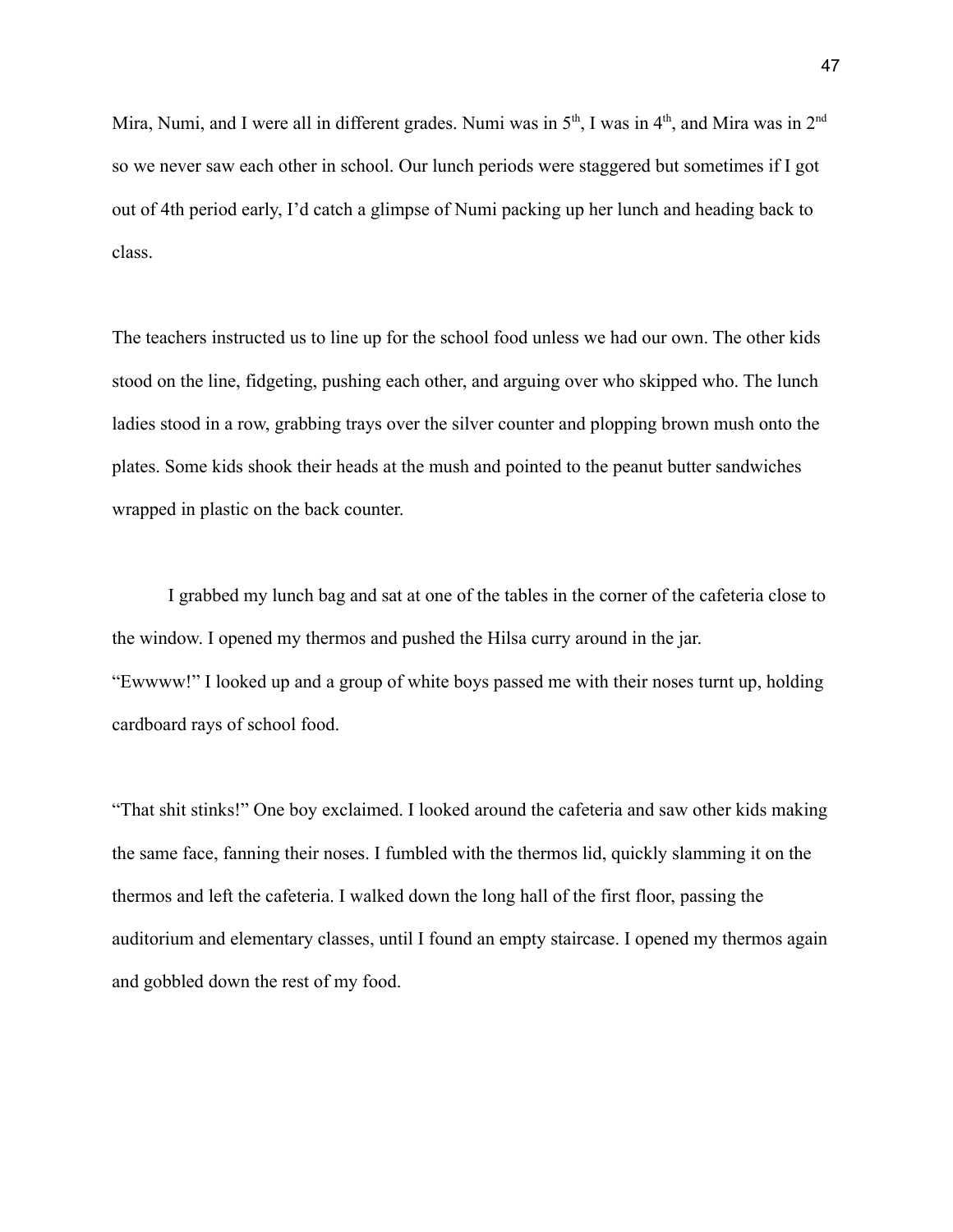"I want peanut butter sandwiches." I said to Mama the next night at dinner. Mama and Baba both looked up at me simultaneously.

"Yeah! Me too!" Mira exclaimed.

"Peanut butter?" Mama questioned.

"Yes Mama. A peanut butter and jelly sandwich. They have it in the cafeteria at school. All the other kids eat it!" I said, twisting my fork around in the pile of rice.

"Do not eat that American food. It is bad for you and filled with nonsense. You have good food here at home."

"But Ma-" Mira whined,

"That's enough! From both of you."

Baba sighed and got up from the table, taking his plate to the kitchen. We finished dinner in silence.

The next morning, we got ready for school. We did our usual routine: shower, dress, and breakfast. Baba adjusted his tie in the mirror by the front door. Mama sat on the couch brushing Mira's hair into a ponytail.

"Girls, grab your lunch and hurry. You're going to be late!"

I grabbed my lunch bag off the kitchen table, waited for my mom to walk to the backroom to grab Mira's hijab, and stuffed it in the fridge before running out the door.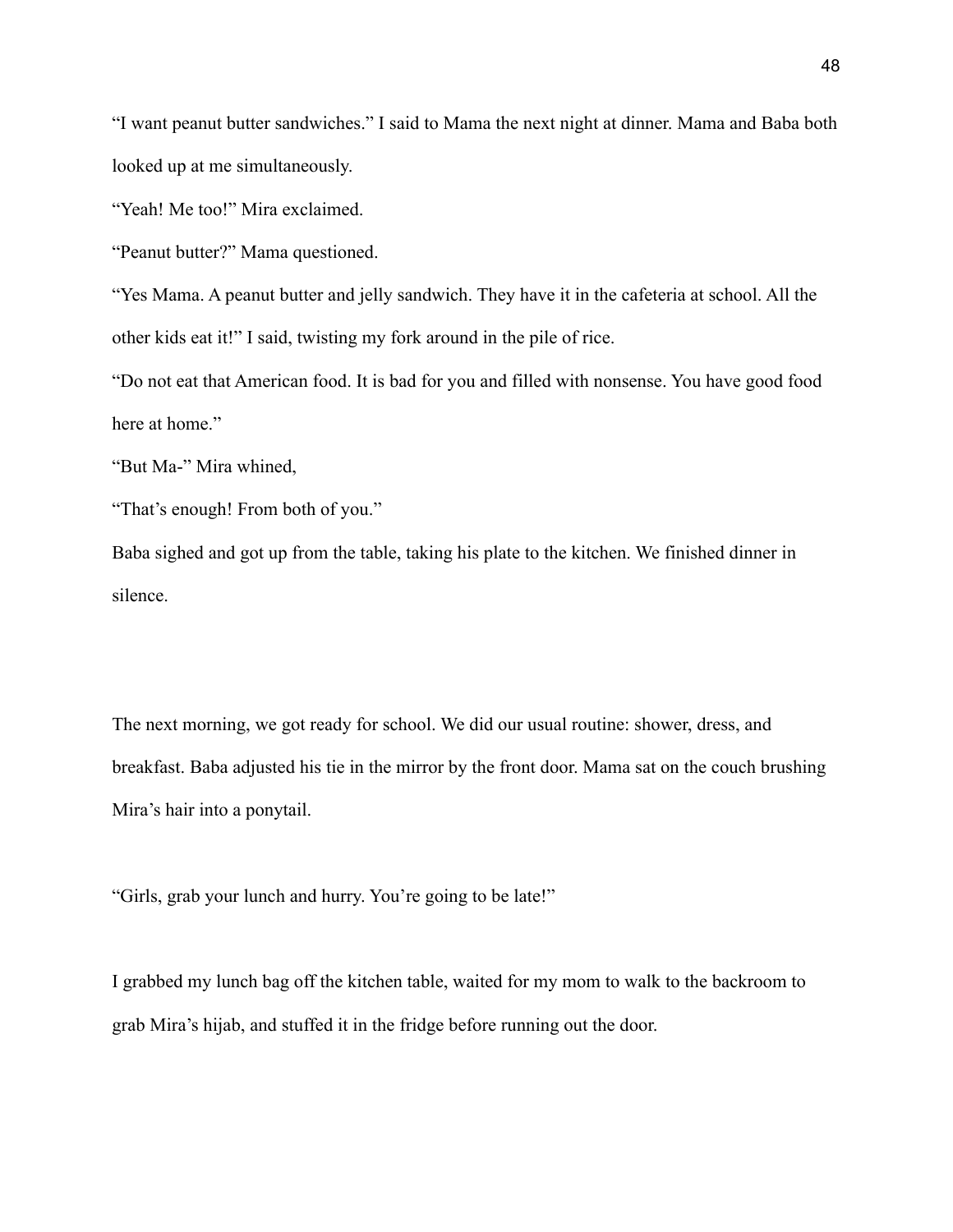"No lunch today, Anna?" Mrs. Walton asked me as I stood in the lunch line.

"No, I forgot it at home today," I responded, biting my thumbnail. "My name is Ashna."

"What was that?"

"My name is pronounced Ashna, Mrs. Walton."

"Sorry dear! It's such a unusual name!"

I smiled back at her and moved forward in the line. At the front of the line, the lunch lady shot me a look.

"What do you want?"

"Peanut butter and jelly please."

She turned around slowly and grabbed the sandwich off of the counter and dropped it on the tray. "Thank you!" I smiled. She grunted in response.

I grabbed the blue carton of chocolate milk and an apple and made my way over to the table in the corner. I unwrapped the peanut butter and jelly sandwich and rested it on my tray. The white bread absorbed the indent of my fingertips as I held the bread in my hand. The thin line of the gritty peanut butter seeped out of the sandwich. On my tray, a drop of jelly splattered against the cardboard.

I opened my mouth wide and took a big bite into the sandwich. My saliva wet the white bread. I began chewing, but the peanut butter stuck to my lips, then my tongue, then the gaps in my teeth. The dry bread tossed and turned in my mouth like a rag in a broken washing machine. Tiny pebbles from the peanut butter scratched the roof of my mouth.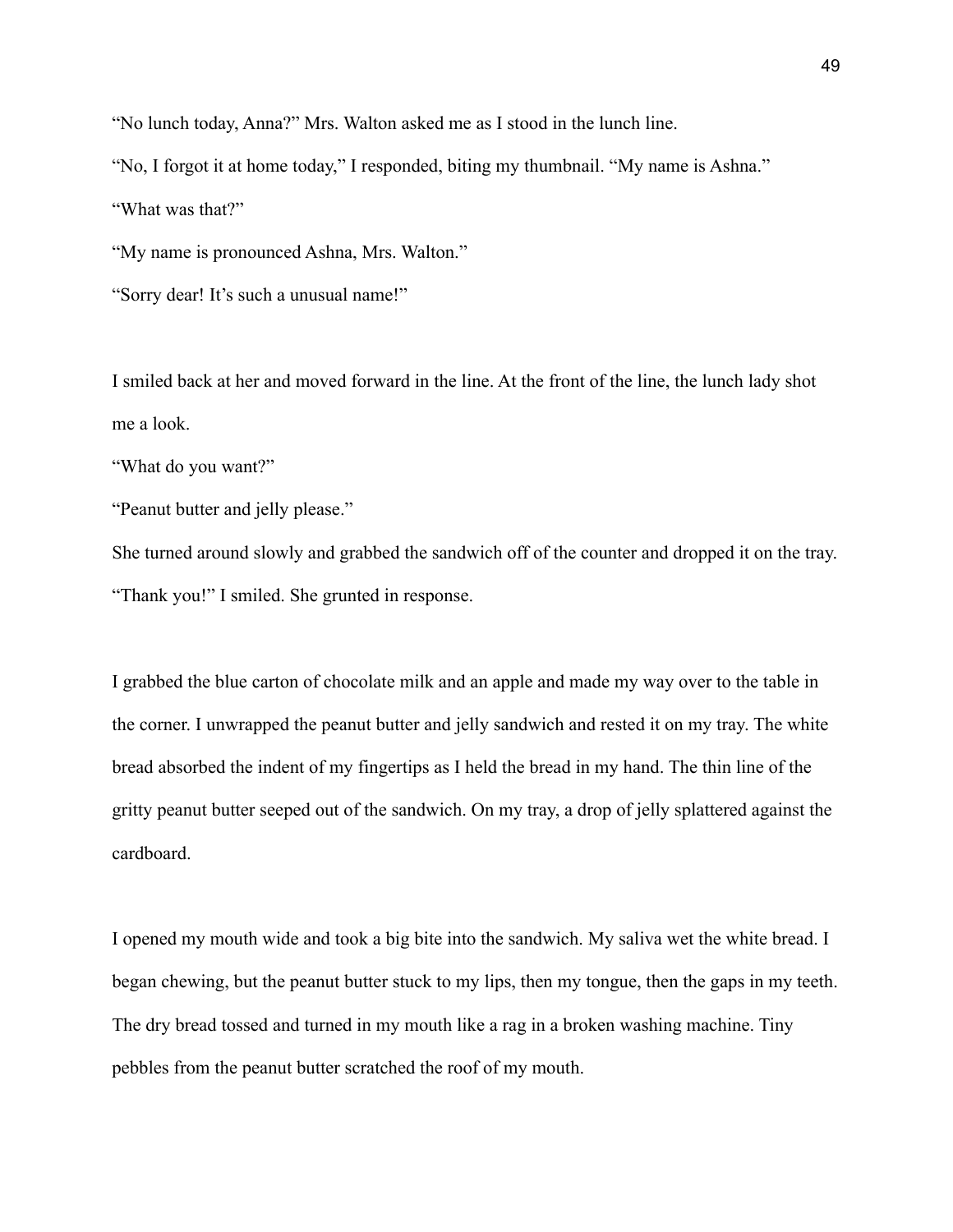I cringed, wanting to escape the heavy, sticky webs of the peanut butter sandwich. I grabbed the chocolate milk and chugged it, now craving the taste of biryani, hilsa curry, anything but this American monstrosity. I threw away the rest of the sandwich. My stomach rumbled, a loud rejection of the sandwich.

When I came home that day after school, my lunch bag sat on the table. Next to it, steam drifted out of a plate of biryani. My mother handed me a fork.

"Eat."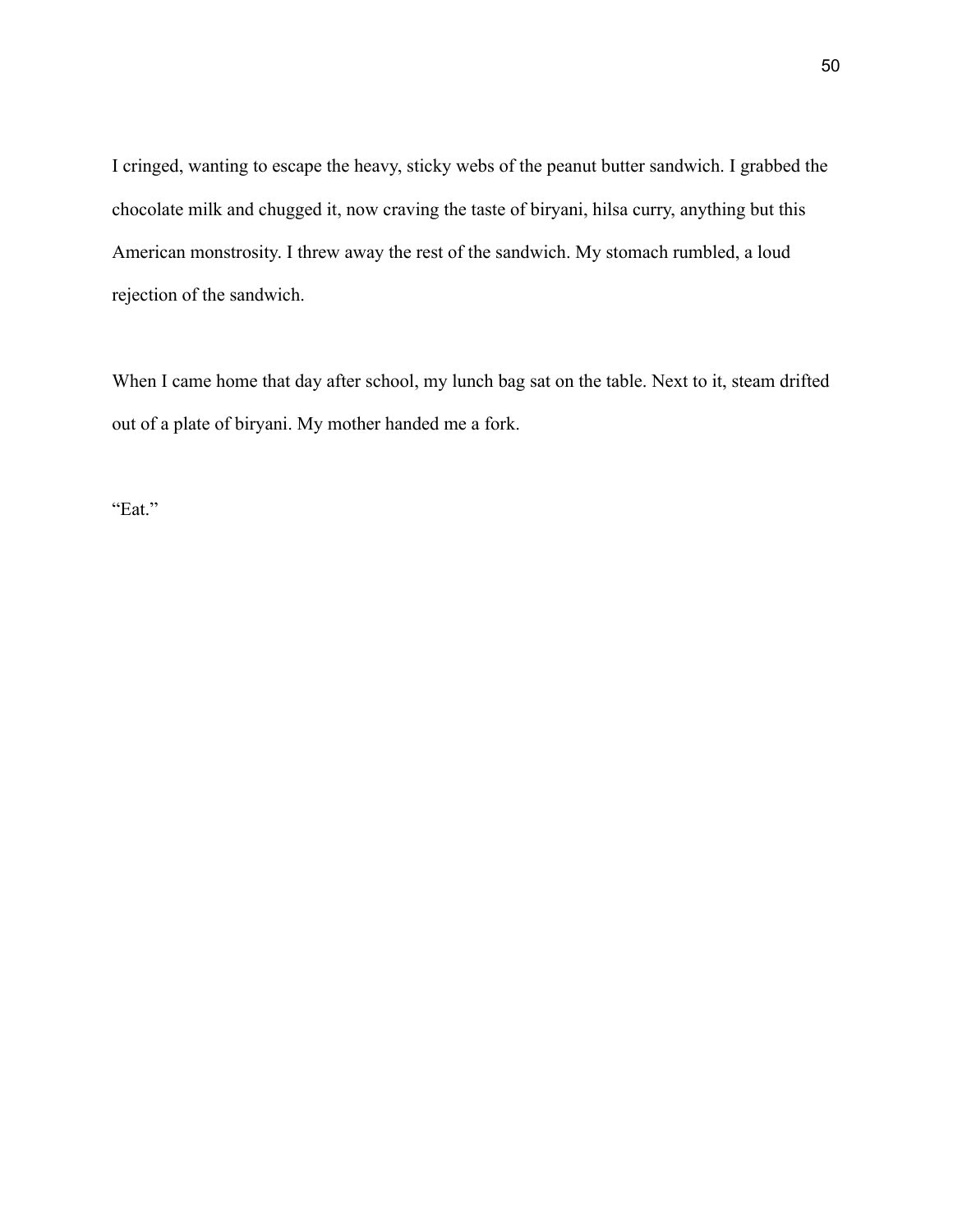It's been 5 years and I am still scared of the #6 van.

The last time I rode the white minivan up to Bush Hall was on an energetic day in June. A bank holiday loomed around the corner and the whole country was excited for the long weekend.

The weather was great too. Sun rays penetrated the glass windows of my room, the curtains casting a peach hue after 4 long days of rainstorms. A slight breeze softened the searing heat. I opened my window and let the crowing of the roosters awaken my sleeping family.

I took my time getting ready that day. At 14 years old, my pubescent body constantly stretched and curved, like a winding road. There was a new pimple, scar, stretch mark, every time I showered. I went from an a cup to a c cup in the span of 2 months. My jeans gripped to my thick thighs. The clothes that used to fit, didn't anymore: My favorite pink crop top, my acid wash denim shorts, my flared white skirt.

"Yuh leaving de house like that?" Grandma Lu asked me when I came into the living room. She was sitting on the red velvet couch that was covered in a miserable, hot plastic protector. Her glasses hung on the bridge of her nose as she unraveled spools of yarn. I wondered what corny phrase she was going to embroider on the canvas today.

My outfit of choice was a sky blue skin-tight sundress that wrapped around my body like saran wrap. I accessorized it with my gold necklace with my name on it, a beaded blue bracelet, and my newest sandals with golden straps.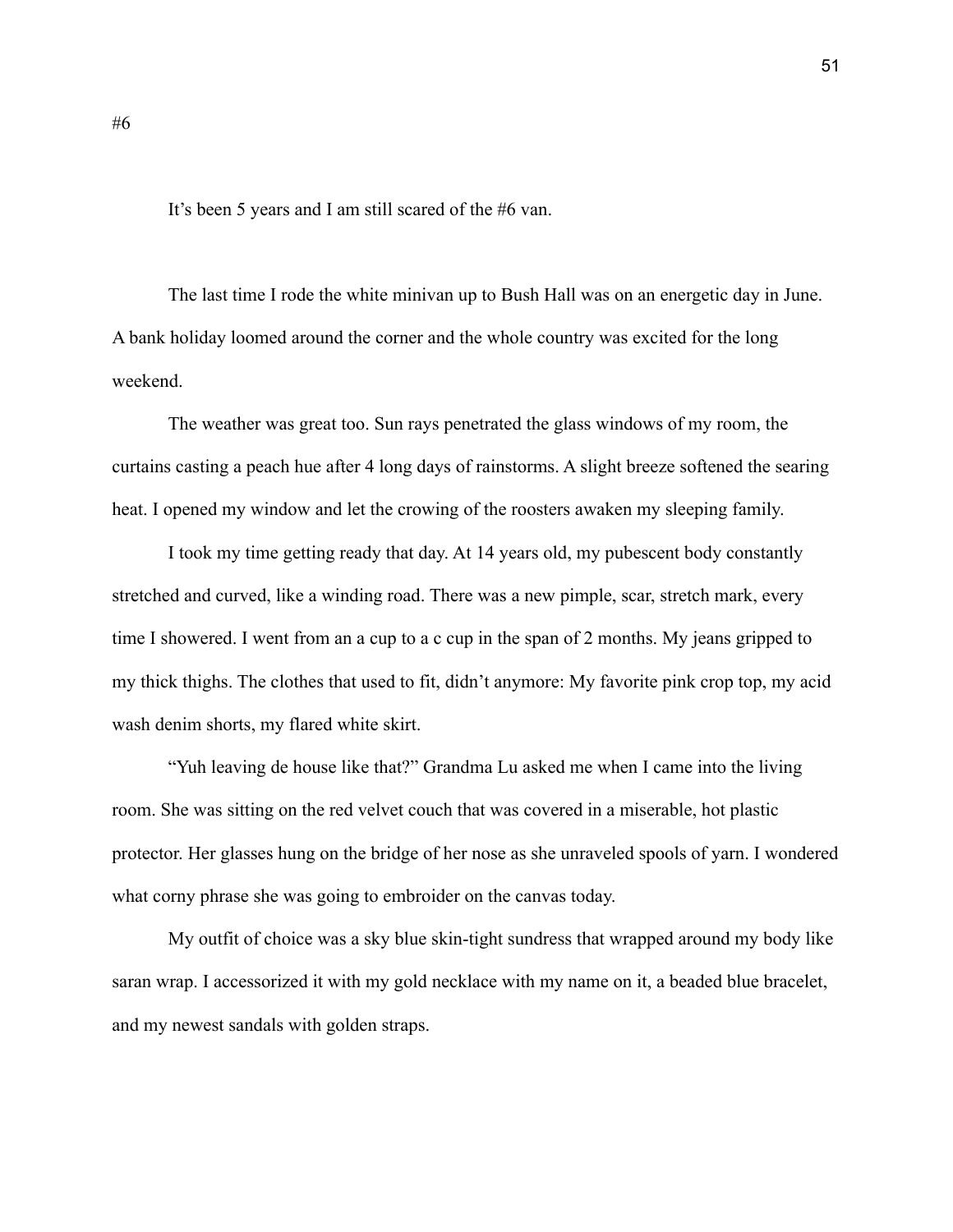"Yes, what's wrong with it?" I smiled, spinning around to show her the full outfit proudly. She stared at me and I could see an argument brewing behind her eyes,

"Your great-great Grandmother is rolling all in she grave." She went back to filtering through the yarn, saying nothing more to me as I strolled out of the house.

The #6 van was a 15 minutes walk from my house. In the hot sun, with the noise of car horns, and lack of sidewalks, it became a 20 minute walk. By the time I caught a van, I was sweaty and exhausted. I flung open the door and walked to the back of the van, plopping myself on the red plastic seat by the window.

I opened my arms and legs slightly, to let the breeze cool down the beads of sweat off of my skin. A man sat across from me, facing me, on the small seat behind the driver. I fanned myself lightly, feeling his eyes on me. I was used to Bajans staring at me. "American" was tattooed on my forehead. It showed itself in my elitist mannerisms and brand new clothes. I was used to ignoring the stares; they all stopped eventually.

But he kept staring. His eyes were brown but his pupils were speckled with piss yellow spots. His thick dreads were tied up into a stocking cap. He was wearing a purple shirt with small holes in the neckline, and jeans that had been clearly cut into shorts.

The man started leaning to his right, his back hunching over like he was looking for something he dropped on the ground. I looked away but still felt his gaze over me. I looked back and the man was peering underneath my dress, searching for the most private parts of me. I shut my legs, but the short length of the dress failed to cover everything when I was sitting down.

He kept looking, hunger in his yellow eyes, a slight smile on his face. I shifted, and pulled at the dress, begging it to grow 4 more inches. He remained hunched over to the side,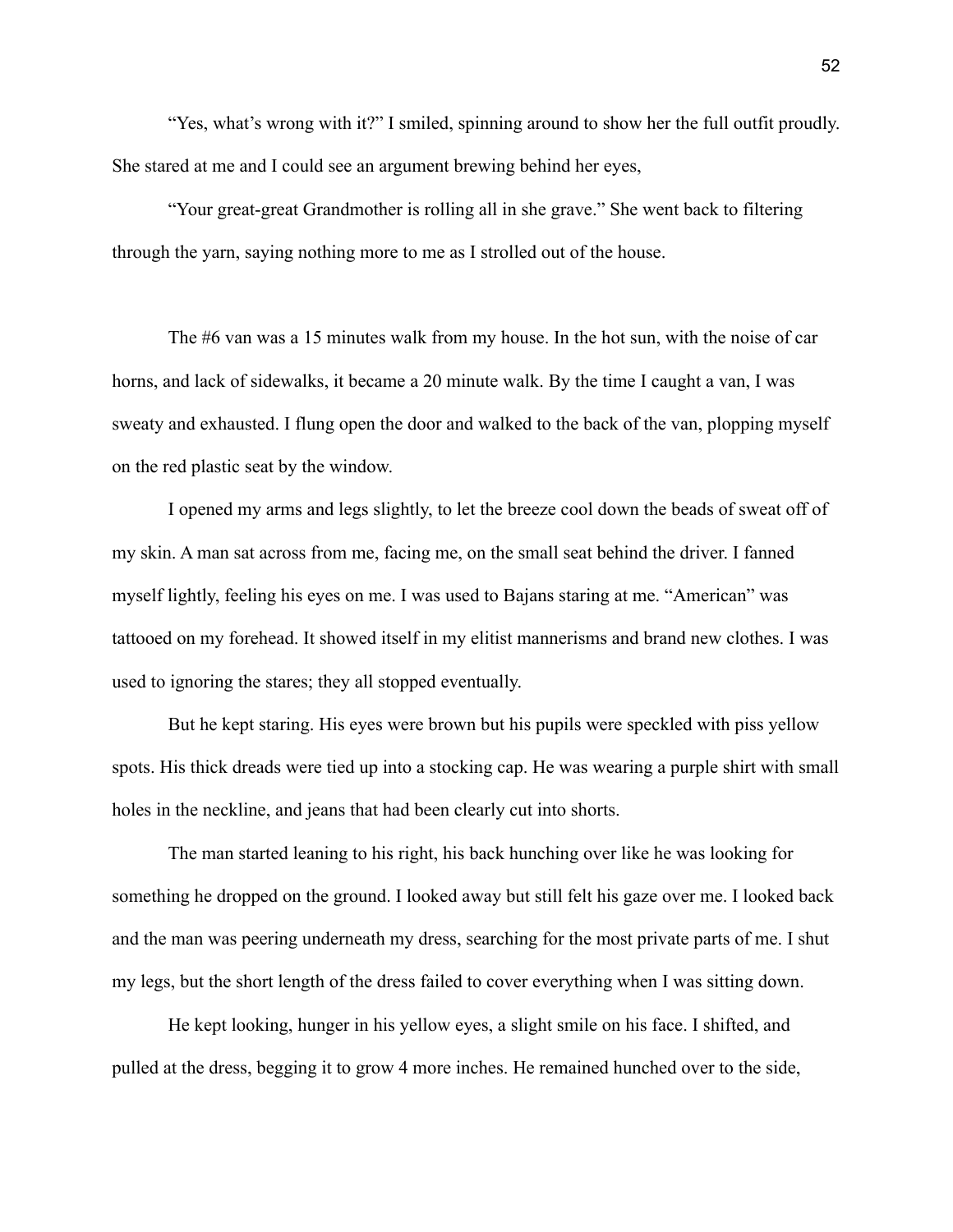craning his neck to see all of me. The van, full of people, said nothing, as he searched inside of my dress. I looked out the window next to me and fixed my eyes on the vibrant rainbow of small shops, all piled on top of each other. The heavy traffic produced smoky, black clouds of exhaust. I was nowhere near my stop, nowhere close to anything I could recognize. His gaze cornered me into the corner seat of the van and trapped me there.

In the corner of my eye, the man raised his arm and I flinched. The van slowed to a stop. He opened the door and jumped out. I shot a look at him through the window as the van started to pull off. His eyes met mine.

He smirked.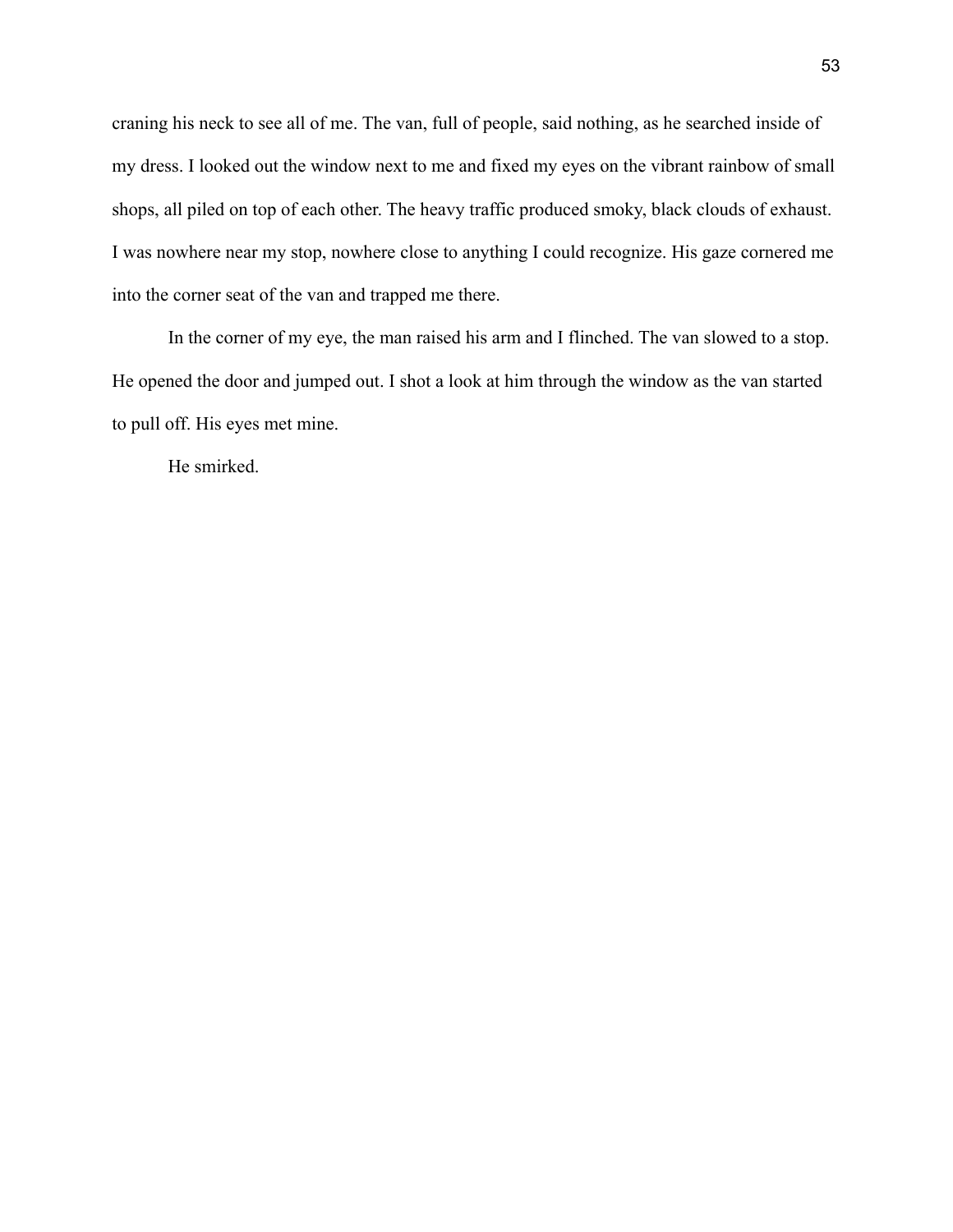#### Fast (Kiara)

When Kiara finally tells her mother that Uncle Dennis touches her every Tuesday night when he comes to visit their quiet house at the end of Seaview Road, her mother scolds her.

"You does tell bare stinkin 'lies."

Kiara stares at her mother, who takes another swing of her beer. Outside the house, the wind howls as the thunderstorm continues to roar, the pitter patter of raindrops dance on the tin roof.

"But it's true, mummy." She whines.

She tells her mother the details. How he waits until her mother goes into her room to call her boyfriend that lives in St. George and slips into Kiara's room, putting a finger over his lips. How he smells of the tobacco he chews and sweat after a long shift at the mechanic shop. The dark birthmark under his beer belly, the rugged skin of his nail beds as they scratch the inside of her, and the soft grunt he makes when he finishes. Her mother grows angry at Kiara's stories.

"Foolish girl! Stop telling lies in this house! You feel I supposed to believe that? That Dennis would want to touch you?" Her mother sucks her teeth and looks Kiara up and down.

"I'm not lying Mummy, he does come in my room when you sleep! Just ask he!" Kiara exclaims, rivulets of tears streaking down her puffy cheeks.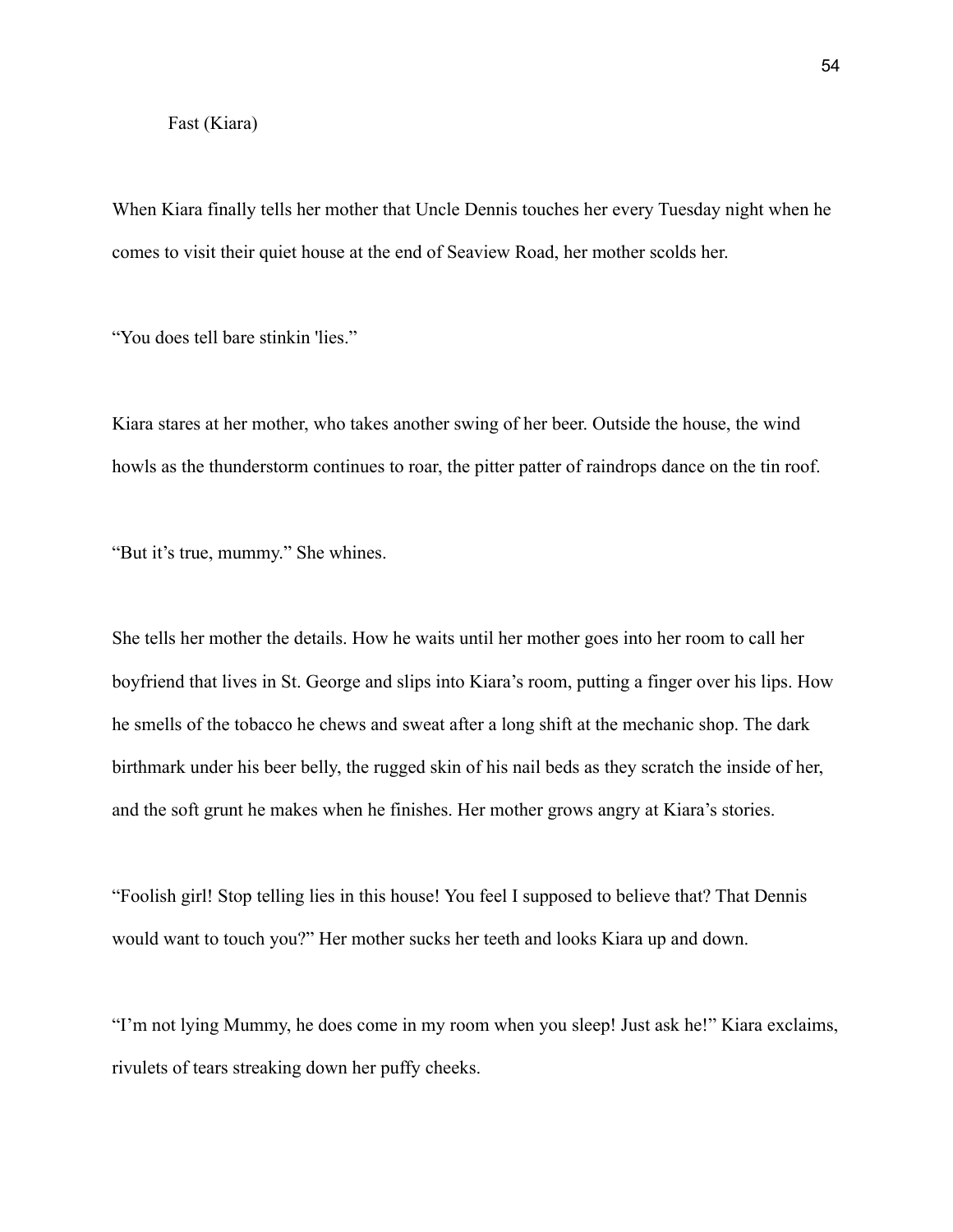Kiara's mother slams her hand on the table in front of her and Kiara stops breathing. They glare at each other, saying nothing. The winds of the storm shake the house. Kiara's mother breaks the silence.

"And even if he touch you, das what you get. You too fast. I does tell you about these little skimpy skirts and tops you does like to wear all about the place, all in front of the men like you'se a little whore on Nelson Street or sein. Go from in front of me."

Kiara rushes to her room and throws herself on the bed, burying her head in her pillow. It still smells of tobacco.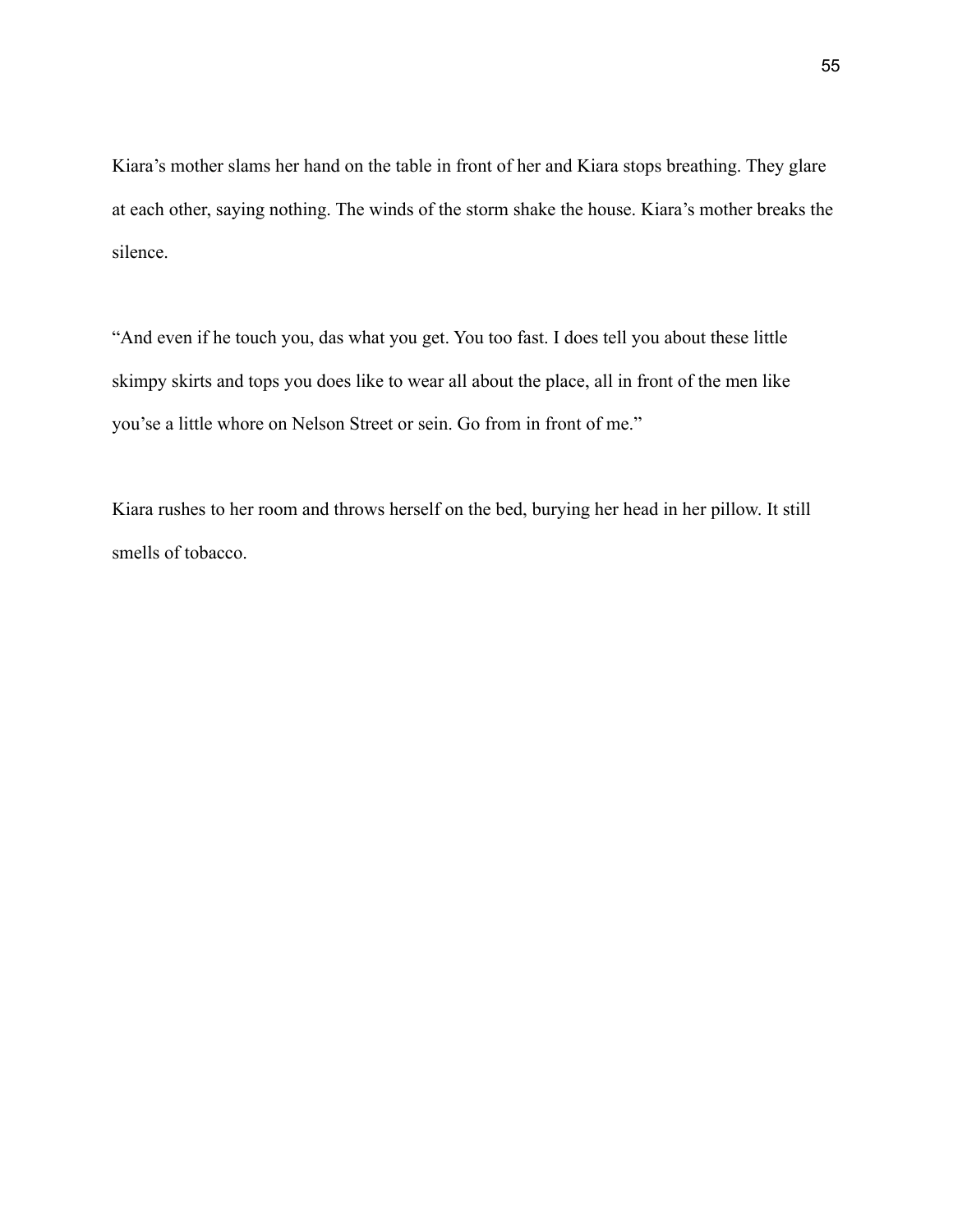#### `Chattel Houses

We still build chattel houses.

Even though there is no white man to run away from over land disputes, we find an open patch of land and set up the foundation. Brick by brick under the hot sun, Uncle passes a gray cement brick to Father, who passes it to Brother, who passes it to me.

We take a break and sit in the field full of weeds, fanning the mosquitos that buzz in our ears, eating the sweet peach colored pulp of the ackee.

The wooden slabs come next. We bought as many as we could afford from a carpenter that lives down in Fairy Valley. For the rest, Father and brother searched in the hills of St. Thomas for remnants of houses blown away by hurricane winds.

Our assembly line continues. Brother steps out to smoke weed with the men down the block playing dominoes. Mother takes his place, her hands moving quickly. Father, Uncle and I take a break finishing the last of the water we brought but Mother continues until we have four walls. Our first section of the chattel. Uncle adds the galvanize for the roof.

"We will finish the rest tomorrow." Mother says firmly. We nod and pack up the rest of the materials for the house so they are not stolen by another family searching for a home. We leave our four walls of brick and wood.

The next day, we return and repeat the process. Uncle spits into the grass. Mother's dress soaks in sweat underneath her arms, in the crevice of her breasts, and the arch of her back. Father plays soca music on a portable radio. Our new neighbors watch us work, gossiping amongst themselves.